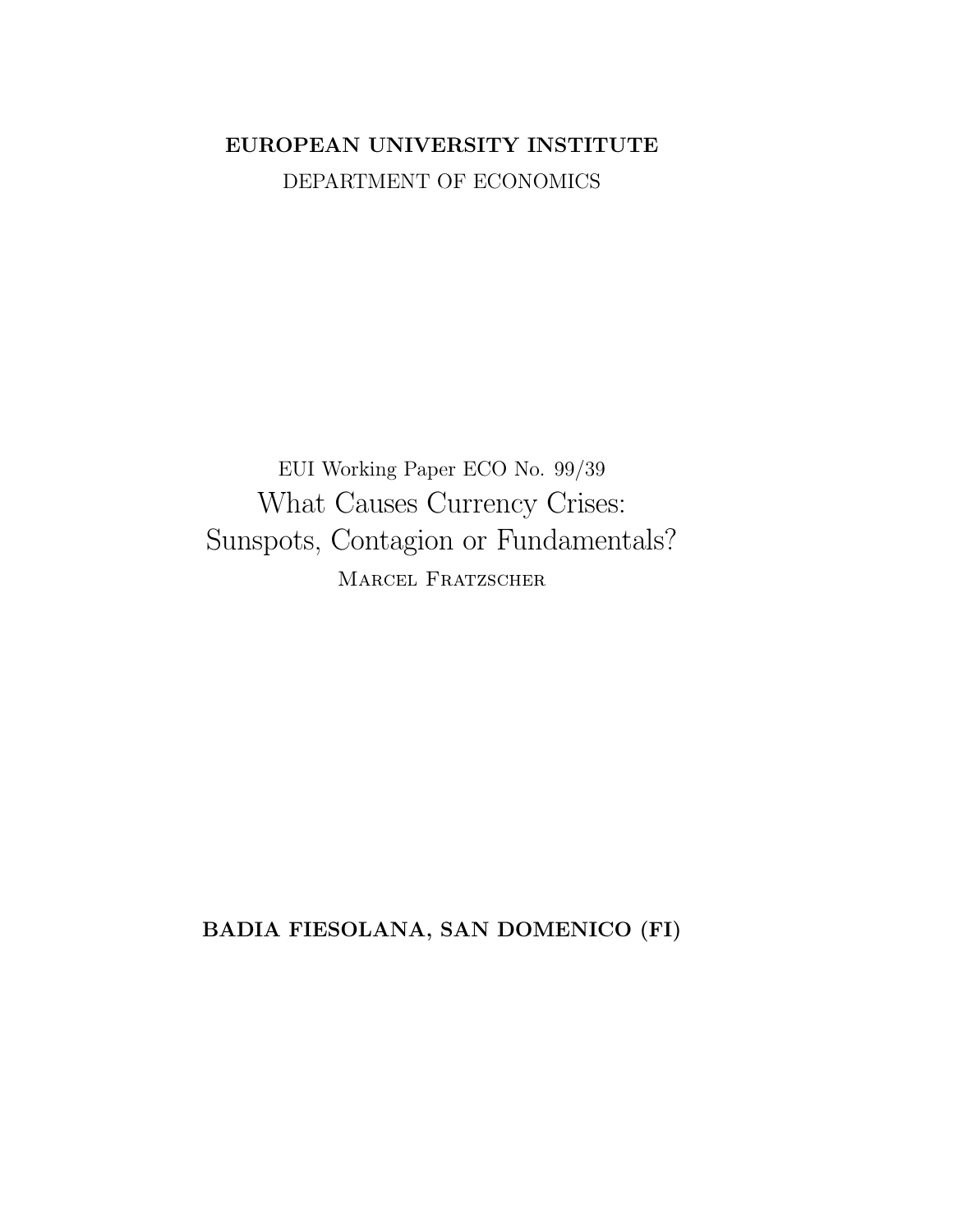All rights reserved.

No part of this paper may be reproduced in any form without permission of the author.

> $\odot$ 1999 Marcel Fratzscher Printed in Italy in December 1999 European University Institute Badia Fiesolana I-50016 San Domenico $(\mathrm{FI})$ Italy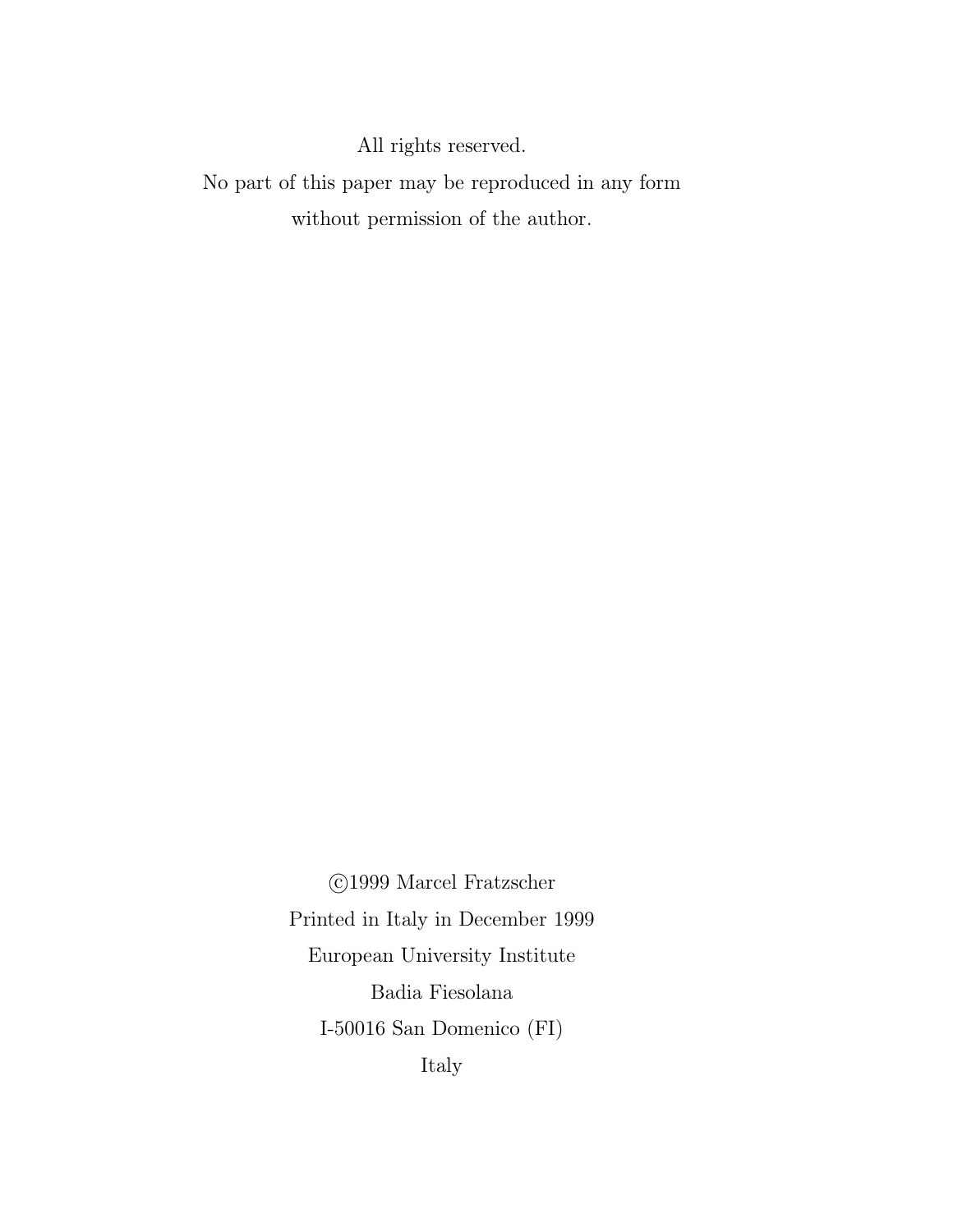# **What Causes Currency Crises: Sunspots, Contagion or Fundamentals?**

Marcel Fratzscher\*

November 15, 1999

### **Abstract**

This paper is an attempt to explain currency crises and exchange rate movements in open emerging markets during the 1990s. A model is developed that allows a systematic comparison and evaluation of three competing explanations for crises: weak economic fundamentals, contagion and sunspots, i.e. exogenous shifts in agents' beliefs. Markov-switching regimes models and panel methodologies confirm that exogenous shifts in beliefs and in particular contagion, i.e. a high degree of real integration and financial interdependence among affected countries, are core explanations for the financial crisis of the 1990s. The model has a remarkably good out-of-sample predictive power. The findings suggest that the degree of financial interdependence and real integration among emerging markets is the single best indicator to explain and to predict which economies were hit and how severely they were affected by the 1994-95 Latin American crisis and the 1997-98 Asian crisis.

JEL no. F30, E60, E65, E44. Keywords: currency crises, contagion, prediction, Asia, Latin America.

 $\overline{a}$ 

<sup>\*</sup> European University Institute, Department of Economics, Badia Fiesolana, 50016 San Domenico (FI), Italy; fratzsch@datacomm.iue.it. Comments are very welcome. I would like to thank Michael Artis, Roger Farmer, Søren Johansen, Ramon Marimon, Grayham Mizon and the participants of the 12th World Congress of the International Economic Association in Buenos Aires, the conference on ''Global Financial Markets and the International Monetary System'' at the Kiel Institute of World Economics, and the 1999 Annual Meeting of the German Economic Association for helpful comments. I am also grateful to Alan Teck for his permission to use the *Financial Times Currency Forecaster* data.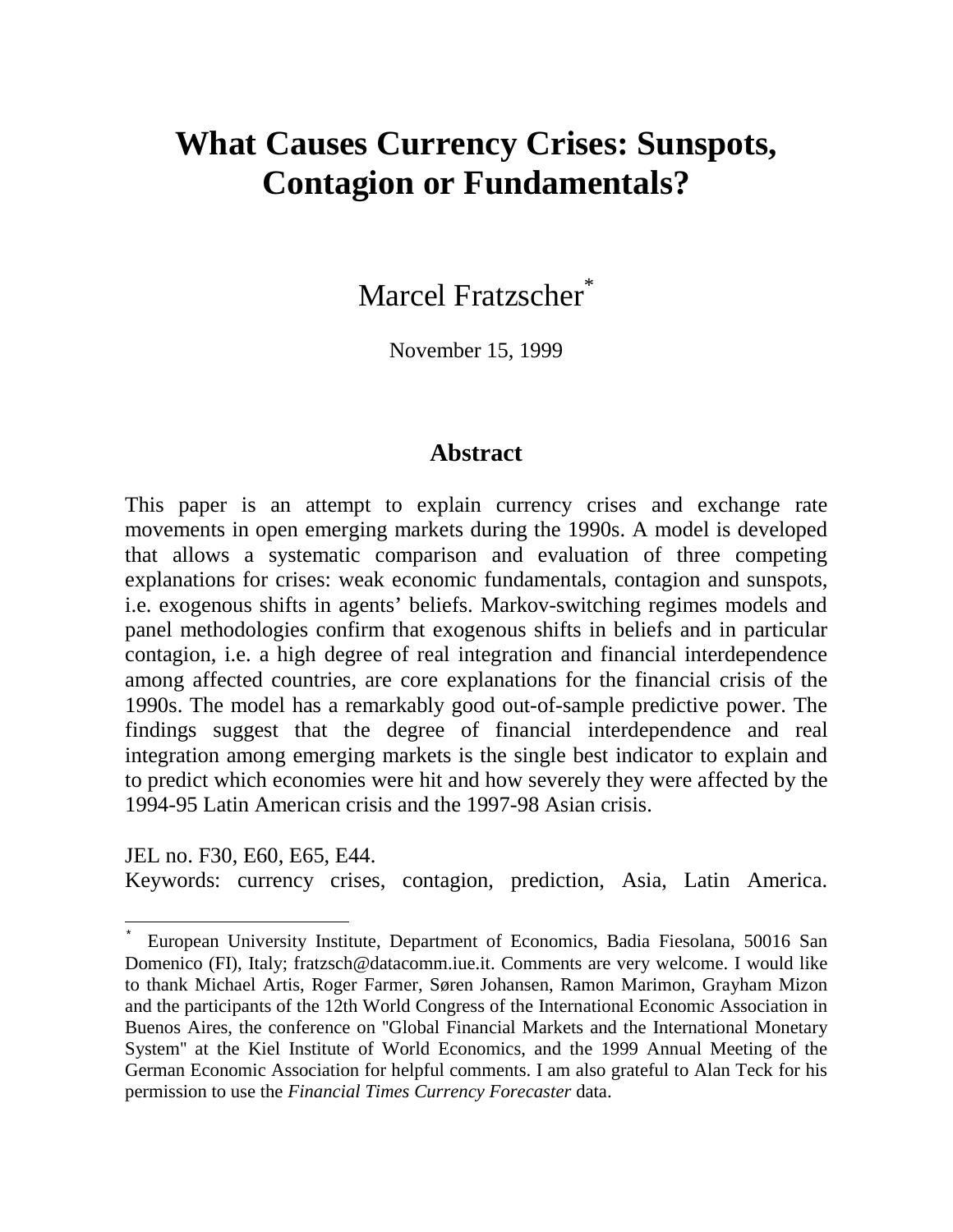# **1 Introduction**

*''[T]he power of contagion in the last two years settles a longrunning dispute about currency crises in general: the dispute between 'fundamentalists' and 'self-fulfillers'. ... I hereby capitulate. I cannot see any way to make sense of the contagion of 1997-98 without supposing the existence of multiple equilibria, with countries vulnerable to self-validating collapses in confidence, collapses that could be set off by events in faraway economies that somehow served as a trigger for self-fulfilling pessimism."*

Paul Krugman (1999, p.8/9, bold added)

This quotation from Paul Krugman underlines two important points about economists' current thinking about currency crises: first, that analyzing economic fundamentals *alone* does not allow us to understand the causes and dynamics of financial crises, and second, that crises tend to be contagious though we still lack the knowledge as to *why* they may spread across countries. The aim of this paper is to help fill this gap and provide an answer with regard to why many crises of the 1990s clustered within regions and affected almost simultaneously a broad variety of countries, and why they have turned out to be far more severe than fundamentals would have warranted.

It is not an exaggeration to say that our understanding of the causes and the dynamics of the emerging market crises of the 1990s is still far from complete. Empirical tests of standard models of currency crises show that these models are not only poor in explaining those crises but that they have outright failed in predicting them (Berg and Pattillo 1998). This failure may partly reflect the heterogeneity of crises in different countries and during various episodes but, more importantly, it questions the usefulness of first-generation and secondgeneration models that concentrate on economic fundamentals and nonlinearities in government decisions in explaining the causes of currency crises.

But the tide has started to turn, and current work is focusing increasingly on the role of private sector expectations and how changes in beliefs can shift markets across multiple equilibria (Chang and Velasco 1998, Radelet and Sachs 1999). Building upon the Diamond and Dybvig (1983) model of bank runs, much of the recent work shows how a loss of investor confidence can lead to a capital flow reversal, a liquidity squeeze and ultimately to the collapse of the domestic currency (Valdes 1996, Goldfajn and Valdes 1997). A consensus is emerging that a key reason for the severity of the recent crises is that an initially modest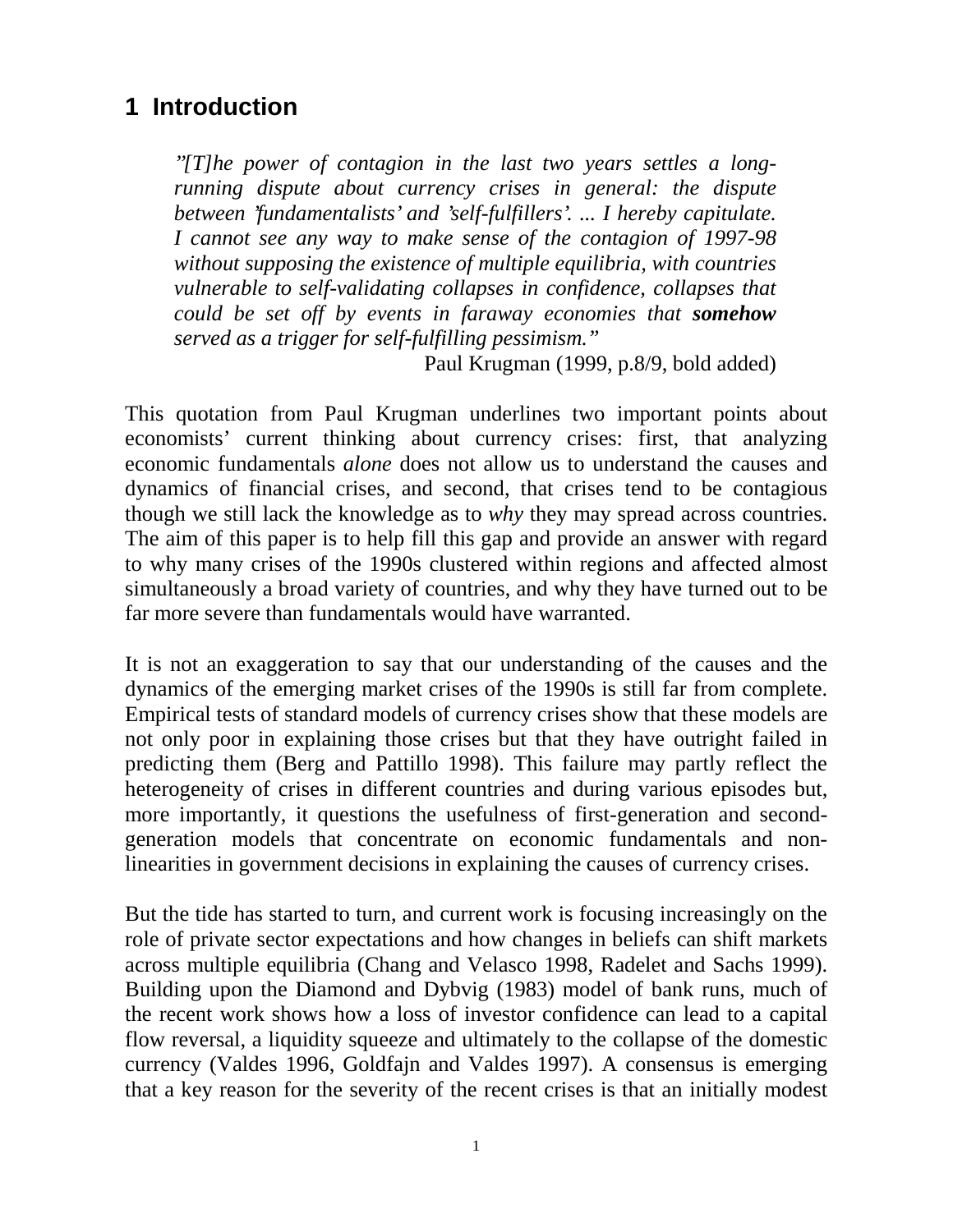devaluation may initiate a vicious cycle in which a subsequent attempt of investors and companies to cover their foreign exchange exposure may drive foreign currency values further down, which in turn may render debtors unable to service their debt. The postponement or default on debt servicing might then set off another round of devaluation which would further worsen the liquidity situation in the country, in particular in the banking sector. Due to this selfsustaining dynamic, exchange rates tend to overshoot any level that might be considered sensible from a macroeconomic perspective.

Kaminsky and Reinhart (1999) find compelling empirical evidence for this link between financial sector crises and balance-of-payments crises, or ''twin crises''. However, while such ''third-generation'' models may account for why crises can become so severe, they fail to explain what triggers the shift in expectations among market participants and why this has occurred almost simultaneously in various countries as witnessed during the Latin American crisis of 1994-95 and the recent Asian crisis.

Despite this emphasis on the role of private sector beliefs, no systematic attempt has yet emerged that compares competing causes for currency crises. The aim of this paper is to provide such a framework in which one can compare and evaluate three explanations for crises: weak economic fundamentals, contagion and sunspots, i.e. exogenous shifts in agents' beliefs. What motivates the paper in particular is the current literature's omission of how crises are linked across countries. An *infection function* is presented in section 2 in which the crisis severity of a country is not only determined by the strength of its fundamentals and exogenous changes in agents' beliefs, but also by the degree to which crises in other countries are transmitted across economies.

How does one define contagion? The debate on this seemingly trivial question is still controversial.<sup>1</sup> I define contagion here as the transmission of a crisis that is not *caused* by the affected country's fundamentals (although, of course, the transmission has an impact on the country's fundamentals ex post) but by its "proximity" to the country where the crisis originated. Two types of ''proximity'', i.e. two channels of contagion, are identified. I refer to the first channel as ''real integration contagion'': a crisis and sharp devaluation in one economy worsens the competitiveness of others and lowers the trade balance, in particular of close competitors, thus putting more pressure on those currencies

<sup>&</sup>lt;sup>1</sup> Jeanne and Masson (1998) adopt a broad definition in which contagion is identified as factors other than fundamentals that connect countries. Rigobon (1999) adopts a far narrower definition in which links across countries need to intensify in order to constitute contagion.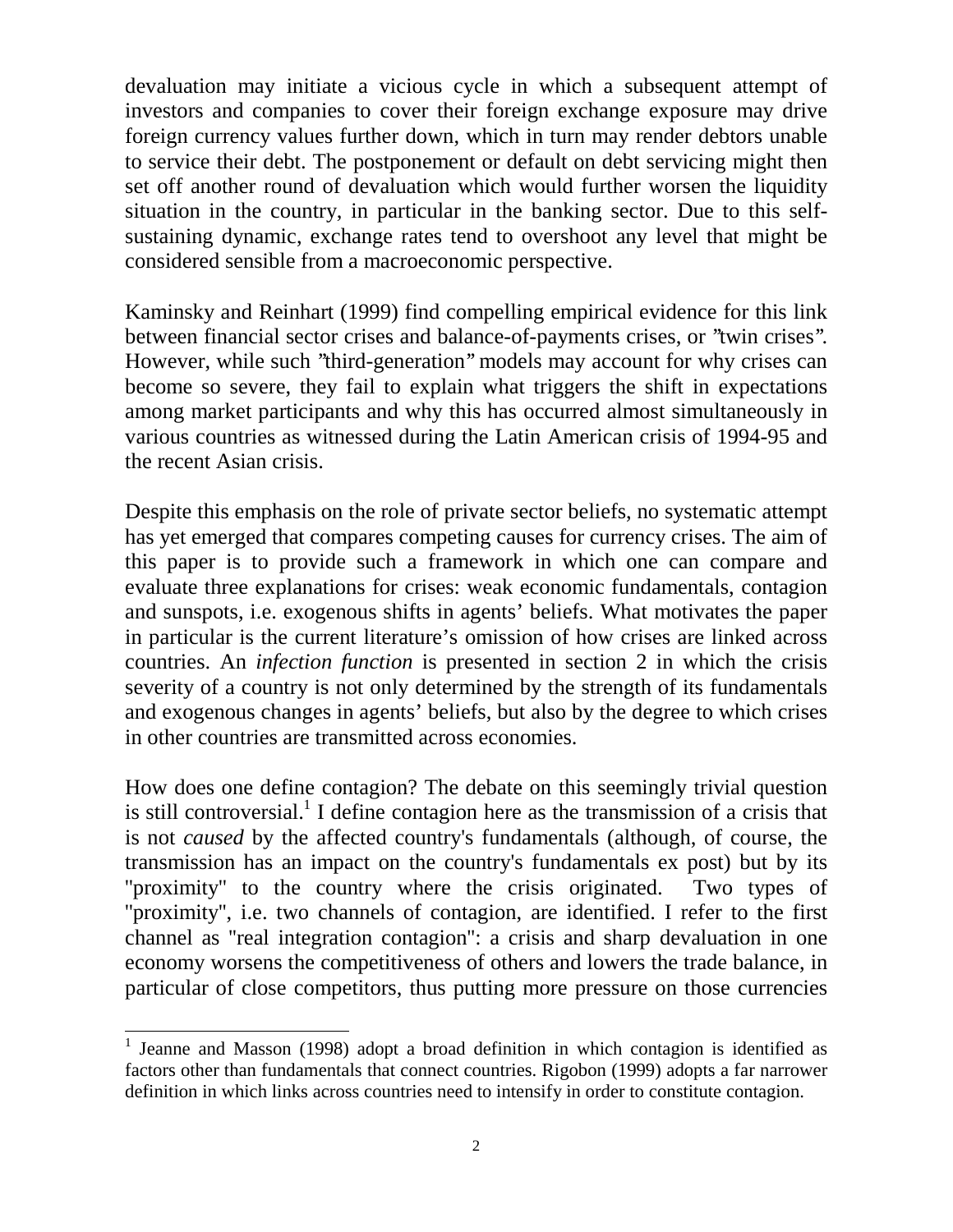to devalue. The second channel is what I call ''financial integration contagion'': the event of a crisis in one market induces investors to withdraw assets from others either (a) to raise cash for redemptions (''institutional contagion'') or (b) to follow other investors to avoid losses in closely integrated financial markets (''herding contagion''), hence raising the likelihood that these markets will also become victims of currency attacks and devaluations.

Only few empirical studies of these contagion channels exist so far. Glick and Rose (1999) present findings which suggests that trade linkages might have played some role in the transmission of recent financial crises, although their empirical measure is controversial because it looks only at bilateral trade while third market competition seems to be a more important channel for most emerging markets. There is more convincing evidence for the role of financial linkages in transmitting crises: Calvo and Mendoza (1999) argue that herding behavior in financial markets can be fully rational as the globalization of financial markets reduces the incentive for investors to collect first-hand information and encourages them to follow common investment strategies. Frankel and Schmukler (1996) indeed find evidence that such herding behavior and institutional factors were partly responsible for the spread of the Mexican crisis in 1994 to other emerging markets, while Fratzscher (1998b) shows that a higher correlation of stock market returns with countries where the crisis originated meant that countries were more likely to be affected by the Latin American and Asian crises. Using daily data, Baig and Goldfajn (1998) reveal how important contagion channels can be by showing that news about economic or political events in one Asian country strongly affected exchange rates and stock markets of other regional countries during the course of the Asian crisis.

The goal of the empirical analysis in section 4 is to compare the power of contagion channels with the role of fundamentals in causing and transmitting currency crises, as suggested by the infection function of section 2. A Markovswitching regimes methodology is used to proxy jumps in market beliefs which are not warranted by changes in economic fundamentals. The Markov-switching model performs well for most of the 24 emerging markets in the sample, indicating that beliefs and asset values in foreign exchange markets may exhibit jumps that cannot be related to fundamentals but are caused by contagion. A panel analysis then produces compelling evidence that the Latin American crisis in 1994/95 and the Asian crisis of 1997 spread across emerging markets not primarily due to the weakness of those countries' fundamentals but due to a high degree of financial interdependence among affected economies, thus confirming the importance and predominance of this contagion channel. Section 5 tests the model's ability to predict the Asian and the Latin American crises out-of-sample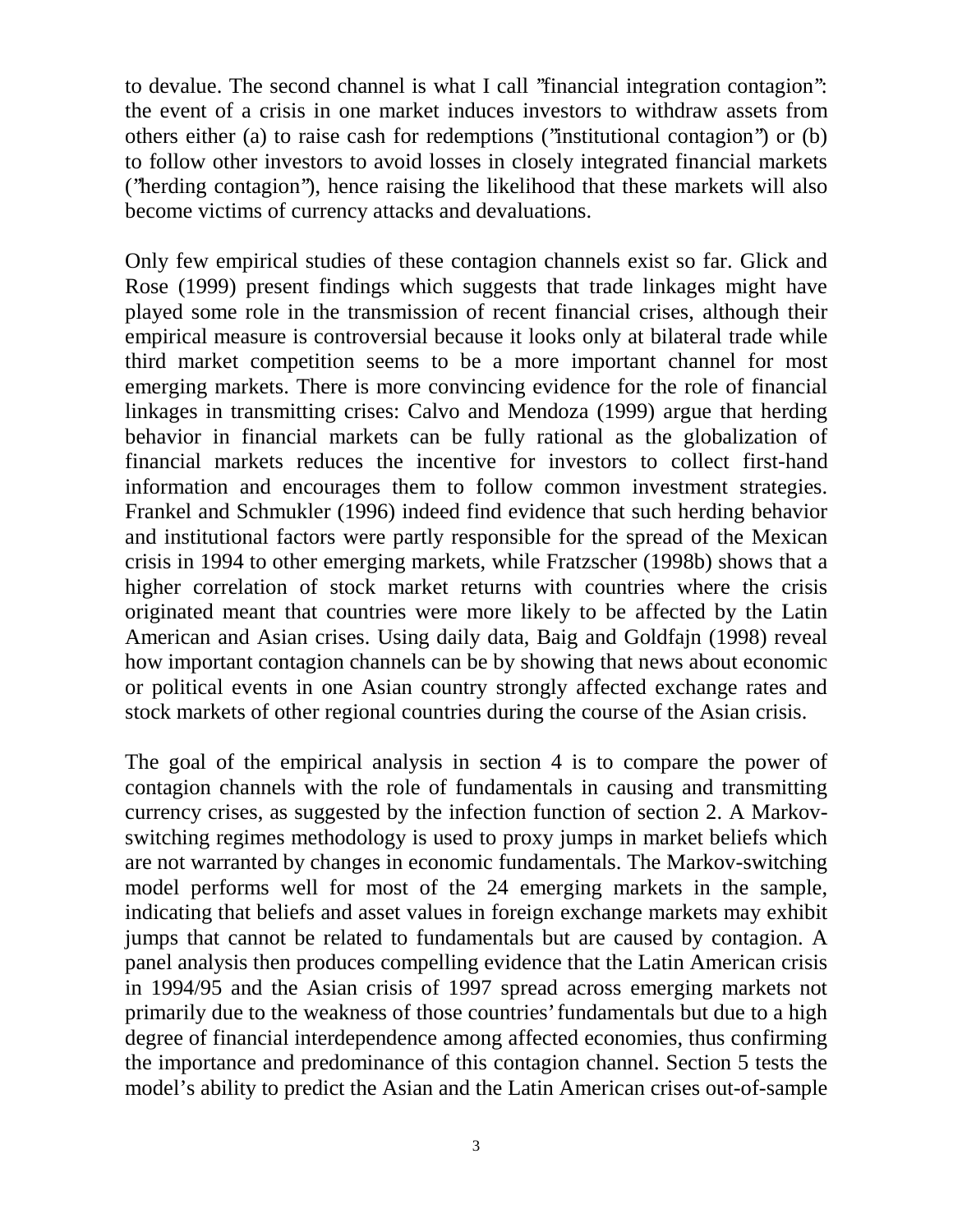and shows that taking contagion factors into account would have permitted a quite accurate prediction of which countries were affected by these two crises. The paper concludes by outlining some general policy implications.

# **2 A Framework of Contagious Currency Crises**

The aim of this section is to present a simple model that can be tested empirically and that allows the distinction between three separate causes of crises: weak economic fundamentals, contagion and sunspots. $2^{\degree}$  Thus the model not only synthesizes arguments of first-generation and second-generation type of models but also allows for contagion linkages across countries as the cause of currency crises.

### *2.1 Modeling the transmission of currency crises*

This simple, two-sector balance-of-payments model is basically a liquidity model in which the occurrence of a devaluation is solely determined by supply and demand factors for foreign exchange  $(FX)$ : the peg  $\overline{e}$  is sustainable only if the supply of foreign exchange is greater than or equal to its demand and e is floated otherwise. The government is assumed to be passive in that it has available a fixed amount of foreign exchange  $\overline{R}$ , which may include not only current reserves but also funds that could be borrowed to defend the currency.<sup>3</sup>

As the first sector, the domestic production sector's net demand for foreign exchange is  $FX<sup>F</sup>$  to meet expenses from trading and for debt servicing:

$$
(1) \t\t FXtF = Dt(X, \pi, r)t - TBt(RERt)
$$

where *X* measures the strength of the country's economic fundamentals, with  $X_t$  $\in [0,1]$ , *TB<sub>t</sub>* the trade balance and *D<sub>t</sub>* the net debt service this period. Changes in debt servicing obligations can have three causes: first, an increase in world interest rates i at which the debt stock  $\overline{D}_t$  needs to be serviced (external effects); second, a jump in devaluation expectations  $\pi_t$  or weakening fundamentals X (internal effects); third, the danger of a currency crisis in another economy  $(\pi_t^j)$ :

<sup>&</sup>lt;sup>2</sup> The model builds on, although it is distinct in important aspects from earlier work by Cole and Kehoe (1996), Jeanne (1997), Jeanne and Masson (1998) and Masson (1999).

 $3$  The model ignores the possibility that multiple equilibria may be caused by non-linearities in government behavior, as in escape clause models introduced by Obstfeld (1986), since we want to focus on private sector non-linearities as a source of multiple equilibria.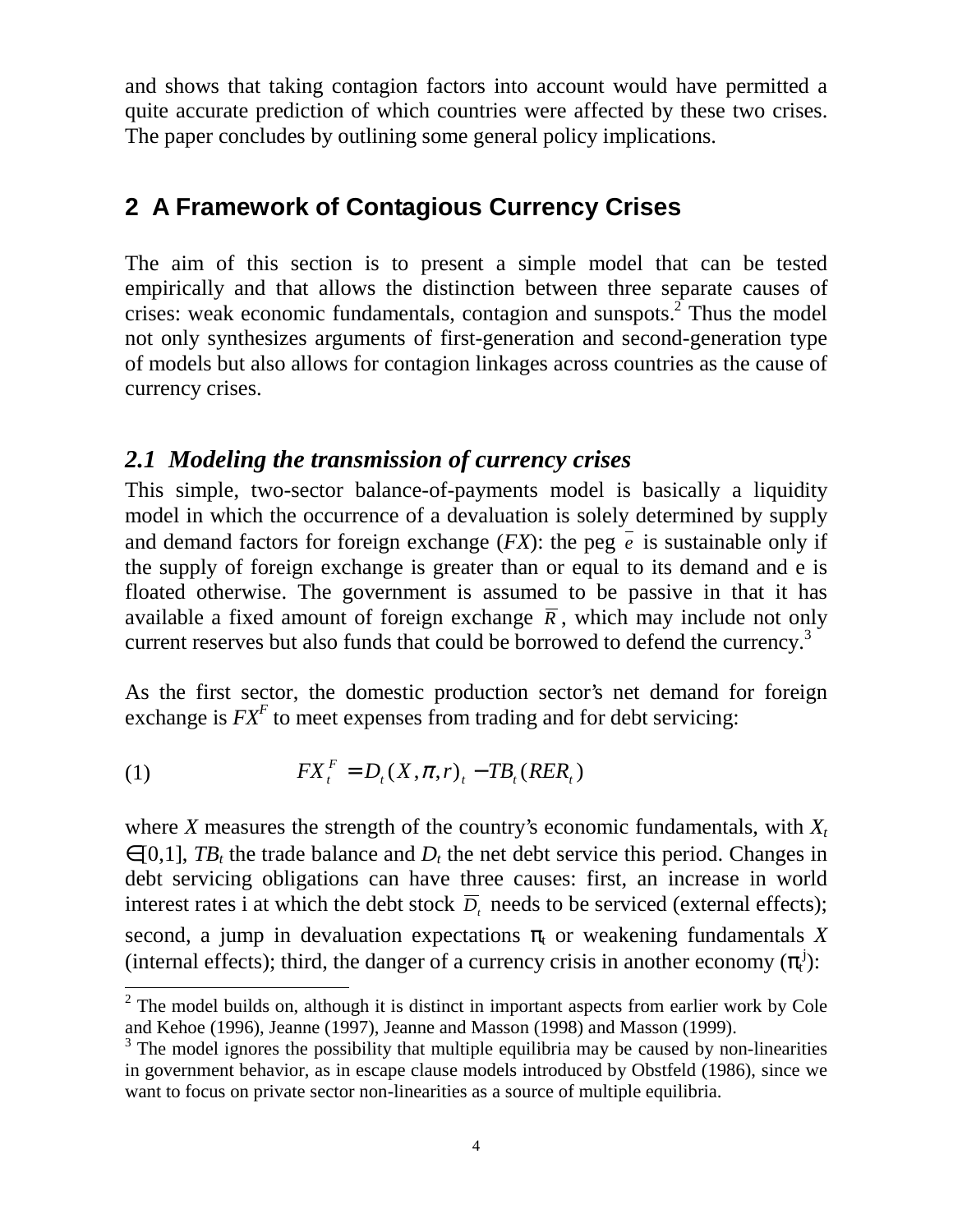(2) 
$$
D_{t} = rD_{t} + \pi_{t}(1 - X_{t})D_{t} + \gamma \pi_{t}^{j} D_{t}
$$

An increase in the probability of a crisis in country  $j(\pi_t^j)$  may induce foreign lenders to withdraw funds from the home economy and refuse a roll-over of loans in order to reduce their overall exposure (institutional contagion). The home economy is hit harder by such a shock the more financially connected it is with the crisis economy, which is measured in the model by the weight  $\gamma$ .

The second source for a jump in the demand for foreign exchange by the real sector is via the trade balance  $TB_t$ . An appreciation of the real exchange rate, i.e. a drop in *RER*, either vis-a-vis the rest of the world (*RERROW*) or vis-a-vis the country *j* where a currency crisis occurred ( $RER<sup>j</sup>$ ) worsens the trade balance:

(3) 
$$
TB_t = \overline{TB} + \psi R E R_t^j + \theta R E R_t^{ROW}
$$

with  $\psi$ ,  $\theta$  as weights which determine how important the impact of a bilateral real exchange rate change is for the home country's trade balance. A currency crisis in country *j* can be contagious in raising the crisis probability in the home country, in this case by worsening the trade balance (real integration contagion).

The second sector in the model is the financial sector, in which investors hold a stock of domestic currency  $\overline{FX}_t^s$ . In each period, investors decide whether or not to convert the domestic currency into US dollars. The total foreign exchange demand by investors  $FX_t^S$  is determined by the probability of devaluation in the home country  $\pi_t$ , domestic fundamentals *X*, the degree of capital controls  $\delta$  (or transaction costs) which constrains how much capital they can withdraw; and by currency crises occurring elsewhere in the world  $(\pi_t^j)$ :

(4) 
$$
FX_t^S = \delta \Big[ \pi_t (1 - X_t) \overline{FX_t^S} + \lambda \pi_t^j \overline{FX_t^S} \Big]
$$

The degree to which a currency crisis in country *j* affects the forex demand in the home country is determined by the degree of herd behavior in the markets (herding contagion) and by institutional contagion: a crisis in country  $j(\pi_t^j)$  may induce foreign lenders to withdraw funds from the domestic economy in order to reduce their overall exposure or raise cash for redemptions. The home economy is hit harder by such a shock the more financially connected it is with the crisis economy, which is measured in the model by the weight  $\lambda$ .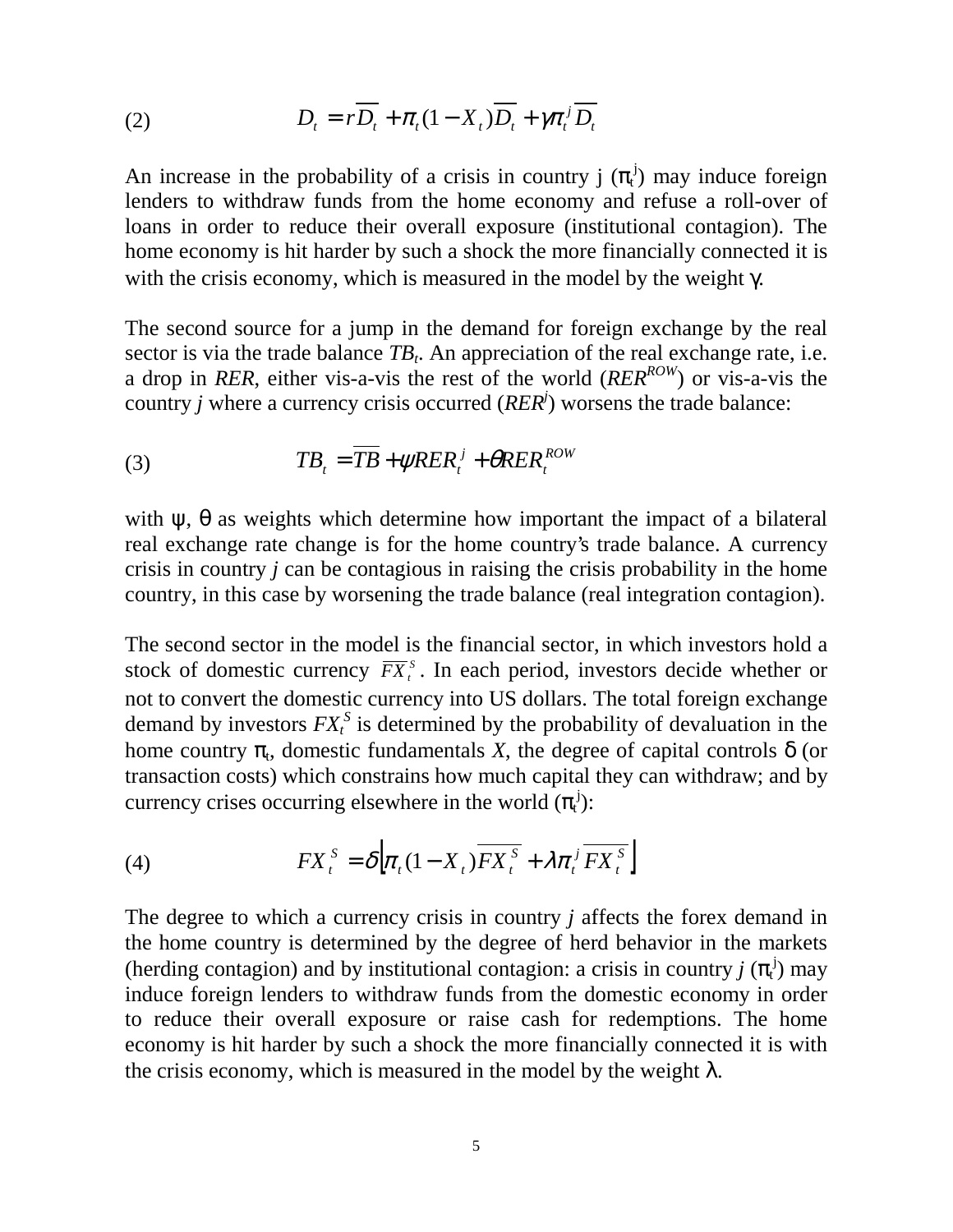Based on these arguments, the devaluation probability in our model is

(5) 
$$
\pi_t = prob_t \left[ \overline{R_t} < FX_t^F + FX_t^S \right]
$$

which, by substituting with the relations above, becomes

$$
(6)\pi_t = F\left[\pi_t \left( (1 - X + \gamma \frac{\pi_t^2}{\pi_{t}}) \overline{D_t} + \psi \frac{\pi_t^j}{\pi_t} (\Delta R E R_t^j) + \delta (1 - X_t + \lambda \frac{\pi_t^j}{\pi_t}) \overline{F X_t^s} \right) - \Omega \right]
$$

with F as the cumulative distribution function,  $\Omega = \overline{R}_t - i\overline{D}_t - \overline{TB} - \theta R E R_t^{ROW}$  as the net excess supply of foreign exchange reserves that is certain and independent of devaluation expectations in either the home country or the foreign country *j*.

When do multiple equilibria arise in this model? The fact that  $\pi_t$  is found on both sides of this last equation implies that multiple equilibria may be possible, though two further conditions have to hold : first, the right hand side of equation (6) must intersect the left hand side, which is represented by the  $45^{\degree}$  line, at more than one value of  $\pi$ <sub>t</sub> (Figure 1). This is possible only if the slope of the r.h.s. is steeper than the l.h.s. for some values of  $\pi_t$  and less steep at others.

**Figure 1: Multiple Equilibria and the "Zone of Vulnerability"**

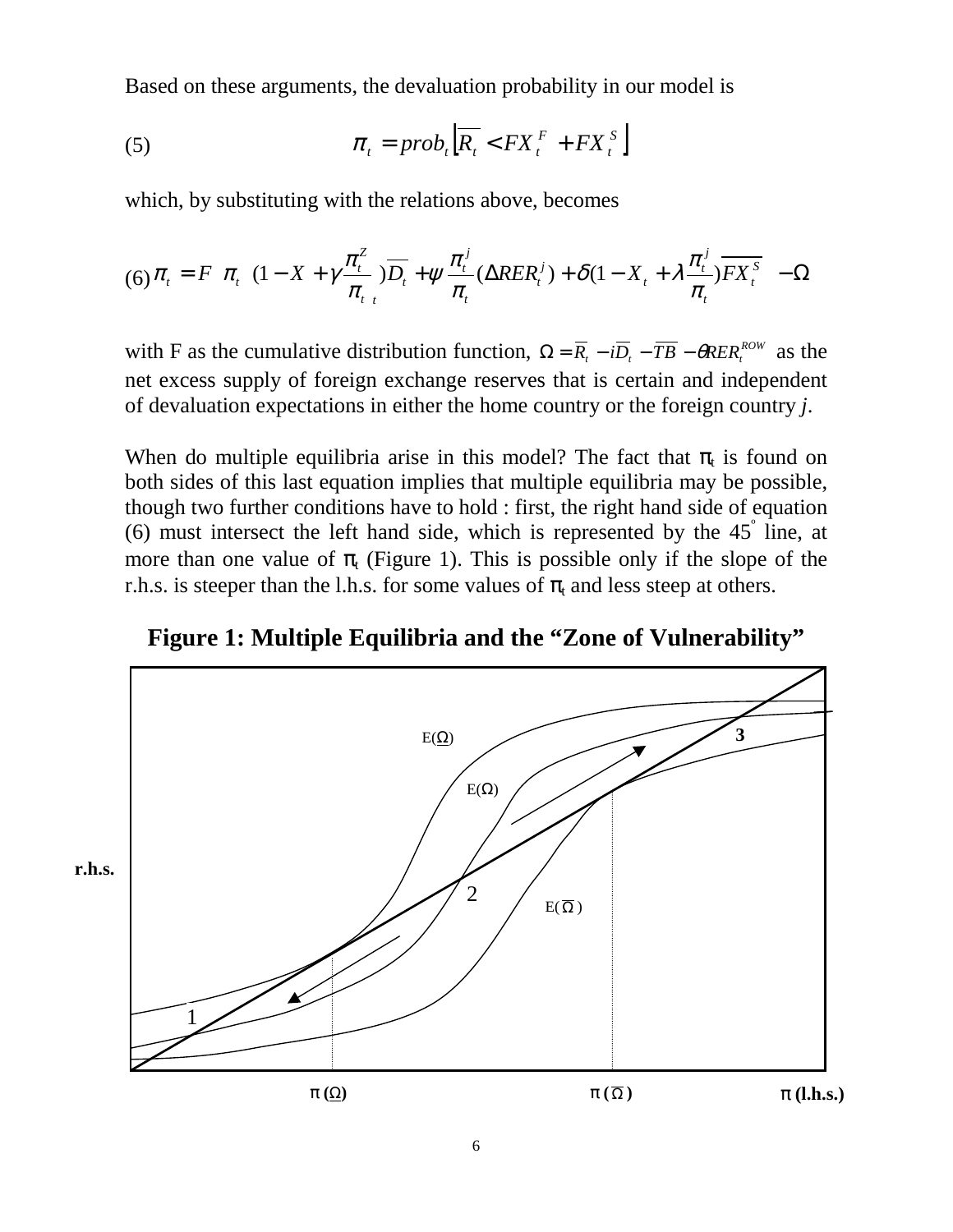The second necessary condition is that  $\Omega$  must lie in a zone of vulnerability. If the net foreign exchange supply is high, so that  $R_t > FX_t^F + FX_t^S$  with certainty, then the probability of devaluation is determined uniquely and is close to  $\pi_t=0$ . If Ω is below a certain threshold so that  $R_t < FX_t^F + FX_t^S$ , then there is a unique equilibrium close to  $\pi_t = 1$ . Hence only for  $\Omega \in [\Omega, \overline{\Omega}]$  do multiple equilibria exist.

In Figure 1, the area of multiple equilibria is between  $\pi_{\mathfrak{t}}(\Omega)$  and  $\pi_{\mathfrak{t}}(\overline{\Omega})$ . Any curve  $E(\Omega)$ , for which these two conditions hold, has at least three equilibria. The important point is that only the first and the third equilibrium are stable whereas the second one is unstable, i.e. a small deviation from it will lead to either the first or the third equilibrium.



**Figure 2: Multiple Equilibria Arising from Contagion**

What is the role of contagion or, in other words, what is the impact of  $\pi_t^j$  on the domestic equilibrium of  $\pi$ <sup>2</sup>. Figure 2 illustrates that an increase in  $\pi$ <sup>j</sup> entails an upward shift of the curves, thus raising both the low-level and the high-level equilibrium of  $\pi$ . The interesting case is that an actual currency crisis in a related country j ( $\pi_t^j$  =1) might abolish the existence of multiple equilibria and cause an attack on the domestic currency. In other words, real and financial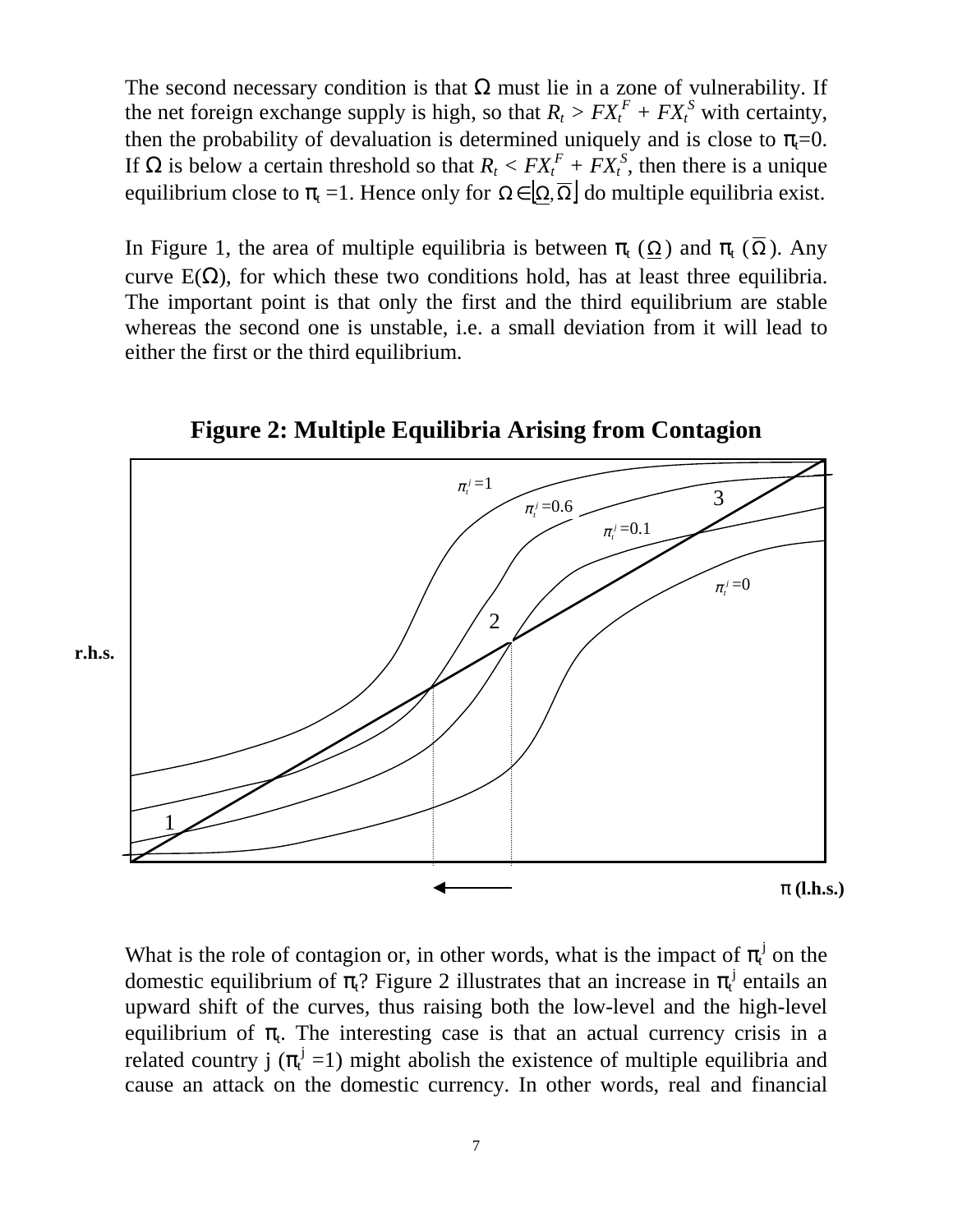interdependence between the two economies might be so strong that a devaluation in a closely related economy will necessarily mean that the domestic economy will lack foreign exchange supplies to maintain the peg.

### *2.2 Infection function and Markov-switching regimes methodology*

To derive a model that is testable empirically, one can linearize the non-linear model of equation (6) under the assumption that the volatility of the fundamentals is sufficiently small (Jeanne 1997). This linearization yields a reduced form model, or *infection function*, that can be expressed as

$$
(7) \, y_{i,t} = \alpha_i + \beta_R \sum_{j \neq i} \left( y_{j,t} \times REAL_{ij,t} \right) + \beta_F \sum_{j \neq i} \left( y_{j,t} \times FIN_{ij,t} \right) + \beta_X \cdot x_{t-1} + u_{i,t}
$$

with  $y_{j,t}$  as the exchange market pressure or credibility in country *i*, and  $\beta_R$ ,  $\beta_F$ ,  $\beta_X$  as the vectors of coefficients. Thus, this *infection function* allows for two sources for changes in the domestic currency regime: weak economic fundamentals  $x_{t-1}$  and contagion. The extent to which the home economy *i* is affected by crises in country *j* crucially depends on the degree of real integration (*REALij*) or financial interdependence (*FINij*) with other countries *j*.

The key shortcoming of the linear infection function of equation (7) is that it ignores the possibility that changes in expectations and private sector beliefs, which are caused by neither fundamentals nor contagion, may also be a cause of a crisis. To also analyze the role of exogenous shifts in expectations in causing crises, a more promising approach is to employ a non-linear Markov-switching regimes model that was developed for time series analysis by Hamilton (1989, 1990). Hamilton (1989) initially developed the Markov-switching methodology for the analysis of US business cycles, but this methodology can be extended so that regime shifts represent jumps between multiple equilibria, thus allowing for jumps rather than only smooth realignments in exchange rates.<sup>4</sup>

 $\overline{a}$ 

<sup>&</sup>lt;sup>4</sup> The use of Markov-switching regimes models to analyze foreign exchange markets is still rather new. Gomez-Puig and Montalvo (1997) and Engel and Hakkio (1994) estimate a Markov-switching regimes model for ERM currencies although their weakness is that they base their credibility estimates on macroeconomic fundamentals (domestic interest rate differentials and deviations of the spot rate from the central parity, respectively) which are rather inaccurate measures of true market expectations. Jeanne (1997) and Jeanne and Masson (1998) analyze the French Franc and indeed find evidence that a Markov-switching regimes model with two regimes performs better than a linear OLS estimation for 1987-93, though their model is rather ad hoc and ignores many potentially important fundamentals.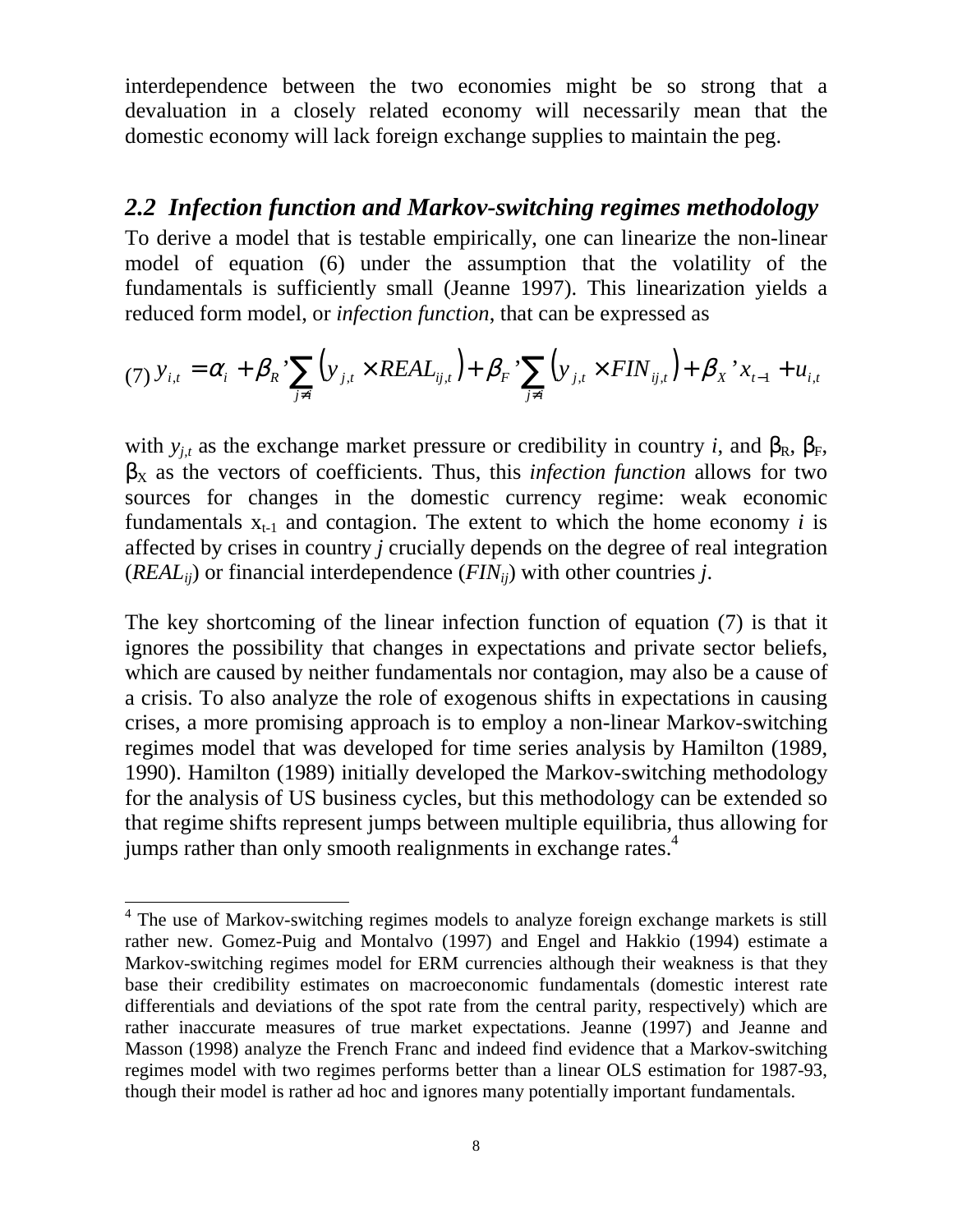Exogenous jumps in beliefs can be modeled in different ways within the Markov-switching framework. Given the characteristics of the data, I model exogenous shifts in beliefs as switching intercepts  $\alpha$  and changes in the error variance  $\Sigma$  (heteroskedasticity).<sup>5</sup> Thus the infection function with the Markovswitching regimes methodology becomes:

(8)  

$$
y_{i,t} = \alpha_i(s_t) + \beta_R \sum_{j \neq i} (y_{j,t} \times REAL_{ij,t}) + \beta_F \sum_{j \neq i} (y_{j,t} \times FIN_{ij,t}) + \beta_X \sum_{t=1}^N (x_{j,t} + \sum_{j \neq i} (s_t)u_{i,t})
$$

where  $s_t$  indicates the state in period *t*, and  $u_t$  is *NID (0,I<sub>K</sub>)*. The reformulation of the infection function as a Markov-switching model thus enables us to now distinguish between three causes of currency crises: weak fundamentals, contagion, and exogenous jumps in beliefs.

The key assumption in this model is that regime switches reflect changes in expectations that are unrelated to fundamentals or contagion. A potential problem with this assumption is that the shifts in the intercept and the variance may not just represent sunspots but possibly also changes in unobservable fundamentals or in expectations about future fundamentals. The empirical investigation of these and other issues is the subject of the following sections.

### **3 Empirical Methodology**

 $\overline{a}$ 

Since the central objective of this paper is to analyze the question whether contagion or sunspots have played a role in the recent emerging market crises, the focus of the empirical analysis is exclusively on 25 *open* emerging markets, as defined by the IFC plus some transition economies, for the period 1986 to 1998 (see appendix). The reason for choosing this sample and time period is that contagion as defined above can affect currencies only where capital flows are relatively free. This section discusses the definition of the exogenous variables and contagion measures, while the fundamentals have standard definitions and are explained in the appendix.

 $<sup>5</sup>$  Note that a regime shift may also be constituted by a change in the mean or a switch in the</sup> autoregressive parameters. Due to the short length of the time series and the limited degrees of freedom these sources could not be analyzed in this context. See Krolzig (1997) for a thorough discussion of different sources of regime shifts.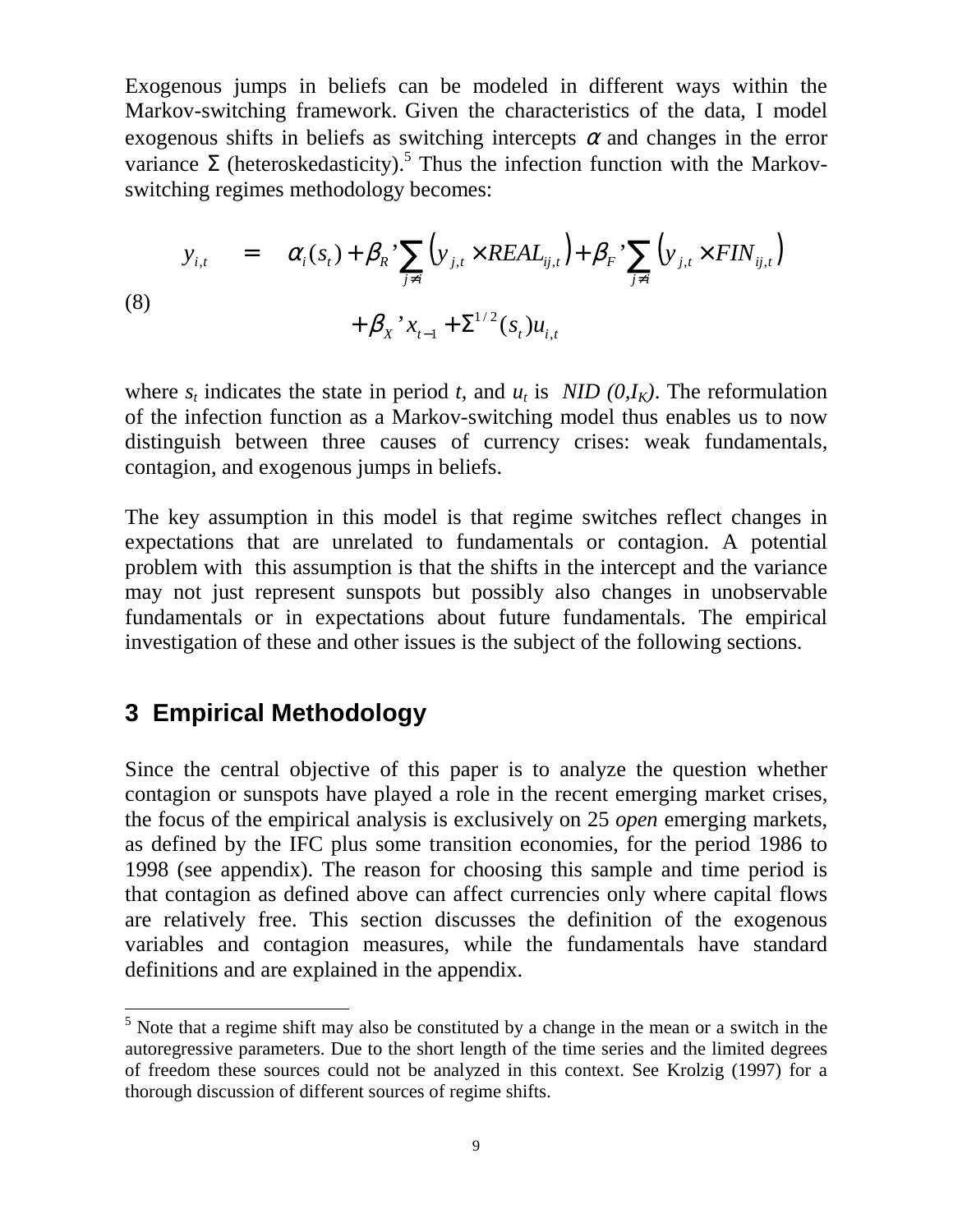### *3.1 Measuring private sector expectations and currency crises*

The obvious difficulty is how to measure the exogenous variable, i.e. the probability of a devaluation and in particular how to proxy the beliefs of agents. It is this motivation of understanding the subjective perception of markets that has given rise to extensive work on exchange rate expectations over the years. Early work mostly focuses on interest rate differentials and on measuring expectations within target zone bands via the drift-adjustment method which distinguishes between expectations of currency changes within the bands and the realignment probability of the central parity. The drift-adjustment method can sensibly be applied only to target zones, but it also has severe shortcomings, partly through its reliance on the assumption of uncovered interest parity and on past fundamentals, and therefore is not a useful method to proxy expectations for emerging markets.<sup>6</sup> A more promising approach is one that looks at option prices since these are highly accurate in reflecting market perceptions of exchange rate risks (Campa and Chang 1996, and Malz 1996). The problem is that such markets either do not exist or are very thin for emerging markets.

I therefore employ two alternative credibility measures of an exchange rate regime. First, I construct a credibility measure of a particular currency by using the *Financial Times Currency Forecaster* data, which is a geometric average of exchange rate predictions by traders, multinationals and forecasting agencies. This data is used to measure the credibility  $(CRED<sub>t</sub>)$  of a particular exchange rate regime at time *t* as the percentage deviation of the three-month ahead prediction (*PRED*<sup> $t+3$ </sup>) from the commitment level for that time (*COMMIT*<sup> $t+3$ </sup>):

(9) 
$$
CRED_t \equiv \frac{PRED_t^{t+3}}{COMMIT_t^{t+3}}
$$

The obvious difficulty is to determine what the actual commitment is. This problem is easily solved for pegged exchange rates, but it is trickier for those currencies under a managed float, independent float or crawling peg regime. For regimes with exchange rate bands, I use the deviation from the central parity as a credibility measure, implying that a currency has less credibility the more that agents expect the rate to be depreciated relative to the parity. For those few currencies that did not have bands, I employ credibility measures that are based on exchange rate trends over the past three months, one year or two years. For instance, if a currency without bands had depreciated at a steady three-month

<sup>&</sup>lt;sup>6</sup> Branson (1994) provides a short but compelling critique of this methodology.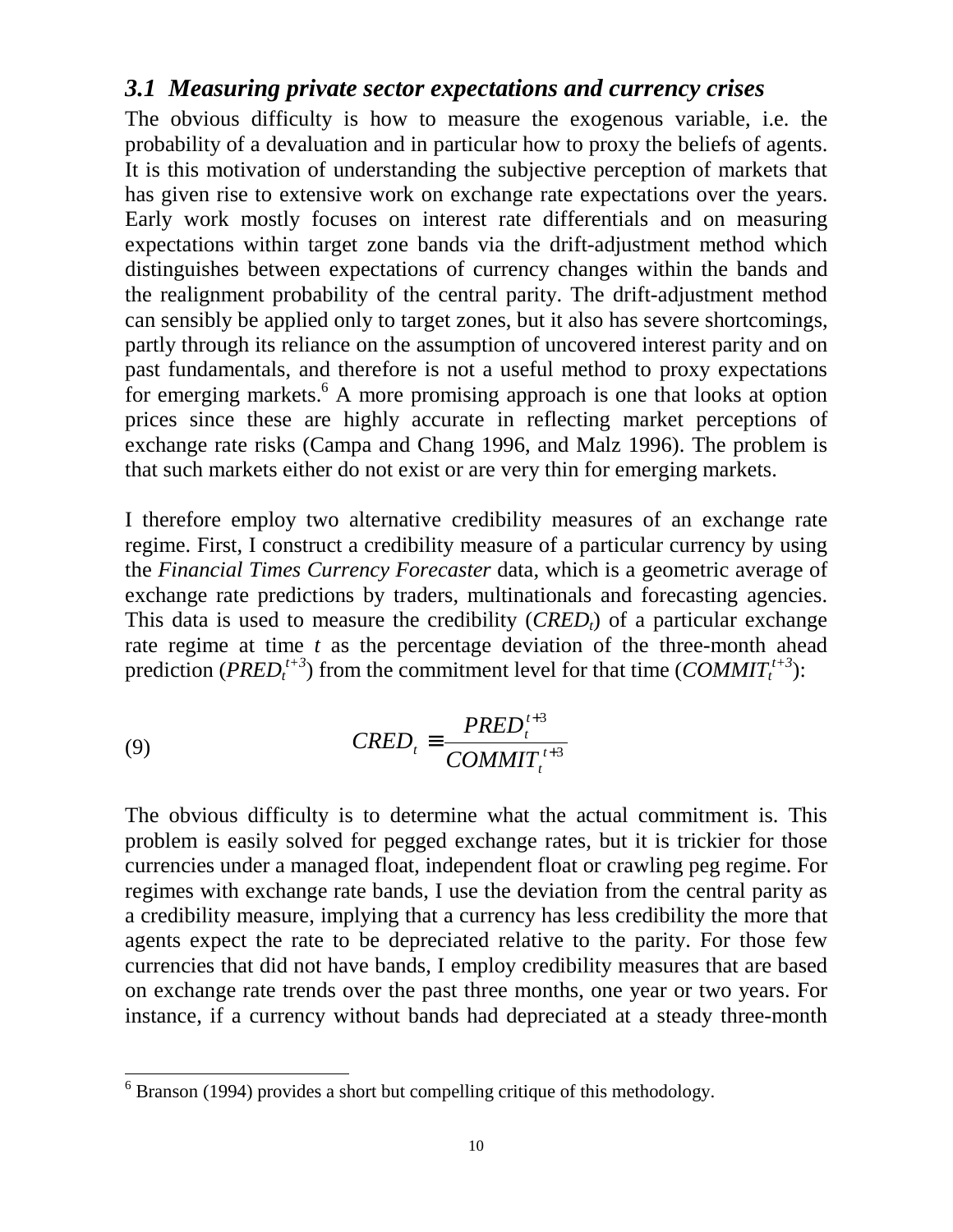rate of 1% over previous years, I use for the committed rate in three months the spot rate on the day of the prediction plus a 1% depreciation.

The second measure is the actual exchange market pressure (*EMP*) on a particular currency. This measure is a weighted average of the changes in the exchange rate *e*, the interest rate *i* and the foreign exchange reserves *R*:

(10) 
$$
EMP_t \equiv \eta(\Delta e_{i,t}) + \varphi(\Delta(i_{i,t} - i_{US,t})) - \psi(\Delta R_{i,t})
$$

with *i* and  $i_{US}$  as the domestic and US interest rates, respectively,  $\delta$  as the change of a variable, and  $\eta$ ,  $\varphi$ ,  $\psi$  as weights.<sup>7</sup> The intuition for using this measure is that when facing pressure on its currency, a government has basically the option of either devaluing the currency, raising interest rates and/or running down reserves. Hence such exchange market pressure (*EMP*) is a fairly good proxy for the strength of the pressure against the existing currency regime and also captures speculative attack episodes which fail to bring about a devaluation.



### **Fig. 3: Comparisons of CRED (pred5) and EMP (cc2)**

 $\overline{7}$  Each of the three measures is weighted by their relative precisions, calculated as the inverse of the series' variance in the past. It has been employed in various studies of currency crises, including Eichengreen, Rose and Wyplosz (1996) and Sachs, Tornell and Velasco (1996).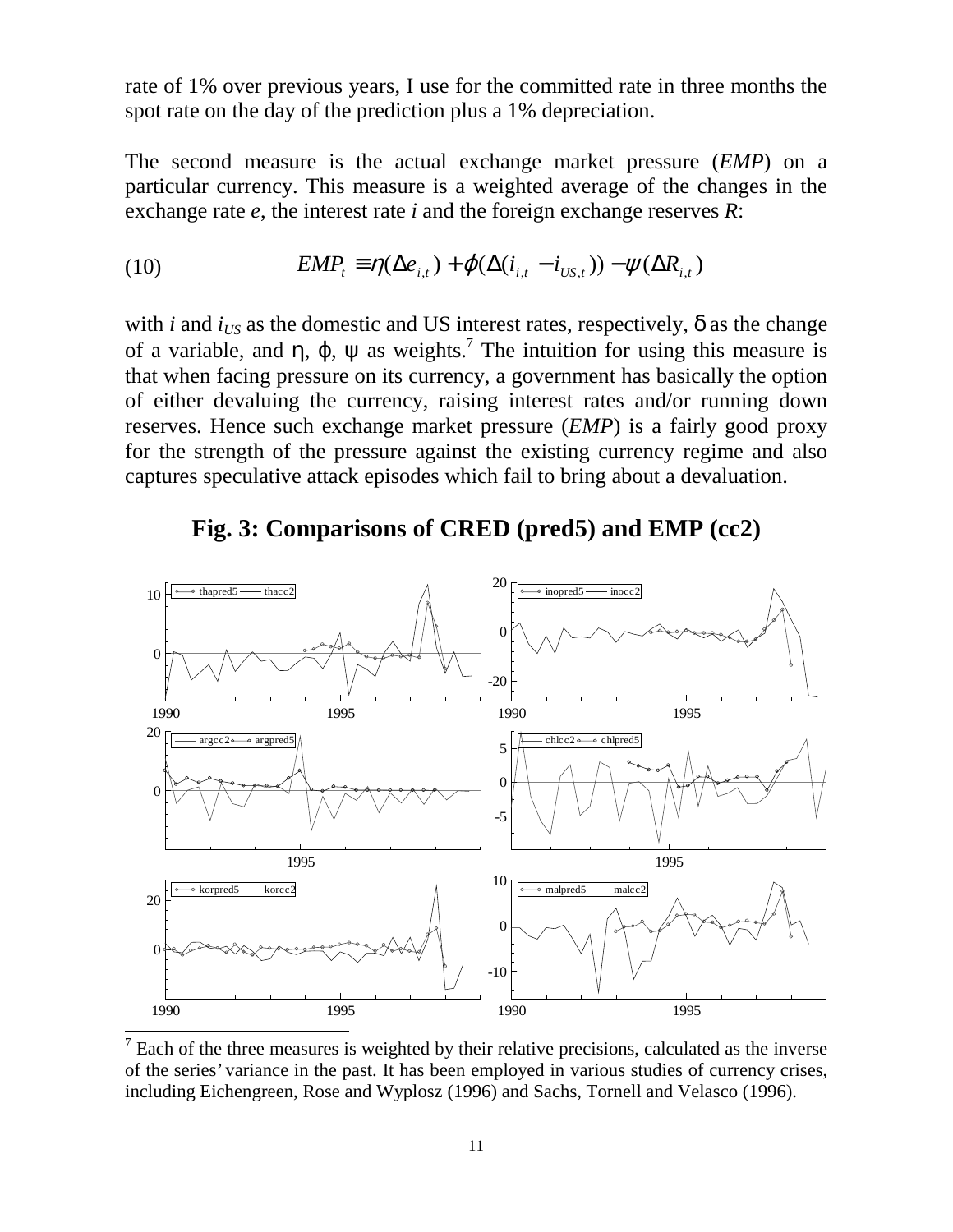Figure 3 shows the exchange market pressure (*EMP*) and credibility (*CRED*) measures for a few select countries that were hit hardest by some of the crises in the 1990s. As for other countries, the data show that both measures are fairly similar and, in particular, reveal highly credible exchange rate regimes in Southeast Asia prior to July 1997 and for Latin America, i.e. *CRED* often took on a negative value indicating that investors expected the currencies to strengthen rather than weaken. The similarity in the two data series also demonstrates that the crises in the listed countries were widely unanticipated.

### *3.2 Contagion: measuring real and financial interdependence*

The balance-of-payments model in section 2 distinguishes between two channels of contagion, one based on real integration and one on financial interdependence among economies. To measure these two contagion channels, I build on the methodology that I developed in Fratzscher (1998b).

#### **3.2.1 Real Integration Contagion**

Concerning the first channel, a country is affected more adversely by a devaluation in another country the more the two countries trade with each other and the more strongly they compete in third markets *d*. The degree of trade integration (*REAL<sub>ii</sub>*) of country *j* with the country *i* where a crisis originates is measured as

(11) 
$$
REAL_{ij} = \sum_{c} \sum_{d} \left( \frac{X_{id}^{c}}{X_{d}^{c}} \times \frac{X_{jd}^{c}}{X_{j}} \right) + \sum_{c} \left( \frac{X_{ij}^{c} + X_{ji}^{c}}{X_{.j}^{c} + X_{j}^{c}} \right)
$$

The first term indicates the degree of competition between countries *i* and *j* in the export market of commodity  $c(X^c)$  in the third market  $d$ . The larger the export market share of country *i* is in region *d*  $(X_{id}^c / X_{id}^c)$  and the higher the share for country *j* of total exports of that commodity to region  $d(X_{j_d}^c/X_j)$ , the more strongly will country *j* be affected by a devaluation in country *i*. The second term measures the degree of bilateral trade between the two countries, implying that country *j* will be affected more by a devaluation in country *i* the greater the amount of bilateral trade between them.

Table 1 shows that the degree of real integration is particularly high for economies of the same region. Due to the large economic size and trade volume, Southeast and East Asian countries are the strongest competitors outside the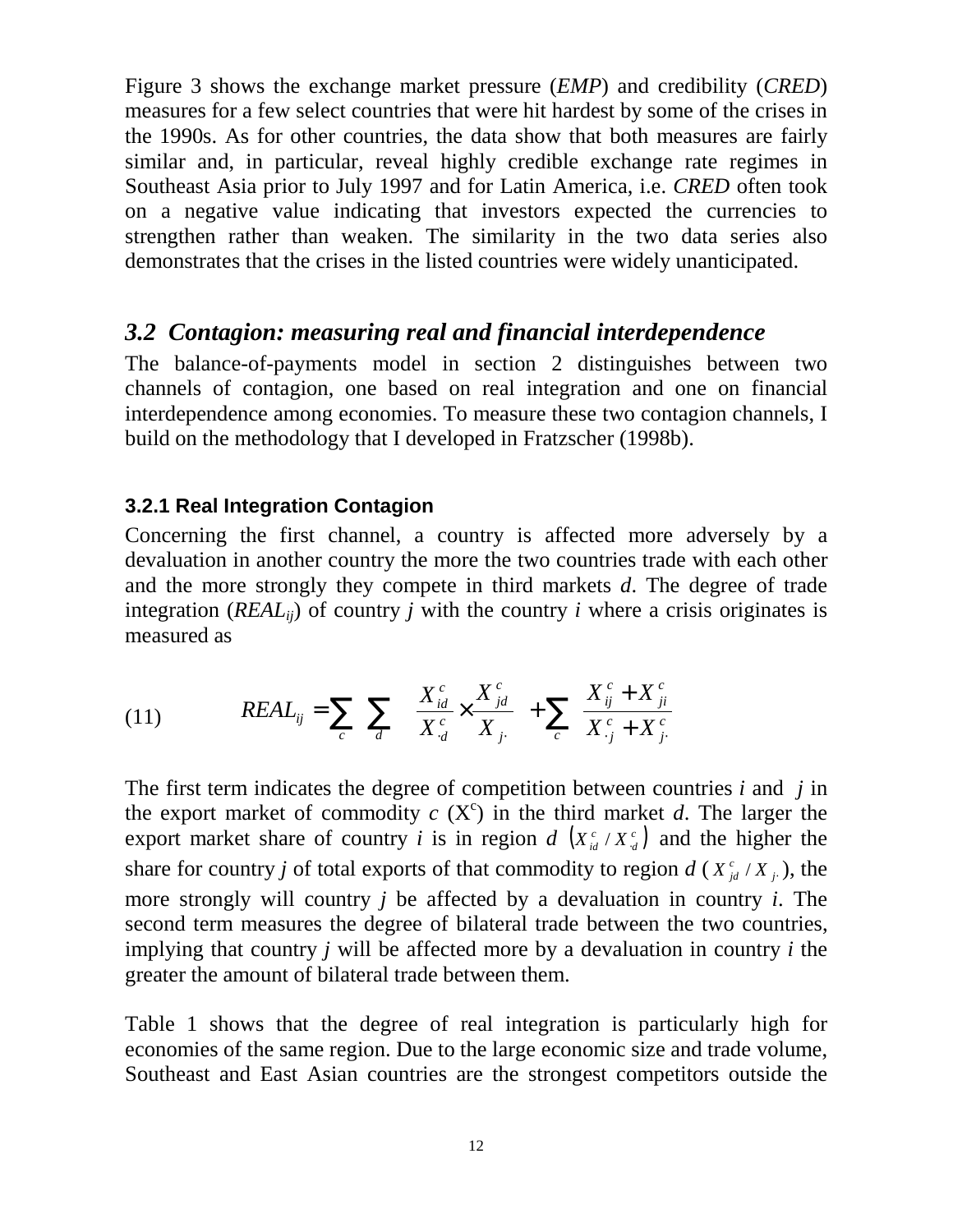own region, although the degree of competition with these economies is generally much smaller than with those within the same region (except for South Asia). The degree of trade competition proved robust to the choice of weights between bilateral and third market trade. Thus, these findings provide a first indication that if a currency crisis occurs in one country, the crisis is likely to spread through real integration mostly to other regional economies and much less to those located elsewhere in the world.

|                       |                     |         |      | Avgerage Real<br>Integration |           |            |
|-----------------------|---------------------|---------|------|------------------------------|-----------|------------|
| country i:            | <u>.</u><br>country | America | Asia | Asia<br>SE&E                 | Asia<br>ၯ | ၑ<br>Othei |
| Latin America         |                     | 35.7    | 3.8  | 4.2                          | 2.6       | 3.7        |
| Asia:                 |                     | 7.8     | 40.0 | 41.3                         | 36.0      | 13.2       |
| Southeast & East Asia |                     | 9.9     | 49.9 | 53.7                         | 38.2      | 16.5       |
| South Asia            |                     | 1.3     | 10.3 | 3.9                          | 29.4      | 3.4        |
| Others                |                     | 4.4     | 4.9  | 4.1                          | 7.3       | 22.5       |

**Table 1: Real Integration of Regions**

Note: Real Integration for 1996, scaled to lie between 0 and 100. Others: Eastern Europe, Middle East, Africa. See Appendix for countries included.

### **3.2.2 Financial Integration Contagion**

How to measure financial integration contagion (*FINij*), the second transmission channel, is a more difficult and controversial matter. While much recent work focuses on the openness of the capital account and the degree and timing of financial integration of emerging markets with developed markets (Bekaert et al. 1998, Phylaktis 1999) the issue I am interested in here for the purpose of measuring contagion is how an investment decision in a financial asset in one emerging market affects investment decisions in other emerging markets, i.e. to what extent underlying asset prices are interdependent.

It is crucial to emphasize that a higher degree of openness of the capital account does not necessarily imply a larger extent of comovements of asset prices. There are three reasons for this: financial interdependence can also result from investors, correctly or incorrectly, considering economies of the same region as having similar prospects, thus having to adjust their portfolio or to raise cash for redemptions when one economy is hit by a crisis ("external institutional contagion") or simply following other investors in withdrawing funds in fear of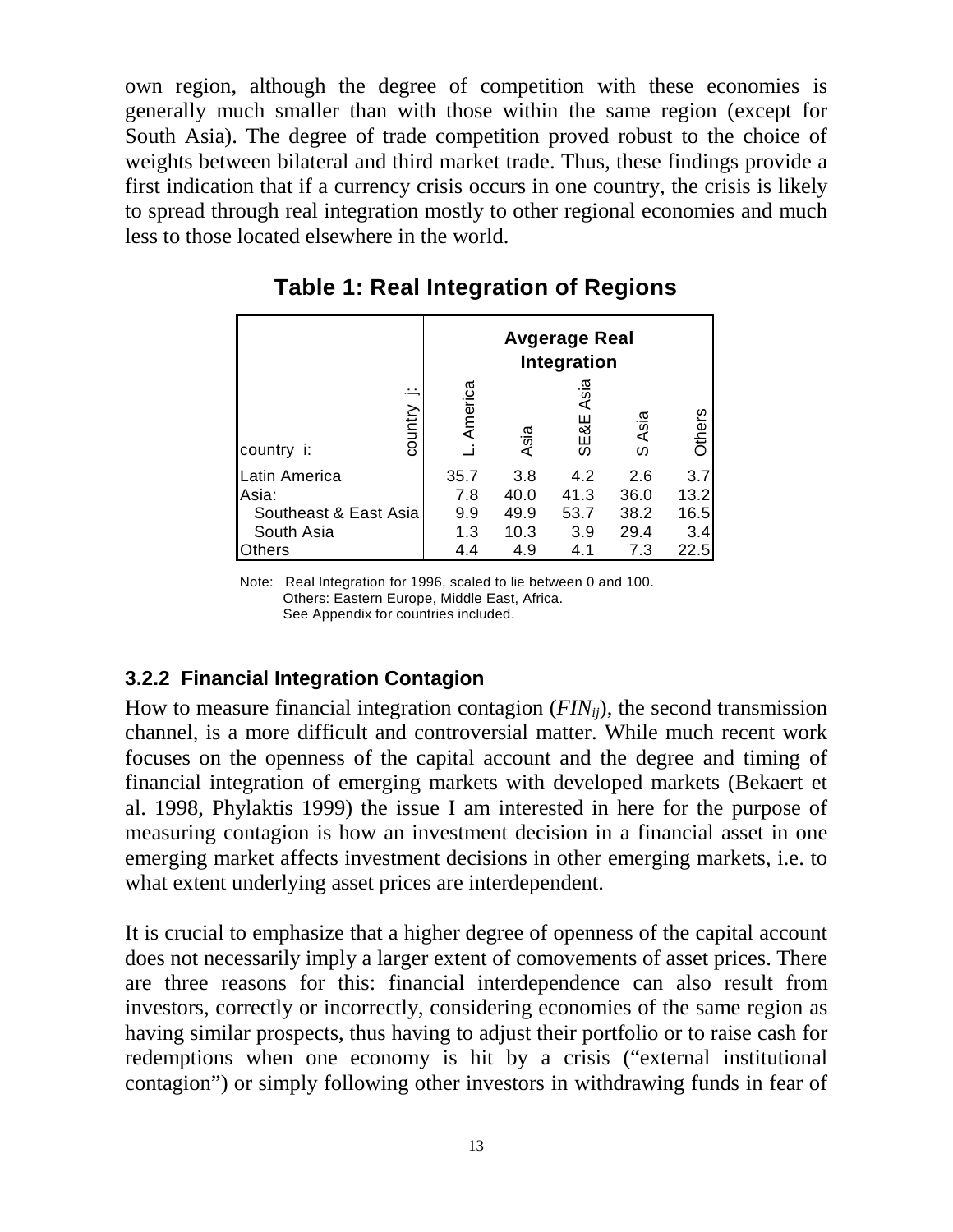contagion ("herding contagion"). Moreover, financial interdependence can result from direct cross-border links among financial and non-financial institutions which transmits movements of asset prices across countries ("internal institutional contagion"). As mentioned above, there is some evidence for the existence of these contagion channels (Frankel and Schmukler 1998).

To measure financial interdependence, I use the monthly averages of the correlation of weekly stock market returns.<sup>8</sup> Since a high correlation of returns may be partly explained by similarities in fundamentals or by the exposure to common external shocks in developed markets, I control for these factors by regressing the country return index (*RI*) on country-specific fundamentals as well as on weighted returns of the S&P 500, FTSE 100 and NIKKEI (*GRET*):

$$
(12) \quad RI_{i,t} = \beta_0 + \beta_1 CAP_{i,t} + \beta_2 TB_{i,t} + \beta_3 r_{i,t} + \beta_4 P_{i,t} + \beta_5 S_{i,t} + \beta_6 GRET_t + \mu_{i,t}
$$

with the independent variables of portfolio capital inflows (*CAP*), the trade balance (*TB*), the change in a country's interest rate (*r*), the rate of inflation (*P*) and the spot exchange rate (*S*) for each country *i*. The correlations of the residual µ should give a reasonably good idea about the true interdependence of various emerging stock markets.<sup>9</sup>

Table 2 confirms that financial interdependence is significantly higher among markets of the same region. Two results stand out: first, controlling for global shocks and country-specific factors mostly raises the degree of financial interdependence; and second, the residual correlations are particularly high among Southeast and East Asian markets. This suggests that financial integration contagion is stronger both within regions and in particular within Southeast and East Asia. For instance, South Asian markets have a low degree of financial interdependence with Southeast and East Asia, possibly offering an

 $\overline{a}$ 

<sup>&</sup>lt;sup>8</sup> Baig and Goldfajn (1998) also look at cross-country correlations of exchange rates, interest rates and sovereign risk spreads during the course of the Asian crisis. None of these three measures is appropriate in the context of this paper because the first two were a policy tool under managed exchange rate regimes prior to the crisis and the sovereign risk spreads reflect the market perception of the default risk rather than the interdependence of financial markets.

 $9$  Wolf (1998) shows that another potential bias, apart from similarities in fundamentals, may result from the similarity of the sectoral composition of countries' stock market return indices. I.e., if the sectoral composition of stock market indices in two countries are similar, then it is possible that comovements of these two indices are caused by changes in one particular sector which in turn may be caused by global developments. However, Wolf finds that the correlation of returns is in many cases higher after controlling for such similarities, thus confirming the importance of contagion.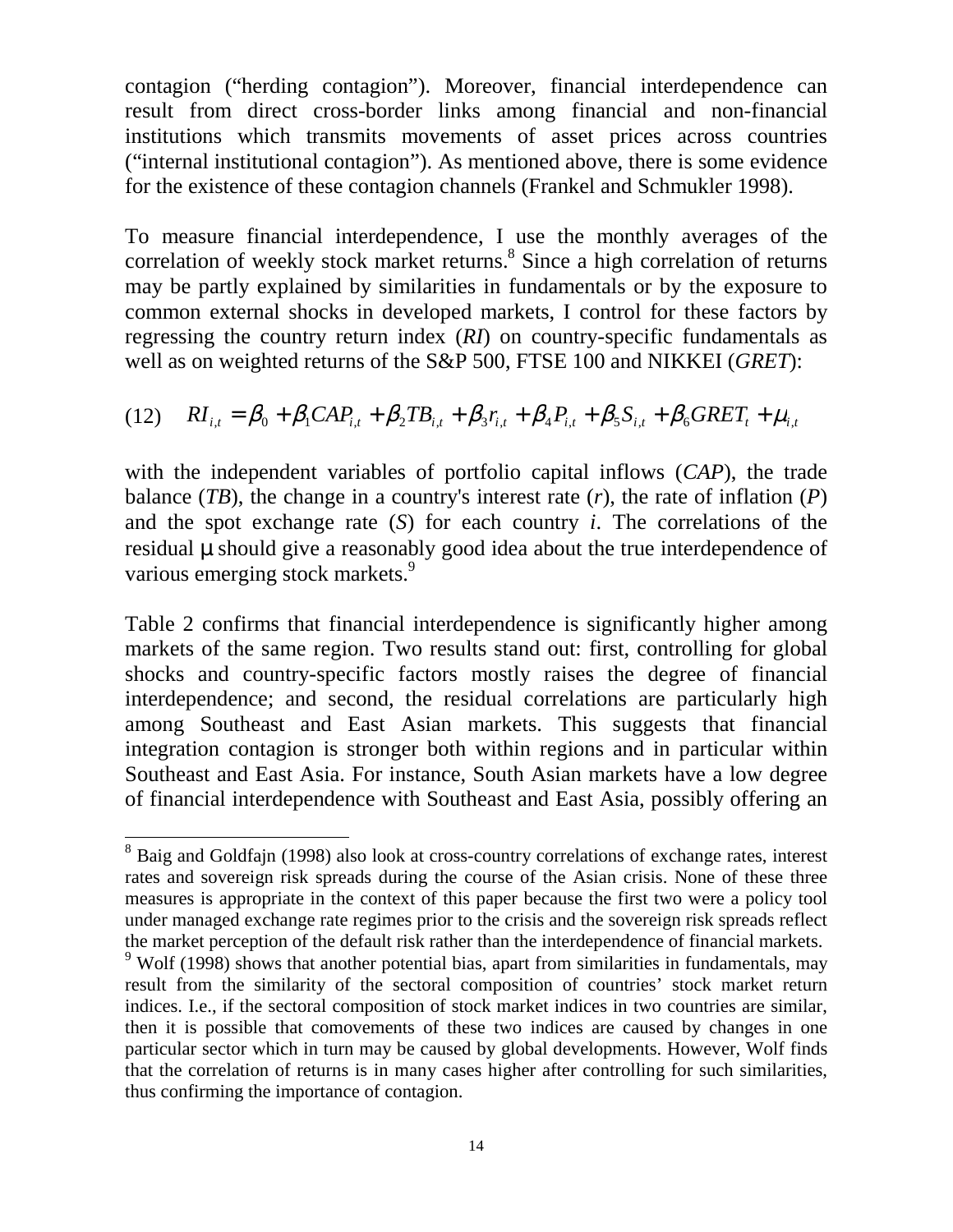explanation as to why contagion did not hit South Asia during the 1997-98 Asian financial crisis. The empirical analysis of the role of contagion is the subject of the following sections.

|                       |         | <b>Avg. Return Residual</b> | <b>Correlations</b>     |           |        |         | Avg. Return<br><b>Correlations</b> |              |           |        |
|-----------------------|---------|-----------------------------|-------------------------|-----------|--------|---------|------------------------------------|--------------|-----------|--------|
|                       | America | Asia                        | Asia<br><b>SE&amp;E</b> | Asia<br>S | Others | America | Asia                               | Asia<br>SE&E | Asia<br>w | Others |
| <b>Latin America</b>  | 30.1    |                             |                         |           |        | 34.9    |                                    |              |           |        |
| Asia:                 | 14.7    | 29.4                        |                         |           |        | 15.9    | 16.5                               |              |           |        |
| Southeast & East Asia | 13.1    | 36.1                        | 57.2                    |           |        | 17.9    | 19.9                               | 31.2         |           |        |
| South Asia            | 17.3    | 18.3                        | 11.9                    | 47.2      |        | 12.4    | 10.7                               | 12.2         | 26.4      |        |
| <b>Others</b>         | 18.7    | 10.0                        | 13.9                    | 3.5       | 23.3   | 6.6     | 9.5                                | 10.0         | 8.6       | 19.8   |

**Table 2: Financial Interdependence of Regions**

Note: Correlations are for the period of 1992/Q1-1996/Q4.

Others: Eastern Europe, Middle East, Africa. See Appendix for countries included.

# **4 Empirical Results: Explaining Currency Crises**

I follow a three-pronged testing strategy. In order to check whether contagion exists, I first test for the presence of comovements in foreign exchange markets across countries, and then look at individual countries to analyze whether jumps in foreign exchange markets exist and which variables play a dominant role. As a final step, a panel analysis compares the role of fundamentals with the power of contagion in explaining movements in foreign exchange markets and crises.

### *4.1 Comovements and common shocks*

To test for contagion, this subsection looks at comovements, or cross correlations, in foreign exchange markets in order to understand whether transmission channels for shocks really exist. From an intuitive point of view, comovements in foreign exchange markets and private sector expectations seem to be present for regional economies during crisis periods. But does this hold also across countries of different regions? And does it exist during periods other than crisis episodes? To answer these questions, I employ an atheoretical MSVAR model with intercept and variance switching (MSIH-VAR), as presented in equation (8), in which current values of the exchange market pressure variable (*EMP*) or credibility (*CRED*) of a vector of emerging markets Latin America<br>
Asia:<br>
Asia:<br>
Southeast & East Asia<br>
South Asia<br>
South Asia<br>
South Asia<br>
T7.3 18.3<br>
Others<br>
Note: Correlations are for the period of 1992/Q1-1<br>
Others: Eastern Europe, Middle East, Africa.<br>
4 Empirical Resul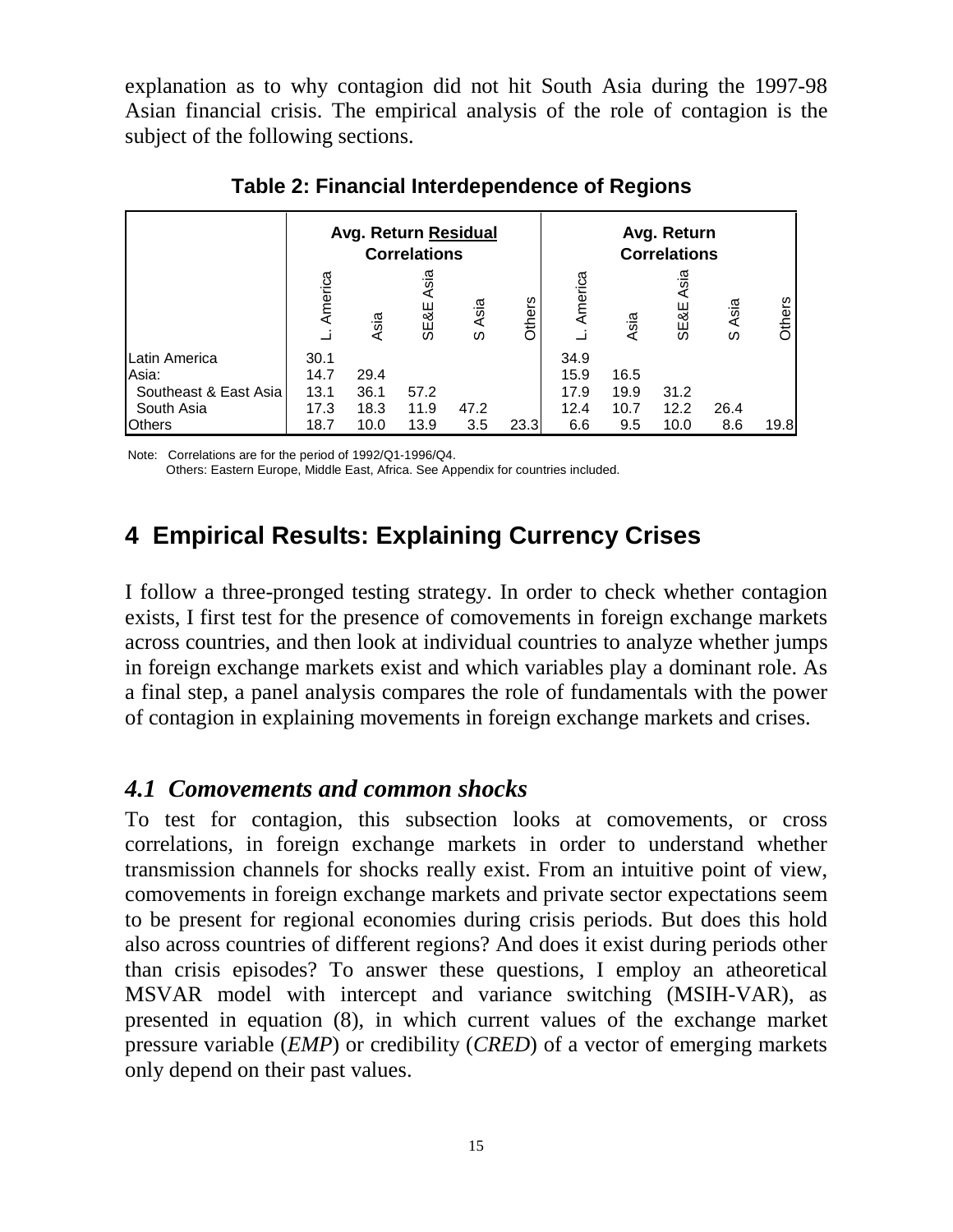First, I look only at regional country groupings and I indeed find evidence that exchange rates as well as expectations show strong comovements across regional economies in both Asia and in Latin America. As an example, Table 3a and Figures 4(a)-4(c) (also see appendix) show the results for the exchange market pressure variable (*EMP*) of the five Asian economies which were hit hardest by the 1997-98 Asian crisis (Indonesia, Malaysia, Korea, Philippines, Korea). The interesting finding is that MSVAR models with different numbers of regimes are permissible and provide complementary explanations. The model with two regimes distinguishes between tranquil periods with low volatility and relatively low correlation across currencies (Regime 1) and crisis periods of the late 1980s and the Asian crisis of 1997-98 with a high degree of volatility and high correlations in exchange rates, in particular with the Thai baht (Regime 2).





In contrast, the model with three regimes (see Figure 4(b) above) identifies the same crises regime (Regime 3), but now distinguishes between a period of high exchange rate volatility which was mostly in the late 1980s and early 1990s (Regime 1), and a period of tranquility with low exchange rate volatility in the 1990s till the collapse in mid-1997 (Regime 2). The model with four regimes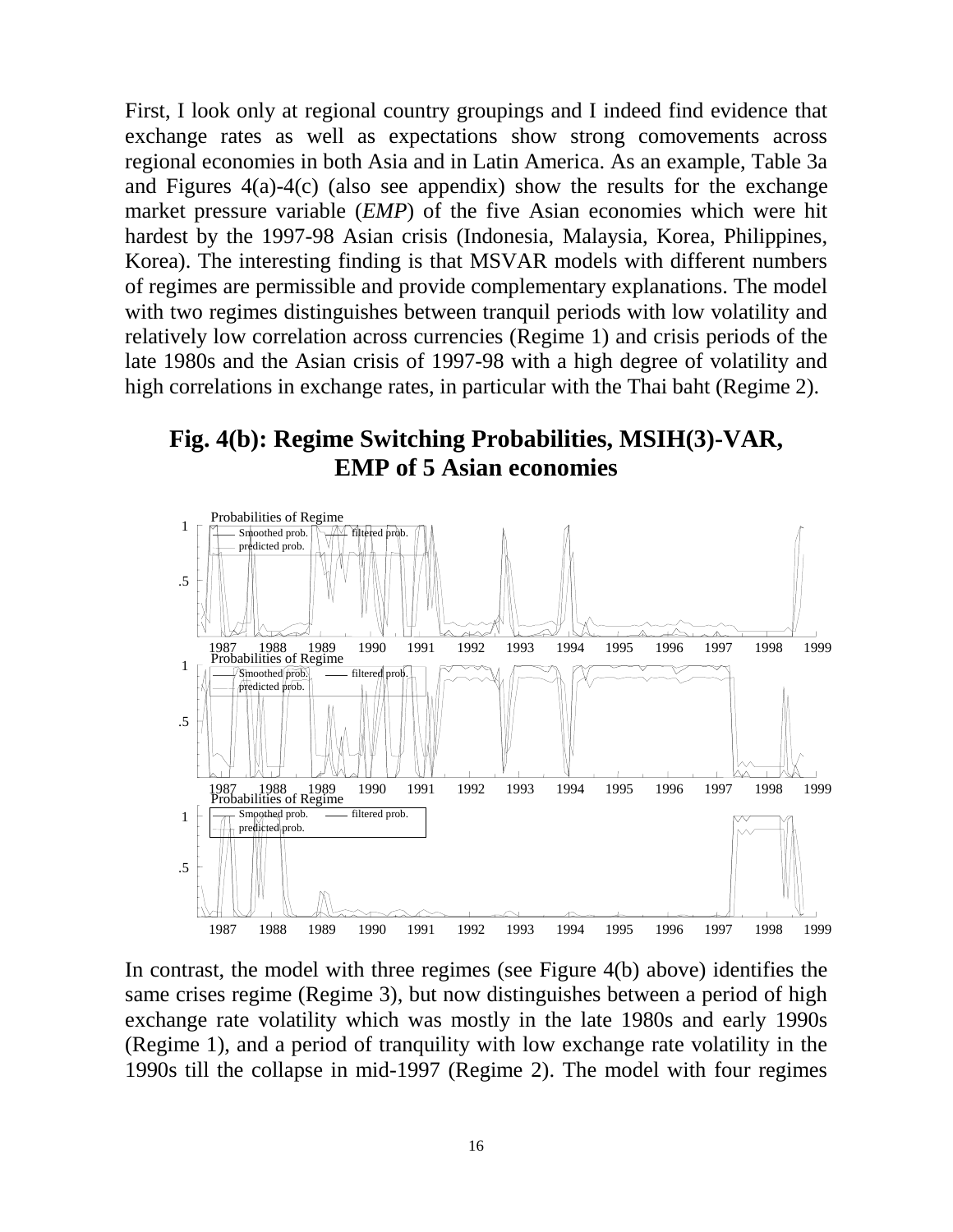makes a further distinction within the volatile period between times when exchange rates were stable and volatile (Regime 2) and a few episodes when the exchange rate appreciated significantly, which was mainly following currency crises or devaluations (Regime 1).

The MSVAR analysis, however, does not detect any meaningful comovements for countries across regions. Even when looking at only a narrow grouping of 13 open emerging markets in Latin America and Asia, the model fails to detect meaningful common trends or patterns because there are few similarities across currencies to be found within regimes. For instance, a particular regime may indicate a large appreciation and high volatility for some countries while at the same time it shows depreciating currencies and low volatility for others (Table 3c). These results are robust to changes in the cross-regional country groupings.

A note of caution is necessary at this point because one potentially important reason for comovements in foreign exchange markets is that almost all of the analyzed currencies primarily target the US dollar. However, while US dollar movements were likely to have affected emerging market exchange rates which were tied to it (an argument also investigated more formally in the next subsection) these movements alone could not have been the driving force for emerging market currencies. In particular, if the US dollar had been the driving force one would expect to see a much stronger correlation of currency movements across regions since most Asian and Latin American currencies are closely tied to the dollar. The fact that this is not observed indicates that there must be other, regional factors that are responsible. Second, dollar movements are often contrary to developments observed in emerging markets. The Latin American crisis of 1994-95, for instance, came during a period where the US dollar was weakest, in particular against the yen and the mark.

Overall, the presented results and similar findings for the credibility variable (*CRED*, see Figures 5(a)-5(c) and Table 3c in appendix) in both Asia and in Latin America reveal that there are indeed strong comovements in exchange rates across countries of the same region. The striking feature is that movements in regional currencies and their credibility are particularly highly correlated during crises, though they also remain significant during tranquil periods (Tables 3a and 3b). This suggests that there is not only a permanently strong link across regional currencies but that contagion is particularly important during crisis periods.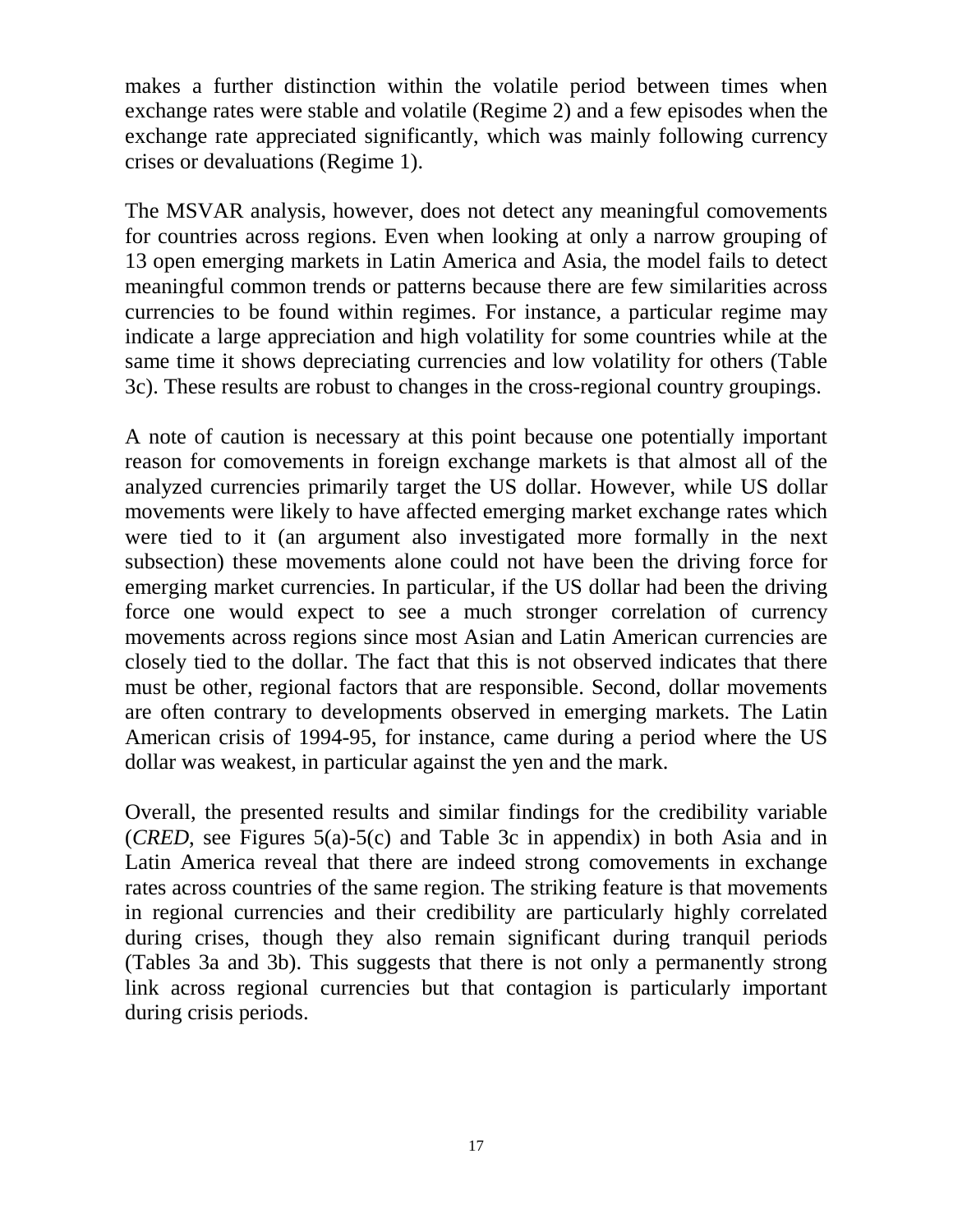# *4.2 Contagion versus fundamentals in an individual-country framework*

Is it fundamentals or rather contagion which is responsible for the exchange market movements and crises in emerging markets in the 1990s? And how important are exogenous shifts in investors' beliefs? When looking at individual countries, the key finding of this subsection is that contagion is important for most countries in understanding exchange rate dynamics and its inclusion often eliminates the existence of regime shifts. This suggests that contagion is the main explanation for jumps in exchange rates in the analyzed emerging markets.

First, the Markov-switching regimes model with three regimes performs well for most countries, but only if the contagion variables are not included (regressions 1 and 2, Table 4).<sup>10</sup> This finding is intuitively convincing because when looking at the data on exchange market pressure, one can easily detect three regimes: a tranquil one where the exchange market pressure is around zero; a second one where there is a high degree of exchange market pressure and low credibility as during times of speculative attacks and crises; and a third one where there is a significant negative exchange market pressure, i.e. a currency appreciates, interest rate differentials fall and reserves are built up, which often occurs immediately after devaluations.

Second, when including contagion (regressions 3 and 4), the coefficient for financial contagion, and sometimes for real contagion, is mostly large and significant. The explanatory power and the fit of the model are mostly improved (i.e. lower variance and log-likelihood) by introducing the contagion variables and the need for regime switches is eliminated or reduced in many cases. What this implies is that the existence of contagion explains many of the regime shifts that can not be explained by fundamentals alone.

The case of the Philippines provides a good example: a Markov-switching model with three regimes and no contagion (Fig. 6(b) and Table 4) performs much better than the same model with only one regime (Fig. 6(a)). The linear model with no regime changes but with contagion (Fig. 6(c)), however, performs about as good and thus eliminates the need for regime shifts that are not due to changes in fundamentals. Note that contagion not only helps to explain the Philippines' increased exchange market pressure during the Asian

 $\overline{a}$ <sup>10</sup> Using the methodology developed by Krolzig (1998), the MSVAR model is implemented empirically by applying the expectation maximization (EM) algorithm, programmed in Ox. With this, maximum likelihood estimates for the regime-switching models are obtained.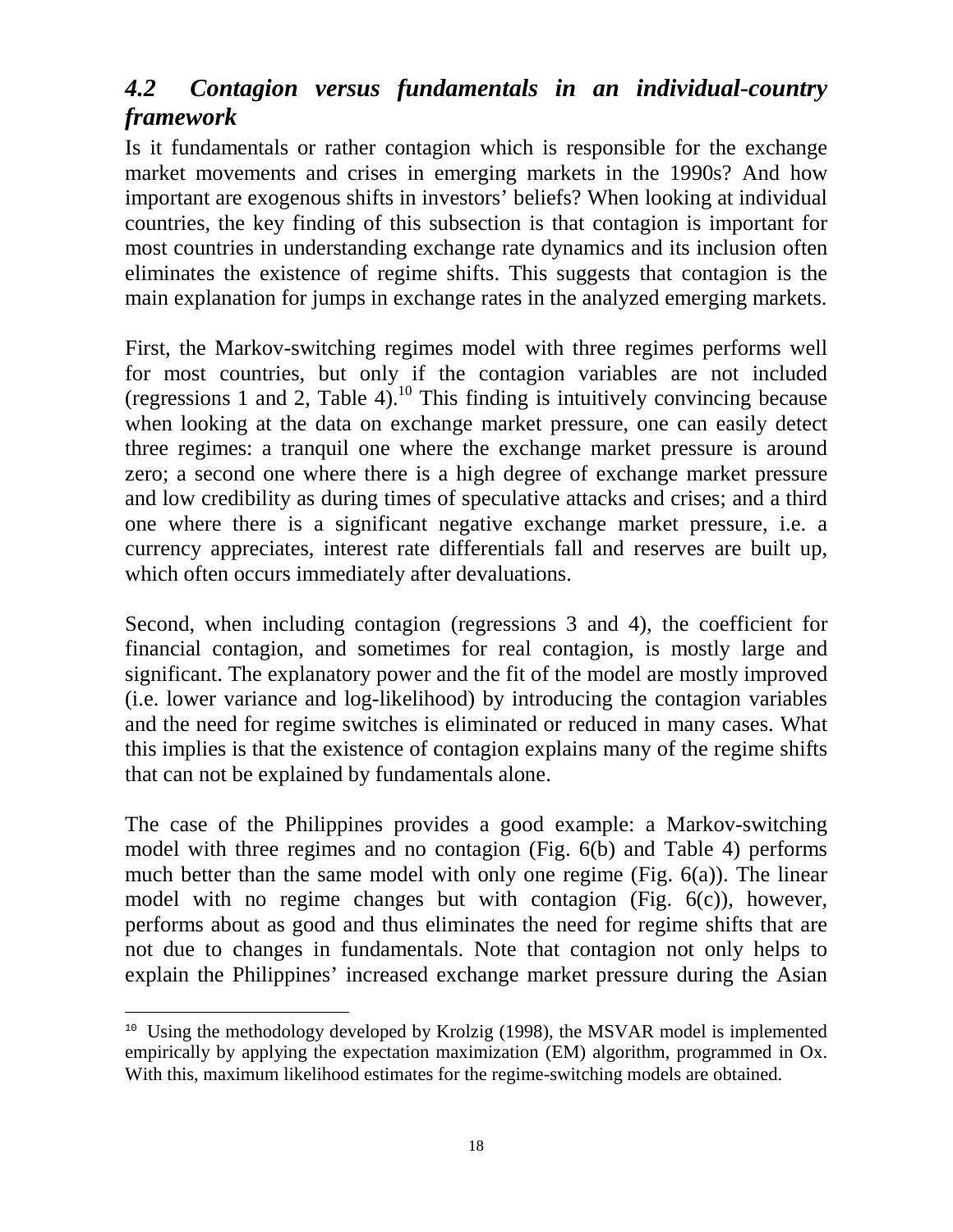crisis but also during the Latin American crisis. Similar conclusions apply to a number of other countries which were victims of either of these two crises (Indonesia, Korea, Thailand, Mexico: see Table 4) while contagion does not explain regime shifts for other countries which were affected less (Chile, India).

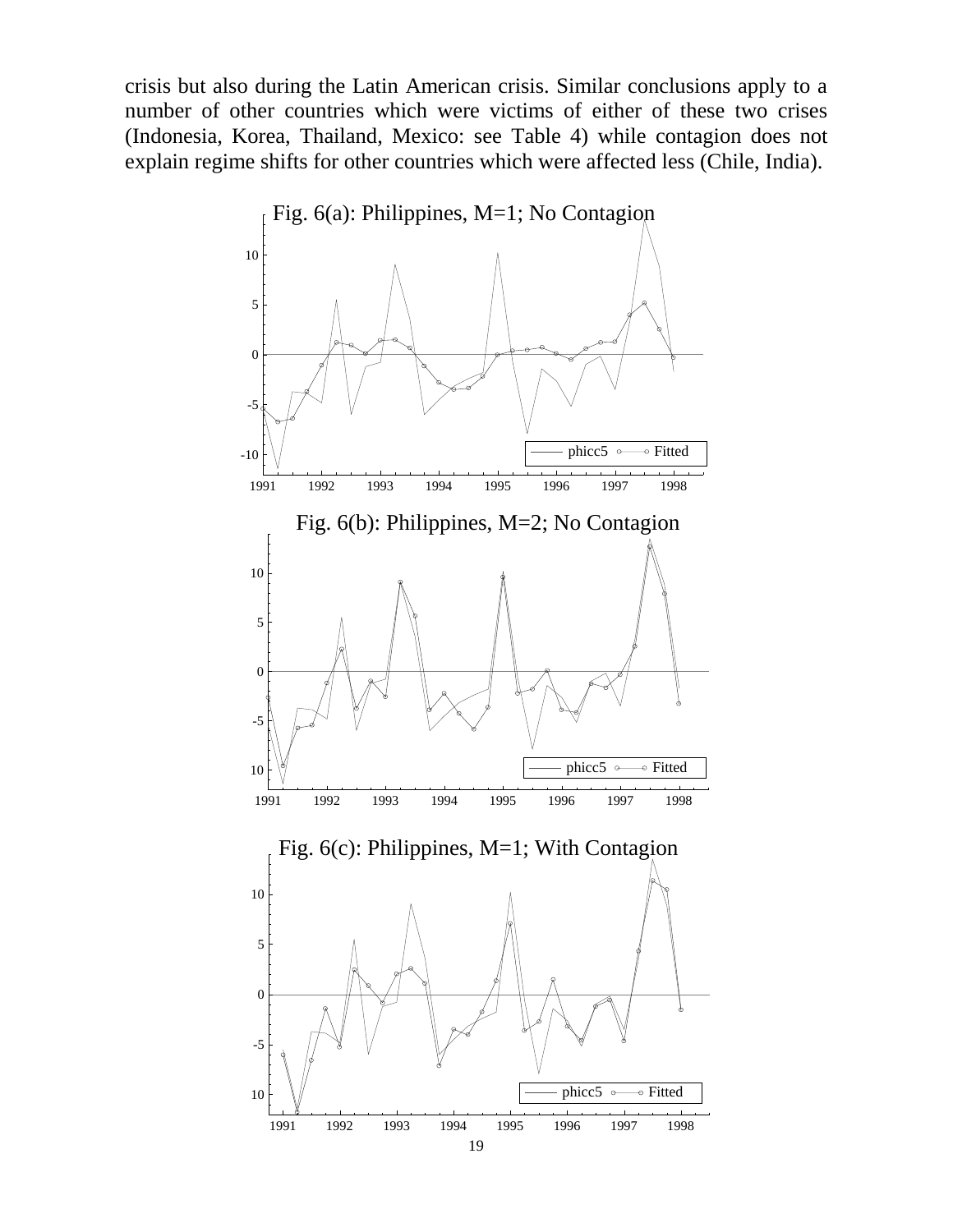Third, there is no single economic fundamental that seems to have played a role in explaining the movements of the dependent variables in *all* countries over time. This indicates that what drives exchange rate movements and causes currency crises to spread across countries can differ significantly from country to country and across episodes. This renders it much harder to find common explanations for different crises and makes it obviously very difficult to predict crises reliably with fundamentals alone. Nevertheless, either the large size of foreign debt, fast domestic credit expansion ("Lending Boom") or an overvalued exchange rate (or often a combination of these three) is important in understanding movements in foreign exchange markets and expectations. Thus, looking at these three variables *together* should indeed provide a more promising idea of what is likely to happen in foreign exchange markets.<sup>11</sup>

Two other striking results are (1) that the size of capital flows (both total and short-term) has no explanatory power for almost any of the countries that were affected by the Asian or Latin American crises, and (2) that it is the change over the past years, and not the level, of domestic credit expansion which is significant. What these findings suggest is that large capital inflows and a permanently high level of domestic credit expansion may not necessarily constitute a problem for an economy as long as those resources are used in a sound way. For instance, Asian economies experienced large capital inflows since financial liberalization, but were unaffected by the Latin American crisis which hit countries that did not receive such large inflows of foreign capital.

A number of robustness checks were conducted. Most importantly, other fundamentals than those listed in Table 4 did not prove significant, such as external variables (growth, interest rates in industrialized countries) and other domestic variables (government deficit, short term debt and capital flows, etc.). It is also important to emphasize the shortcoming of the MSVAR methodology of tending to ''over-fit'' the data by using maximum likelihood estimation. I.e. the model with multiple regimes has a good fit but also in some cases produces coefficient estimates that do not make sense (showing either a large change in the coefficient or a wrong sign). Otherwise the MSVAR methodology appears sound from various test statistics, such as the switching probabilities  $(P_{ii})$  shown in Table 4. The Markov transition matrices confirm that the probability of remaining in a particular state is usually about 50% or higher. Only very few

 $\overline{a}$ 

<sup>&</sup>lt;sup>11</sup> Note also that there are in some cases significant differences between the estimates for *CRED* and those for *EMP*. This may partly reflect the differences between these two variables and also the shortened time period for the estimations using *CRED* for some countries.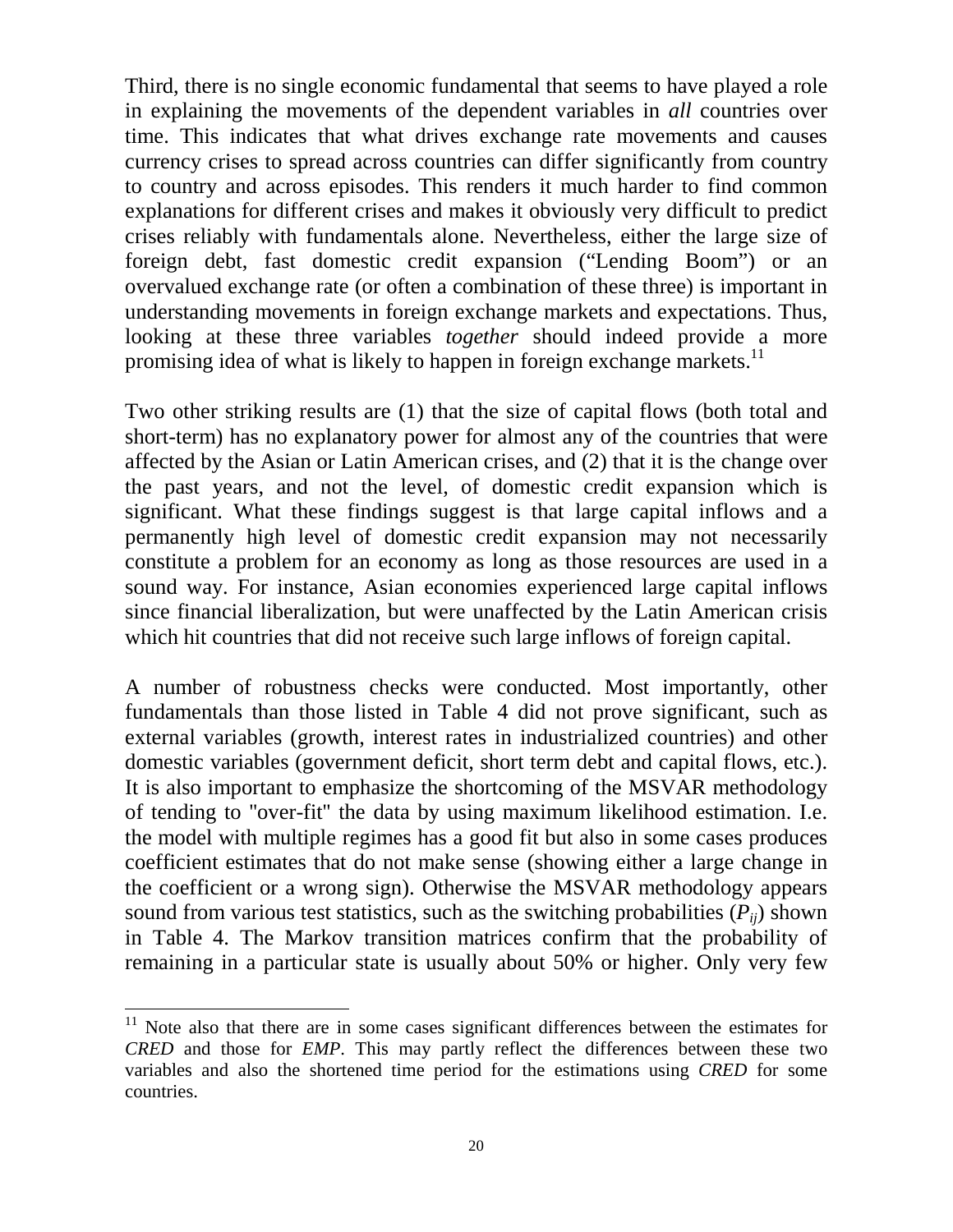regimes are characterized by one or two events, and most regimes are reached at least three times over the time span of ten or eleven years for *EMP*.

In conclusion, the Markov-switching regimes model is a superior alternative to the linear models used in most of the empirical literature on currency crises, but only when contagion variables are not included. The inclusion of contagion often eliminates the need for regime switches and shows that shifts in exchange rates are mostly explained by contagion rather than other external shifts in investors' beliefs or changes in fundamentals.

### *4.3 Contagion versus fundamentals in a panel framework*

The key purpose of the panel analysis is to test whether the results for individual countries outlined in the previous subsection are robust across countries and whether we can detect factors that were common to the majority of countries. In particular, the weakness of the analysis for individual countries is that it fails to explain why some countries with more healthy fundamentals were affected so severely while others with worse economic conditions manage to escape unscathed. The answers to these issues can be found only in a panel framework, which uses equation (7) as discussed in section 2.2.

|                       |           |             | <b>EMP</b> |                                                             |            | <b>CRED</b> |             |           |                                   |                 |  |
|-----------------------|-----------|-------------|------------|-------------------------------------------------------------|------------|-------------|-------------|-----------|-----------------------------------|-----------------|--|
|                       | FUND.     | <b>FULL</b> | CONT.      |                                                             | FULL CONT. | FUND.       | <b>FULL</b> | CONT.     | <b>FULL</b>                       | CONT.           |  |
|                       |           |             |            | MODEL MODEL MODEL MODEL MODEL MODEL MODEL MODEL MODEL MODEL |            |             |             |           |                                   |                 |  |
|                       |           |             |            | Contin Contagion Crises Contagion                           |            |             |             |           | Contin Contagion Crises Contagion |                 |  |
|                       | (1)       | (2)         | (3)        | (4)                                                         | (5)        | (6)         | (7)         | (8)       | (9)                               | (10)            |  |
| <b>Capital Flows</b>  | 0.045     | 0.045       |            | 0.041                                                       |            | 0.011       | 0.003       |           | 0.006                             |                 |  |
| Short-Term Cap. Flows | 0.001     | 0.001       |            | 0.001                                                       |            | 0.001       | 0.001       |           | 0.001                             |                 |  |
| Lending Boom          | * 7.021   | * 7.754     |            | $*5.059$                                                    |            | 1.748       | 1.992       |           | $*2.486$                          |                 |  |
| Foreign Debt          | $*$ 10.71 | $*9.295$    |            | $*8.327$                                                    |            | $*3.139$    | $*2.748$    |           | $*1.135$                          |                 |  |
| Short-Term Debt       | * 4.719   | $*$ 4.322   |            | * 4.479                                                     |            | $*1.007$    | $*0.824$    |           | 0.210                             |                 |  |
| Overvaluation         | $*6.225$  | $*5.303$    |            | $*5.558$                                                    |            | $*5.289$    | $*4.437$    |           | * 4.274                           |                 |  |
| <b>Reserves</b>       | $-0.559$  | $-0.587$    |            | $-0.460$                                                    |            | $-0.227$    | $-0.184$    |           | 0.071                             |                 |  |
| <b>Trade Balance</b>  | 2.141     | 1.980       |            | 1.382                                                       |            | $*$ -8.454  | $*$ -7.726  |           | $*$ -7.930                        |                 |  |
| Real Contagion        |           | * 1.473     | * 1.497    | $*2.665$                                                    | * 3.002    |             | * 1.292     | * 1.407   |                                   | * 2.992 * 3.098 |  |
| Financial Contagion   |           | * 13.63     | $* 15.65$  | * 14.36                                                     | * 16.551   |             | $*3.884$    | $*3.831$  | $*7.213$                          | $*6.467$        |  |
| Constant              | $*-4.639$ |             |            | $*$ -3.810 $*$ -0.459 $*$ -4.370                            | $*$ -0.777 | $*1.522$    | $*1.841$    | $*$ 1.197 | $*1.457$                          | $*0.912$        |  |
| Log Likelihood        | -17781    | -1647       | $-1830$    | $-1765$                                                     | $-2214$    | $-596$      | $-590$      | $-600$    | $-586$                            | -597            |  |

**Table 5: Panel Estimation: Random Effects Model (MLE) for 24 Emerging Markets Worldwide, 1989/Q1-1998/Q2**

Note: Estimations for CRED are only for 15 countries and 1994/Q1-98/Q2 due to the data availability (see appendix). Regressions for "Crisis contagion" include the contagion variables only for the crisis episodes of 1994/Q4-1995/Q2 and 1997/Q3-1998/Q1. \* denotes statistical significance of coefficients at the 90% level.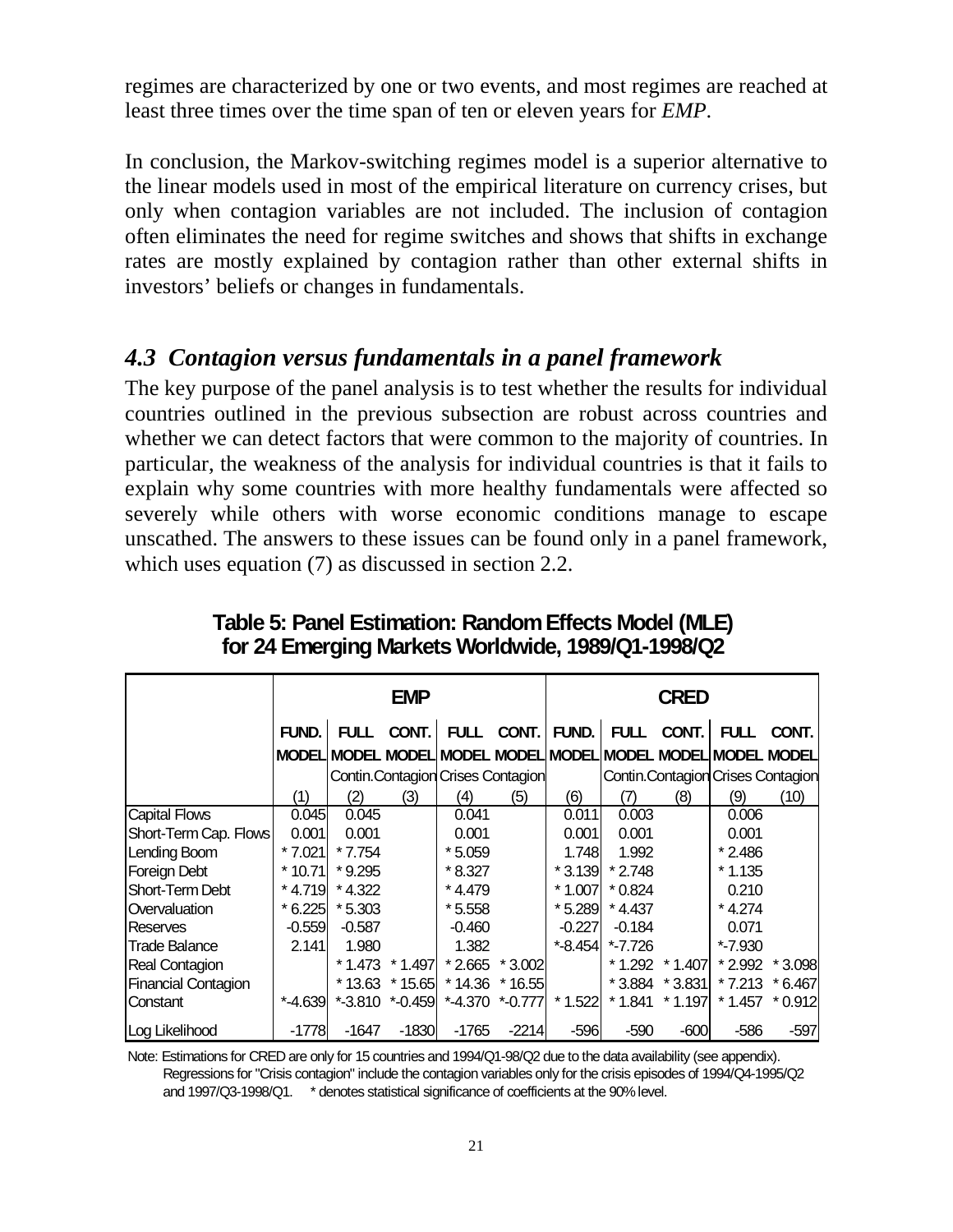The panel estimation yields some powerful and convincing results (Table 5). First, the most interesting result for our hypothesis is that there is indeed strong evidence that both the Asian crisis and the Latin American crisis were contagious. The primary channel of contagion seems to have been the channel of financial sector interdependence, whereas the coefficient of trade integration is much smaller though still significant. The importance of contagion is underlined when comparing the Full Model (including both fundamentals and contagion variables) with the Fundamentals Model (with only fundamentals) and the Contagion Model (with only contagion variables) and their loglikelihoods: the Full Model has a much better fit than the Fundamentals Model. Moreover, contagion seems to be of particular importance during crisis periods (the 1994-95 Latin American crisis and the 1997-98 Asian crisis) as indicated by the increase in the size of the coefficients (regressions 4, 5, 9, 10), though contagion is still relevant during tranquil periods.

Second, the fundamentals that turned out to be significant are the level of total foreign debt/GDP and short debt/GDP, a prior change in the ratio of domestic credit expansion to GDP (*"Lending Boom"*), and the overvaluation of the exchange rate. Many other variables were tested but did not show any significance (such as changes in the US dollar value vis-a-vis the mark and the yen, a country's government deficit, the current account, the trade balance, etc.).

Finally, the results are robust to changes in variable definitions and the time span but are sensitive to country groupings. To test for differences across regions, I employ an analysis of variance (ANOVA) methodology that takes for each country i, analogously to equation (7), the following form:

(13) 
$$
y_{i,t} = \alpha_i + \gamma_i z_{i,t-1} + u_{i,t}
$$

with *z* as the vector of fundamentals and contagion variables. The null hypothesis of interest is that the coefficient for an individual country  $(\gamma_i)$  is equal to the coefficient for the country grouping as a whole  $(\beta)$ :

$$
H_0: \quad \gamma_i = \beta
$$

The results reveal significant differences in the size and significance for most coefficients across regional groups whereas the size of the coefficient is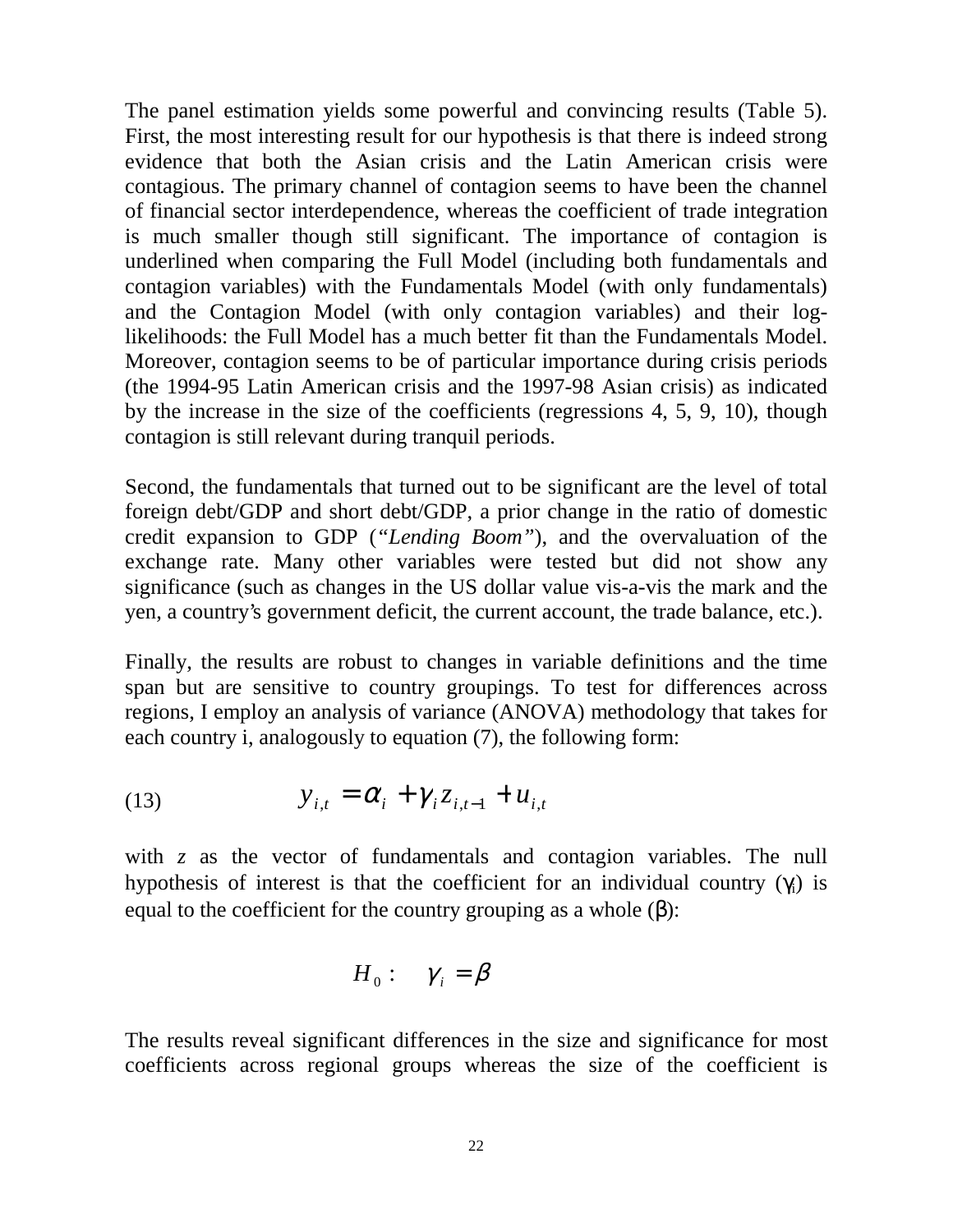reasonably robust within those regional groups (Table 6). Another important finding is that financial contagion seems to have been particularly strong across Asian countries and less significant, though still positive, in Latin America. On the contrary, the overvaluation of the exchange rate was more of a driving force in Latin America than in Asia.

|                        | Global                            |                  | Asia           |                                    | Latin America  |                                  | <b>Others</b> |                                  |  |
|------------------------|-----------------------------------|------------------|----------------|------------------------------------|----------------|----------------------------------|---------------|----------------------------------|--|
|                        | Global                            | <b>ANOVA</b>     | Regional ANOVA |                                    | Regional ANOVA |                                  | Regional      | <b>ANOVA</b>                     |  |
|                        | Coefficient accept H <sub>o</sub> |                  |                | oefficient accept H <sub>o</sub> l |                | oefficient accept H <sub>o</sub> |               | oefficient accept H <sub>o</sub> |  |
| <b>Capital Flows</b>   |                                   | $0.045$ 12/24    | 0.111          | 4/9                                | 0.058          | 6/8                              | $-0.075$      | 3/7                              |  |
| Short-Term Cap. Flows  | 0.001                             | 11/24            | 0.008          | 5/9                                | $-0.008$       | 2/8                              | 0.007         | 2/7                              |  |
| Lending Boom           | $*7.754$                          | 13/24            | 3.473          | 4/9                                | *<br>15.99     | 5/8                              | $*7.164$      | 3/7                              |  |
| Foreign Debt           |                                   | $*9.295$ 10 / 24 | 18.99<br>*     | 4/9                                | *<br>5.887     | 3/8                              | $*7.061$      | 4/7                              |  |
| <b>Short-Term Debt</b> |                                   | $*4.322$ 11 / 24 | 4.431<br>*     | 5/9                                | 2.968          | 5/8                              | 2.086         | 3/7                              |  |
| Overvaluation          |                                   | $*5.303$ 10/24   | 0.717          | 4/9                                | *<br>13.06     | 5/8                              | 4.517         | 4/7                              |  |
| <b>Reserves</b>        | $-0.587$                          | 10/24            | $-0.831$       | 4/9                                | $-0.731$       | 5/8                              | $-0.201$      | 3/7                              |  |
| <b>Trade Balance</b>   | 1.980                             | 9/24             | 2.525          | 4/9                                | $-13.72$       | 2/8                              | 1.523         | 2/7                              |  |
| <b>Real Contagion</b>  |                                   | $*1.473$ 14 / 24 | *<br>1.843     | 6/9                                | 1.235          | 6/8                              | $-0.257$      | 2/7                              |  |
| Financial Contagion    | $*13.63$                          | 14/24            | *<br>14.99     | 7/9                                | *<br>6.189     | 6/8                              | 19.38<br>*    | 3/7                              |  |

**Table 6: Analysis of Variance (ANOVA) of Panel Estimation for Full Model (EMP)**

Note: ANOVA shows how many of the countries' coefficients are statistically equal to their group's coefficient at the 90% significance level. The contagion variables are continuous variables as defined in the infection function of equation (7) \* denotes statistical significance of coefficients at the 90% level.

Overall, the results of the panel estimation and its analysis of variance largely support and strengthen the results of the MSVAR analysis for individual countries in section 4.2. In particular, while crises have diverse causes and no single fundamental variable is significant for every country and every time period, looking at the size of foreign debt, the rate of domestic credit expansion and the competitiveness of a country *together* helps in understanding a good amount of the movements in foreign exchange markets and expectations for most countries. But even after controlling for fundamentals, real sector contagion and in particular financial sector contagion still seem to have played an important role in the foreign exchange markets of many emerging markets.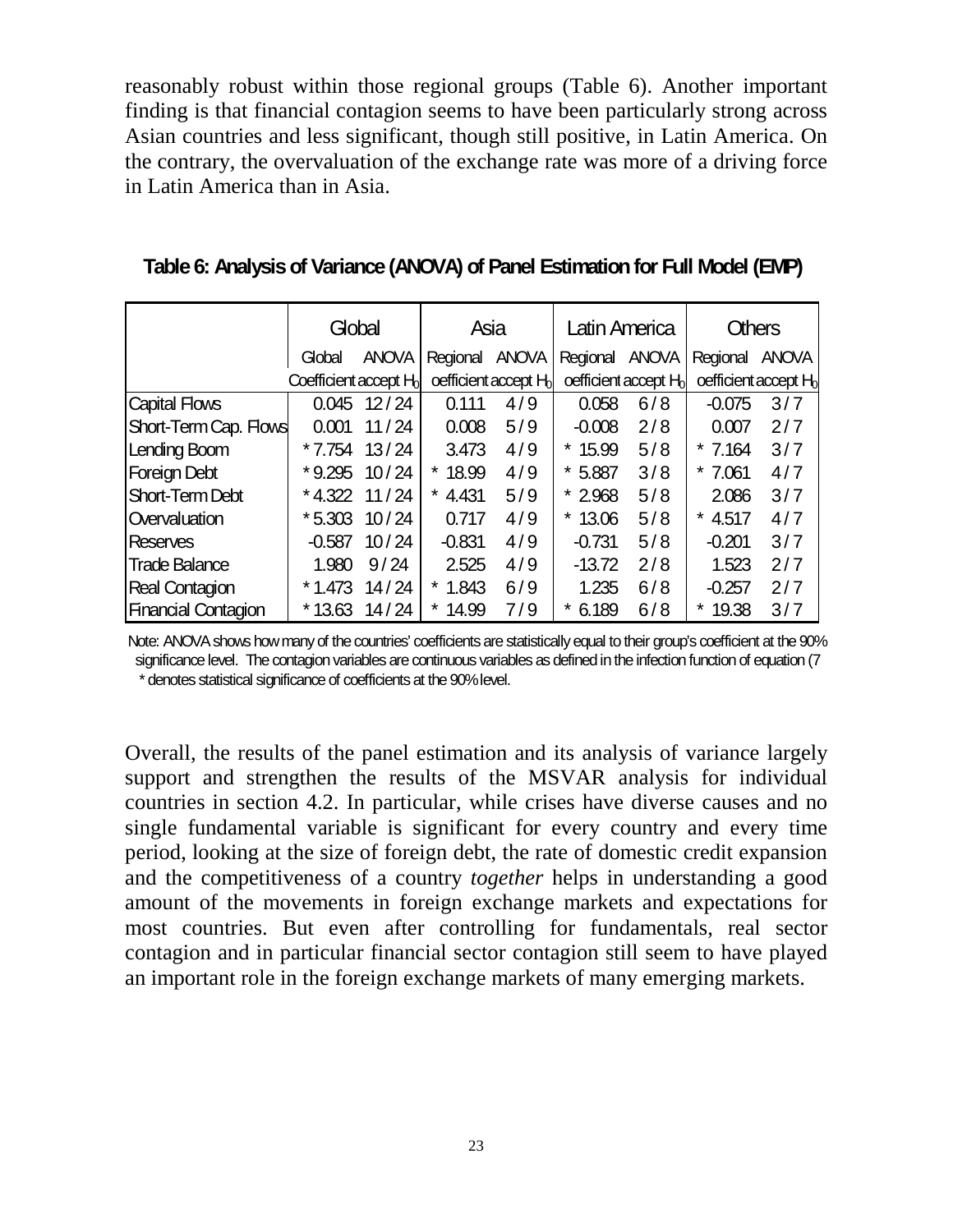# **5 The Full Model's Predictive Power**

The ultimate proof of the quality of an empirical model is its out-of-sample forecasting ability. How would the Full Model have predicted the two major crises of the 1990s in Latin America and in Asia? And how does this predictive power compare to alternative models of currency crises?

Berg and Pattillo (1998) show that the fact that a model is good in explaining particular crises is no guarantee that it is capable of forecasting future crises. They evaluate and compare the predictive power of three of the most cited models, each representing a different type of model: Kaminsky, Lizondo and Reinhart's (1997) signaling approach which identifies when fundamentals provide signals for potential future crises, Frankel and Rose's (1996) panel data analysis with probit techniques reaching back to the 1970s, and Sachs, Tornell and Velasco's (1996) cross-sectional approach which focuses on a set of 20 open emerging markets during the Latin American crisis in 1994-95.

Even after improving on these methodologies, Berg and Pattillo find that none of the models would have predicted the 1997 Asian crisis in a satisfactory way. Table 7, reproduced from Berg and Pattillo (1998), provides a comparison of the models. Frankel and Rose's panel model and Sachs, Tornell and Velasco's cross-sectional approach are both very poor in forecasting the 1997 Asian crisis. They tend to predict crises in countries that were relatively unscathed and often fail to anticipate crises where they did occur. The revised signaling approach by Berg and Pattillo (BP) is by far the most promising model with a reasonably high Spearman rank correlation indicating that the model correctly forecasts which countries will be most severely affected by a crisis *if* the crisis occurs. The key weakness of this methodology, however, is that it is not able to predict the timing of a crisis and that false alarms, i.e. a signal that a crisis will occur but then in fact does not take place, are far more numerous than correct signals.

In comparison, Table 8 shows that the predictive power of our Full Model for the Asian crisis is superior in terms of ranking to all of the models tested by Berg and Pattillo. This superiority is particularly strong when the Full Model is compared with the models by Frankel and Rose and by Sachs, Tornell and Velasco, i.e. the models that have the most similar methodology. The superiority mostly stems from the inclusion of the contagion variables in the Full Model because the Fundamentals Model alone does not have a much better predictive power than the models by Frankel and Rose and by Sachs, Tornell and Velasco which are both built entirely on fundamentals.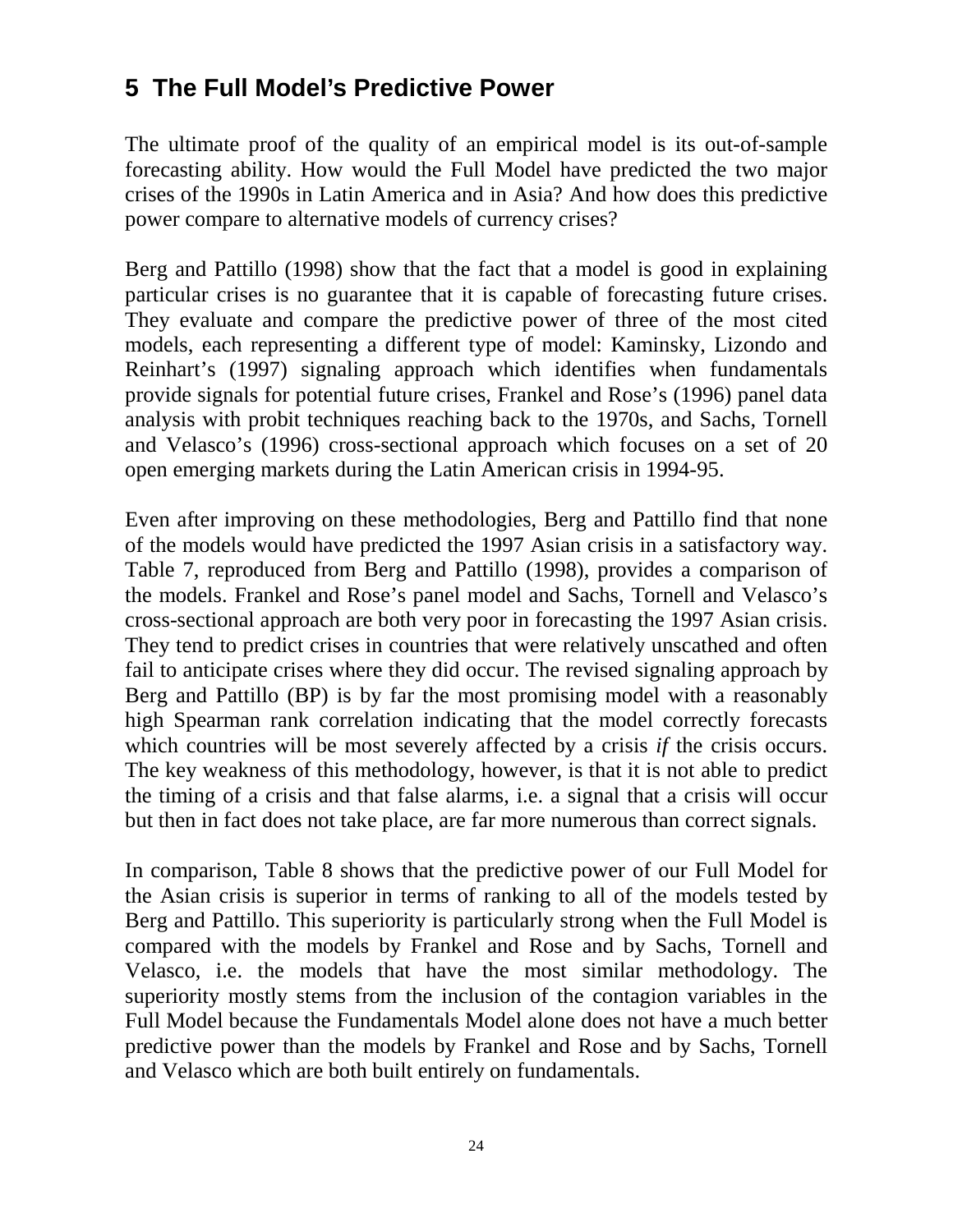#### **Table 7: The 1997 Asian Crisis: Comparing the Predictive Power of Models by Kaminsky, Lizondo, Reinhart (KLR), Berg and Pattillo (BP), Frankel and Rose (FR) and Sachs, Tornell, Velasco (STV)**

|                |                                          | <b>KLR</b>                                                             |          |                                                     | $B$ $P$           |                                          | ER             |                                                        |                                          | <b>STV</b>     |                                                |
|----------------|------------------------------------------|------------------------------------------------------------------------|----------|-----------------------------------------------------|-------------------|------------------------------------------|----------------|--------------------------------------------------------|------------------------------------------|----------------|------------------------------------------------|
|                | Actual<br><b>Crises</b><br>Index<br>1997 | <b>Predicted Probabilities</b><br>of Crisis in 1997<br>Noise-to-signal |          | <b>Predicted Probabilities</b><br>of Crisis in 1997 |                   | Actual<br><b>Crises</b><br>Index<br>1997 |                | <b>Predicted Probabilities</b><br>of Crisis in 1997 4/ | Actual<br><b>Crises</b><br>Index<br>1997 |                | <b>Predicted Severity</b><br>of Crisis in 1997 |
|                |                                          | Weighted Sum of Indic.1/<br>Original 2/                                | Augm. 3/ | <b>Indicators</b><br>Model 1                        | Lincar<br>Model 2 |                                          | Model 2        | Model 4                                                |                                          | Model 3        | Model 4                                        |
| Thailand       |                                          | 16                                                                     |          | 4                                                   | $\overline{2}$    | 3                                        | 7              | 11                                                     | 2                                        | $\overline{7}$ | 5                                              |
| Korea          | $\overline{2}$                           | 4                                                                      | 5        | 3                                                   | 9                 |                                          |                |                                                        | 3                                        | 12             | 11                                             |
| Indonesia      | 3                                        | 18                                                                     | 11       | 8                                                   | 8                 | $\overline{2}$                           |                | $\overline{7}$                                         |                                          | 14             | 9                                              |
| Malaysia       |                                          | 8                                                                      | 13       | 5                                                   |                   |                                          |                |                                                        |                                          | 6              | 6                                              |
| Zimbabwe       |                                          | 3                                                                      | 3        |                                                     |                   |                                          |                |                                                        |                                          | 23             | 12                                             |
| Taiwan (POC)   |                                          |                                                                        |          | 6                                                   | 5                 |                                          |                |                                                        | 9                                        | 11             | 22                                             |
| Colombia       |                                          |                                                                        | 12       | 7                                                   | 4                 | 8                                        | 8              | 6                                                      | 8                                        | 18             |                                                |
| Philippines    | 8                                        |                                                                        |          | $\overline{2}$                                      | 12                | 7                                        |                | 8                                                      | 6                                        |                |                                                |
| <b>Brazil</b>  | 9                                        | $\overline{2}$                                                         | 2        |                                                     | 10                | 10                                       | 6              | 5                                                      | 14                                       |                | 21                                             |
| Turkey         | 10                                       |                                                                        | 10       | 13                                                  | 18                | 1                                        | 3              | $\overline{2}$                                         | $\overline{7}$                           | 9              | 13                                             |
| Venezuela      | 11                                       | 14                                                                     | 16       | 13                                                  | 20                | 5                                        | 10             | 12                                                     | 21                                       | 22             | 13                                             |
| Pakistan       | 12                                       | 10                                                                     | 9        | 11                                                  | 6                 | 6                                        | 11             | 9                                                      | 10                                       | 17             | 20                                             |
| South Africa   | 13                                       | 6                                                                      | 8        | 12                                                  | 11                |                                          |                |                                                        | 12                                       | 15             | 16                                             |
| Jordan         | 14                                       | 15                                                                     | 18       | 13                                                  | 13                |                                          |                |                                                        | 17                                       | 20             | 15                                             |
| India          | 15                                       | 20                                                                     | 21       | 13                                                  | 19                | 14                                       | 13             |                                                        | 13                                       | 5              | 19                                             |
| Sri Lanka      | 16                                       | 17                                                                     | 19       | 13                                                  | 14                | 11                                       | 14             | 13                                                     | 15                                       | 16             | 17                                             |
| Chile          | 17                                       | 18                                                                     | 20       | 13                                                  | 15                | 15                                       | 9              | 10                                                     | 16                                       | 19             | 14                                             |
| <b>Bolivia</b> | 18                                       | 20                                                                     | 21       | 13                                                  | 21                | 13                                       | 12             |                                                        | 22                                       | 13             | $10$                                           |
| Argentina      | 19                                       | 12                                                                     | 17       | 13                                                  | 17                | 16                                       | 5              | 3                                                      | 23                                       | $\overline{2}$ | $\overline{7}$                                 |
| Mexico         | 20                                       | 13                                                                     | 14       | 13                                                  | 22                | 12                                       |                |                                                        | 18                                       | 21             | 18                                             |
| Peru           | 21                                       | 11                                                                     | 6        | 10                                                  | $\overline{7}$    | 9                                        |                | 4                                                      | 20                                       | 8              | 23                                             |
| Uruguay        | 22                                       | 20                                                                     | 21       | 13                                                  | 16                | 4                                        | $\overline{2}$ | 1                                                      | 11                                       | 3              | $\ensuremath{\mathsf{3}}$                      |
| Israel         | 23                                       | 20                                                                     | 15       | 9                                                   | 3                 |                                          |                |                                                        | 19                                       | 10             | 8                                              |
| Correlation 5/ |                                          | 0.54                                                                   | 0.60     | 0.67                                                | 0.48              |                                          | 0.33           | 0.12                                                   |                                          | 0.11           | 0.23                                           |
| P-value        |                                          | 0.007                                                                  | 0.003    | 0.001                                               | 0.026             |                                          | 0.253          | 0.694                                                  |                                          | 0.612          | 0.295                                          |
| $R^2$          |                                          | 0.29                                                                   | 0.36     | 0.47                                                | 0.23              |                                          | 0.11           | 0.02                                                   |                                          | 0.01           | 0.05                                           |

1/ Based on average of weighted-sum probabilities during 1996:1-12, using out-of-sample estimates.

2/ Original KLR variables.

3/ Addition of current account and M2/reserves in levels to original variables.

4/ Average predicted probabilities for 1996:1-12 where model was estimated up to 1995:4.

5/ Spearman Rank Correlation of the fitted values and the actual crisis index and its p-value. The R2 is from a regression of fitted values on actual values.

**Source: Berg and Pattillo (1998), Table 14, p. 54.**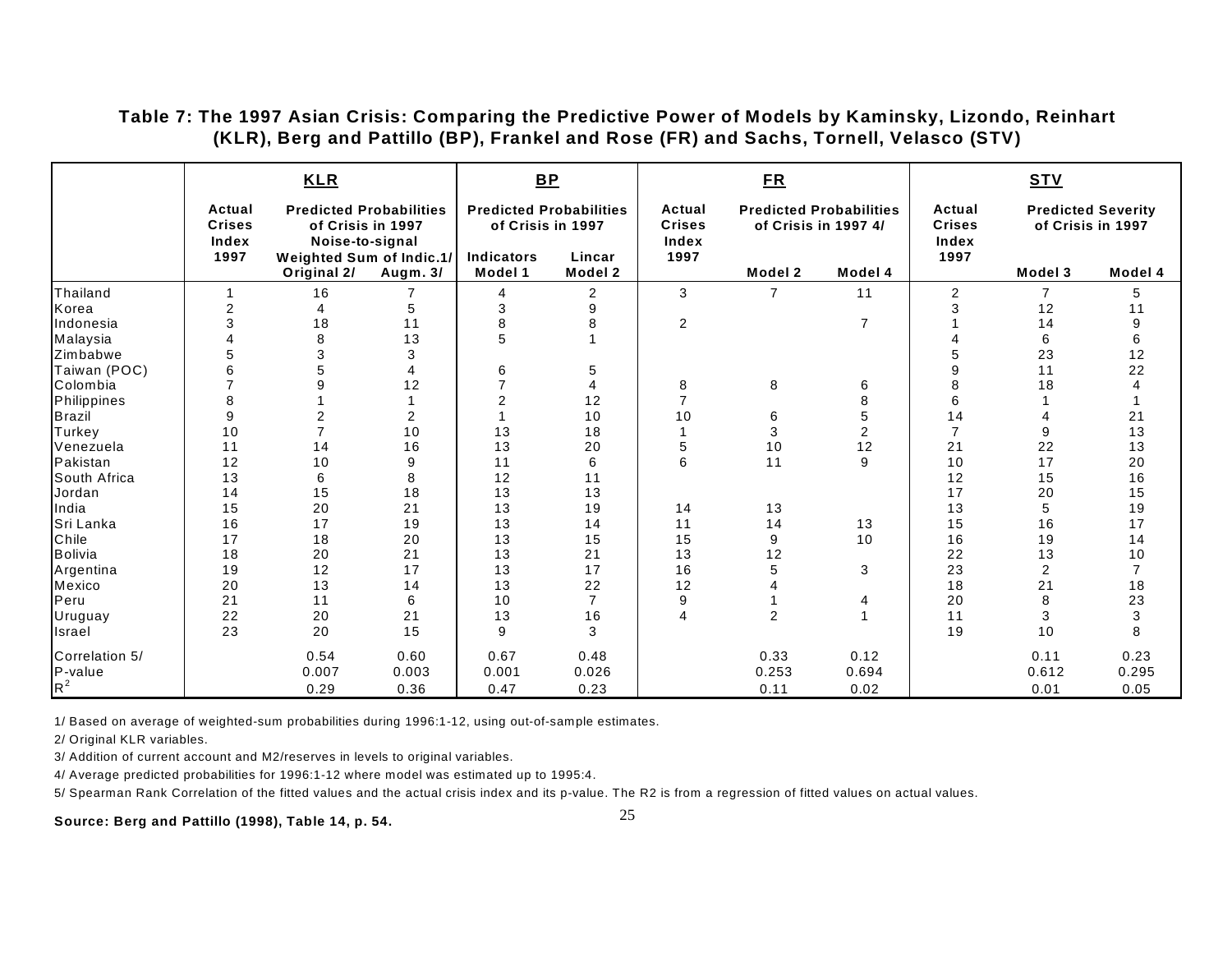| prediction: 1997/Q3-1997/Q4 |                |                             |                |               | <b>Out-of-Sample Prediction</b> |                              |                |                    |                |               | <b>In-Sample Prediction</b> |                              |                |                    |
|-----------------------------|----------------|-----------------------------|----------------|---------------|---------------------------------|------------------------------|----------------|--------------------|----------------|---------------|-----------------------------|------------------------------|----------------|--------------------|
|                             |                | <b>Actual Crisis</b><br>EMP |                | Full<br>Model |                                 | <b>Fundamentals</b><br>Model |                | Contagion<br>Model |                | Full<br>Model |                             | <b>Fundamentals</b><br>Model |                | Contagion<br>Model |
| country:                    | rank           | severity                    | rank           | severity      | rank                            | severity                     | rank           | severity           | rank           | severity      | rank                        | severity                     | rank           | severity           |
| Indonesia                   |                | 42.0                        | 5              | 12.0          | 19                              | $-2.7$                       | 4              | 12.8               | $\overline{4}$ | 15.4          | 4                           | 6.8                          | 3              | 13.9               |
| Korea                       | 2              | 32.6                        | 6              | 8.5           | 16                              | $-0.4$                       | 9              | 3.4                | 6              | 7.8           | 5                           | 6.2                          |                | 4.3                |
| Thailand                    | 3              | 27.4                        | 3              | 19.2          | 10                              | 1.4                          | 2              | 15.3               | $\overline{2}$ | 21.0          |                             | 16.4                         | $\overline{2}$ | 14.7               |
| Malaysia                    | 4              | 27.0                        |                | 24.1          | 6                               | 3.5                          |                | 17.5               |                | 26.3          | 2                           | 14.9                         |                | 17.9               |
| Philippines                 | 5              | 22.4                        | 2              | 20.4          | $\overline{c}$                  | 4.8                          | 3              | 13.1               | 3              | 17.3          | 3                           | 7.4                          | 4              | 12.0               |
| Colombia                    | 6              | 9.1                         | 8              | 7.2           | 5                               | 3.7                          | 21             | $-2.5$             | 9              | 4.6           | 9                           | 1.5                          | 21             | $-2.1$             |
| Russia                      | $\overline{7}$ | 4.5                         | 11             | 6.8           | 9                               | 1.9                          | 16             | 0.3                | 13             | 2.6           | 12                          | 0.1                          | 17             | 1.1                |
| Sri Lanka                   | 8              | 4.3                         | $\overline{7}$ | 8.5           | 3                               | 4.7                          | 10             | 3.4                | 11             | 3.6           | 17                          | $-3.7$                       | 11             | 3.3                |
| India                       | 9              | 2.6                         | 16             | 3.7           | 17                              | $-0.8$                       | 11             | 3.3                | 12             | 2.7           | 22                          | $-5.1$                       | 8              | 4.2                |
| Poland                      | 10             | 1.6                         | 14             | 4.6           | 11                              | 1.3                          | 12             | 1.9                | 14             | 1.7           | 19                          | $-4.0$                       | 13             | 2.2                |
| Jordan                      | 11             | 1.4                         | 12             | 5.9           |                                 | 5.8                          | 19             | $-0.9$             | 16             | 1.4           | 10                          | 0.7                          | 19             | $-0.6$             |
| South Africa                | 12             | 1.1                         | 9              | 6.9           | 18                              | $-2.1$                       | 6              | 6.7                | 8              | 7.5           | 8                           | 2.5                          | 6              | 6.3                |
| Brazil                      | 13             | 0.6                         | 19             | 0.0           | 14                              | 0.0                          | 17             | 0.0                | 20             | 0.2           | 15                          | $-2.1$                       | 15             | 1.6                |
| Pakistan                    | 14             | 0.1                         | 22             | $-7.7$        | 21                              | $-2.7$                       | 22             | $-6.9$             | 22             | $-6.5$        | 18                          | $-3.9$                       | 22             | $-5.7$             |
| Chile                       | 15             | $-0.6$                      | 4              | 12.9          | 8                               | 2.7                          | 5              | 8.9                | 5              | 10.9          | 6                           | 4.8                          | 5              | 8.2                |
| Hungary                     | 16             | $-1.3$                      | 20             | 0.0           | 15                              | 0.0                          | 18             | 0.0                | 21             | $-0.9$        | 20                          | $-4.7$                       | 12             | 2.3                |
| Peru                        | 17             | $-2.4$                      | 17             | 3.0           | $\overline{7}$                  | 2.9                          | 20             | $-1.2$             | 19             | 0.6           | 13                          | $-1.1$                       | 20             | $-1.0$             |
| Argentina                   | 18             | $-3.4$                      | 13             | 5.7           | 13                              | 0.4                          | 8              | 3.7                | 10             | 4.6           | 11                          | 0.7                          | 10             | 3.4                |
| China                       | 19             | $-4.5$                      | 10             | 6.9           | 4                               | 3.7                          | 15             | 0.5                | $\overline{7}$ | 7.6           |                             | 2.9                          | 16             | 1.6                |
| Mexico                      | 20             | $-5.9$                      | 18             | 1.6           | 22                              | $-4.0$                       | $\overline{7}$ | 6.0                | 17             | 1.3           | 21                          | $-5.0$                       | 9              | 3.8                |
| Venezuela                   | 21             | $-6.9$                      | 21             | $-0.4$        | 20                              | $-2.7$                       | 14             | 0.5                | 18             | 0.7           | 14                          | $-1.7$                       | 18             | 0.6                |
| Turkey                      | 22             | $-9.0$                      | 15             | 4.0           | 12                              | 1.1                          | 13             | 1.6                | 15             | 1.4           | 16                          | $-2.5$                       | 14             | 1.9                |
| Spearman correlation        |                |                             |                | 0.694         |                                 | 0.228                        |                | 0.380              |                | 0.636         |                             | 0.535                        |                | 0.467              |
| P-value                     |                |                             |                | 0.000         |                                 | 0.309                        |                | 0.081              |                | 0.001         |                             | 0.010                        |                | 0.028              |
| $R^2$                       |                |                             |                | 0.457         |                                 | 0.047                        |                | 0.431              |                | 0.521         |                             | 0.558                        |                | 0.496              |

### **Table 8: The 1997-98 Asian Crisis: Comparing the Predictive Power of the Full Model, the Fundamentals Model and the Contagion Model**

Note:  $R^2$  is obtained from a regression of predicted on actual values of EMP.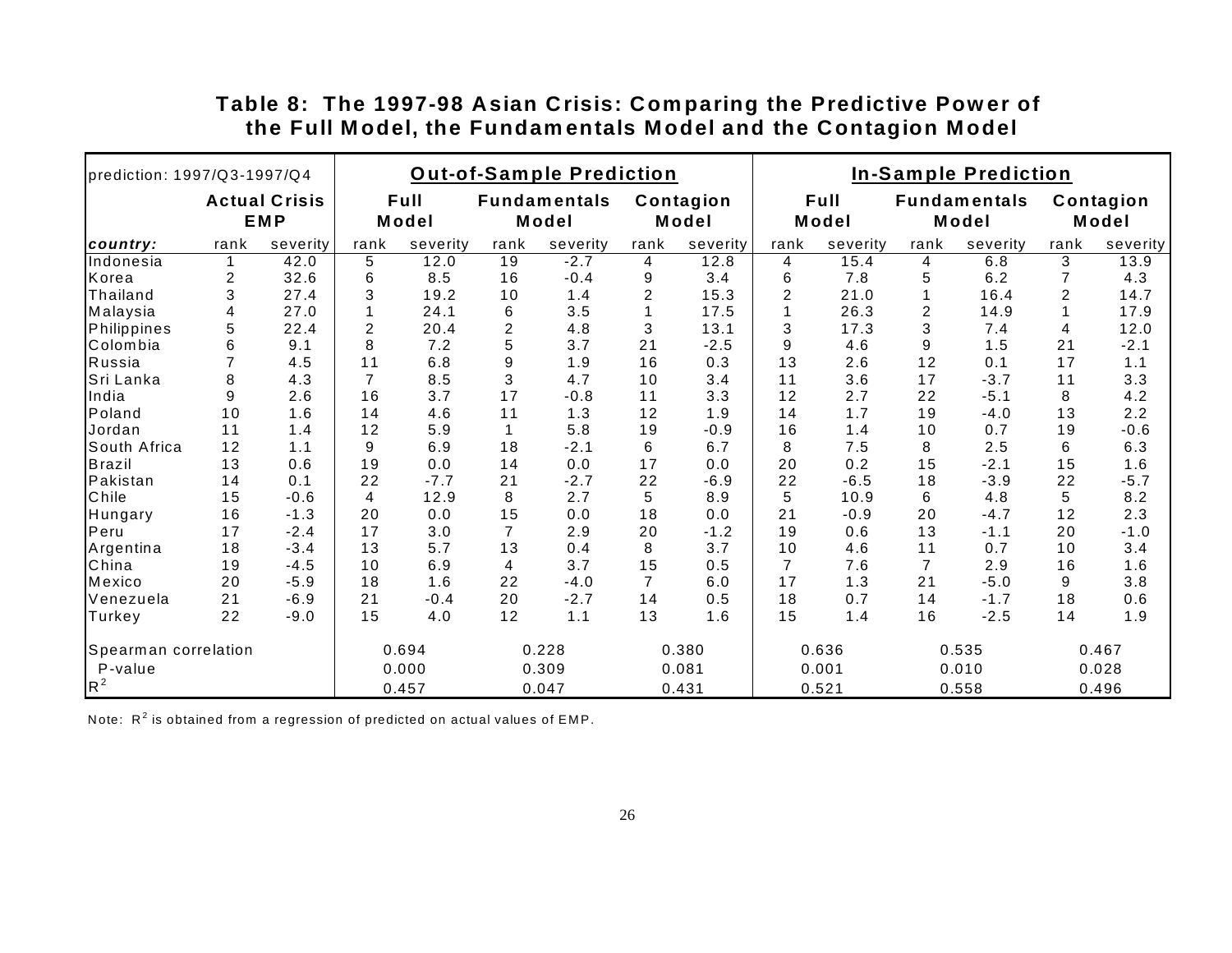The Full Model does not only forecast accurately the *ranking* of how strongly countries were affected by the Asian crisis, but it also performs relatively well in forecasting the *degree* of severity. Indonesia and Korea are the only countries for which the Full Model underestimates the degree of the crises substantially, indicating that fundamentals and the extent of real and financial interdependence did not seem to warrant the severity with which these countries were hit.<sup>12</sup> The overall results prove robust to various sensitivity analyses, such as altering the forecasting horizon and using in-sample prediction (see Tables 8 and 9) to test for parameter constancy, and altering the size of the country sample to check for the impact of individual countries.

What makes us believe that the model presented in this paper is superior to the signaling approach and other models developed to-date, as it is for instance presented in the paper by Berg and Pattillo? First, despite the good performance in terms of Spearman rank correlation, the signaling approach has the mentioned shortcoming that it fails to predict the timing of crises. The fact that it provides many false signals makes it questionable as a forecasting tool. Second, the signaling approach only estimates crisis probabilities and is not designed to forecast their severity.

On the contrary, the Full Model presented in this paper has the advantage of being able to estimate both the rankings of countries and the absolute severity of a crisis, i.e. it allows us to understand not only why some countries are affected more than others, but also why a particular country is hit so severely. It seems that currency crises in emerging markets in the 1990s have some essential differences from those in the past: most importantly, they occurred in relatively open and financially integrated economies. It therefore seems imperative to look only at emerging markets which are relatively open (both financially and in trade), and thus the model estimation in this paper was conducted only for 25 open economies during the 1990s. Using a panel approach has the added advantage of allowing a better understanding of the dynamics of exchange rates changes and their credibility. The results confirm that factors that help explain exchange rate movements during tranquil periods may become even more important during crises. This was shown to be the case in particular for contagion through real and financial interdependence among economies.

 $\overline{a}$ 

 $12$  Political factors were probably another important reason for why Indonesia was the main victim of the Asian crisis. Such factors are not analyzed in this paper and are difficult to include on a cross-sectional basis; a discussion of the role of political factors can be found in Drazen and Masson (1994).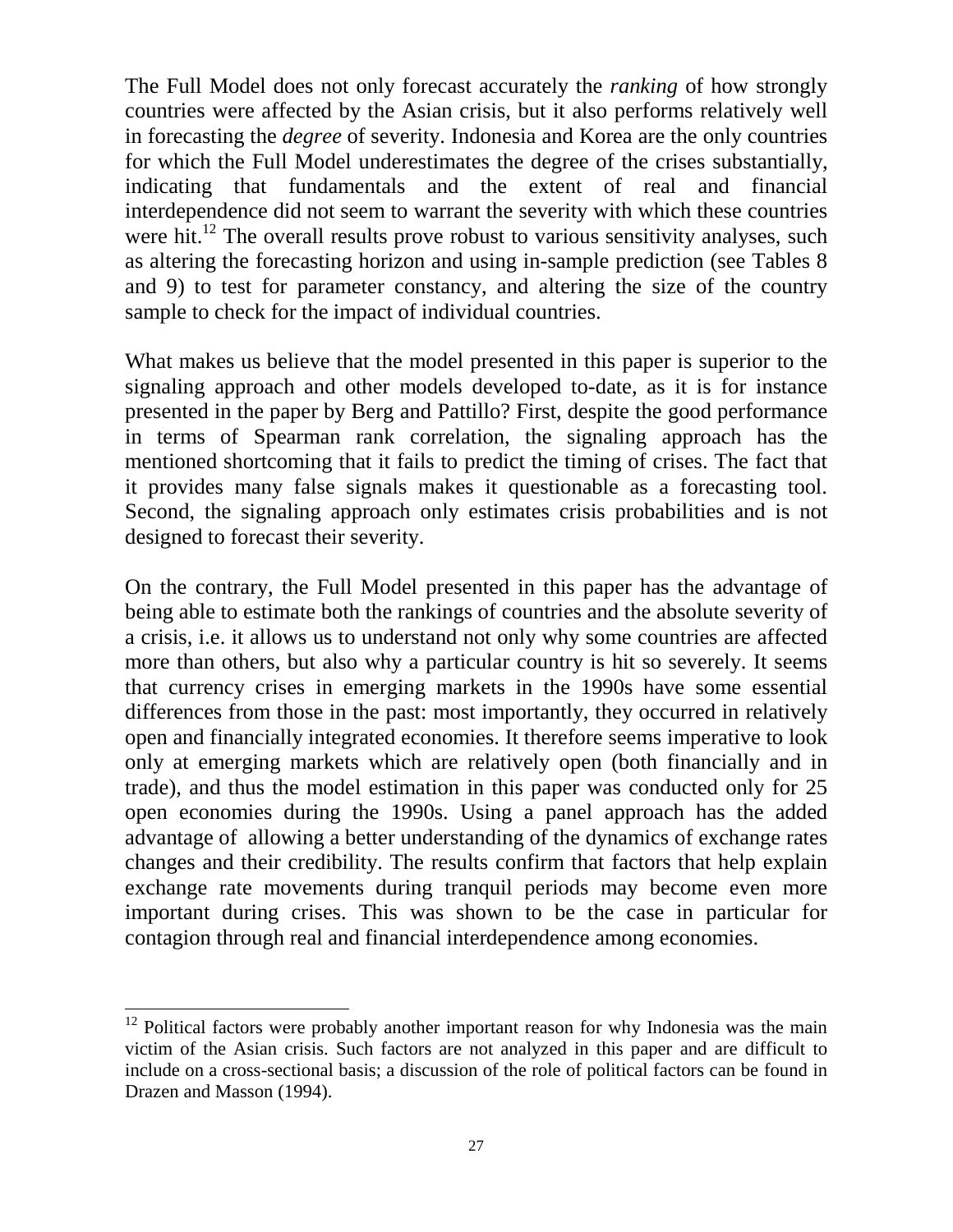In summary, the findings of this section confirm the importance of contagion during the Asian crisis and also the Latin American crisis (Table 9, appendix). The results suggest that one of the most important if not the single most important indicator for predicting which countries will be affected most severely by a crisis are the degree of real integration and financial interdependence with those countries where the crisis originated. Moreover, the panel model developed in this paper seems to be a more appropriate methodology in understanding the dynamics and contagious character of the emerging market crises of the 1990s than other approaches developed to-date.

# **6 Conclusions**

The goal of this paper has been to show that the main reason for the limited explanatory power and poor predictive ability of standard models of currency crises is their neglect of the role of contagion, i.e. the fact that crises may be transmitted across countries. A model was developed which allows a systematic comparison of weak fundamentals, contagion and sunspots as the causes for crises. The empirical analysis has found compelling evidence that the Latin American crisis of 1994-95 and the Asian crisis of 1997-98 were indeed contagious in spreading to countries which were not only vulnerable economically but which were closely linked financially to those countries where crises had occurred. The model performs remarkably well out-of-sample in predicting both the Asian crisis and the Latin American crisis, implying that the single most valuable factor in predicting which countries would be affected most severely by a crisis is the degree of financial interdependence and real integration across economies.

It is nevertheless imperative to emphasize that the empirical findings of this paper do not imply that the financial crises of the 1990s were merely the result of fickle capital flows and nervous investors. It would be wrong to deny that countries that were hit by recent crises were vulnerable and showed weaknesses in their economic foundations. It would be equally wrong, however, to deny that rapid capital account liberalization and the opening to international markets in affected countries played a crucial role in explaining both the timing as well as the severity of those crises. In essence, therefore, the results of this paper support those economists who question the benefits of unfettered capital flows and unregulated international financial markets (for instance, Bhagwati 1998, Eichengreen et al. 1995, and Rodrik 1998). At the present time, however, it seems that no major international initiative, such as proposals calling for a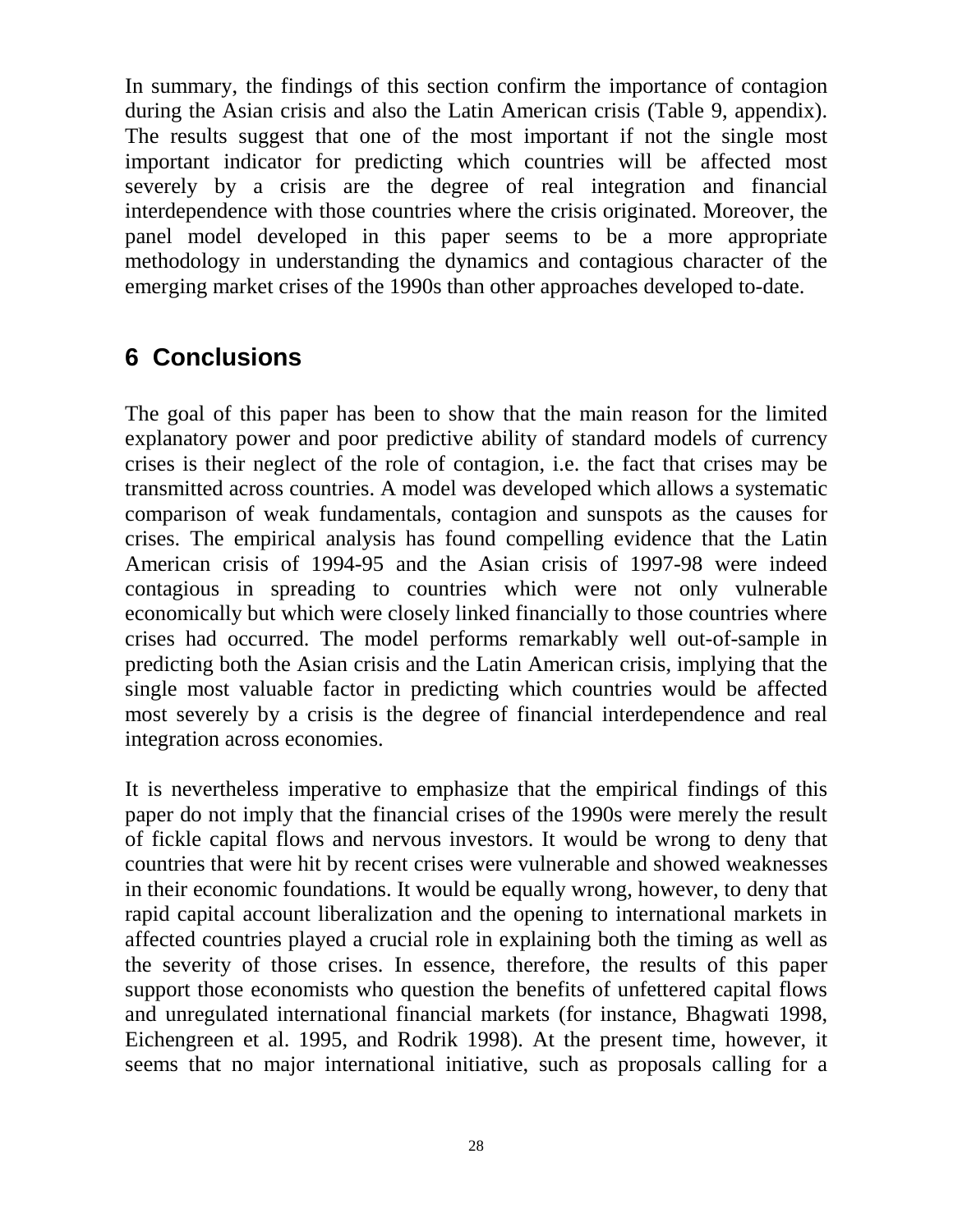global lender of last resort or taxes on certain types of capital flows, will be politically feasible in the near future.

Lawrence Summers (The Economist 14/3/98) compared the liberalization and globalization of capital markets with the invention of the jet aeroplane: it enables one to reach one's destination much faster, but if crashes occur they are all the more dramatic. Considering that very few emerging markets have yet reached their destination without one or even numerous serious crashes, it would indeed be wise if an international consensus emerged that shifted more attention to the safety of that mission and less to the speed.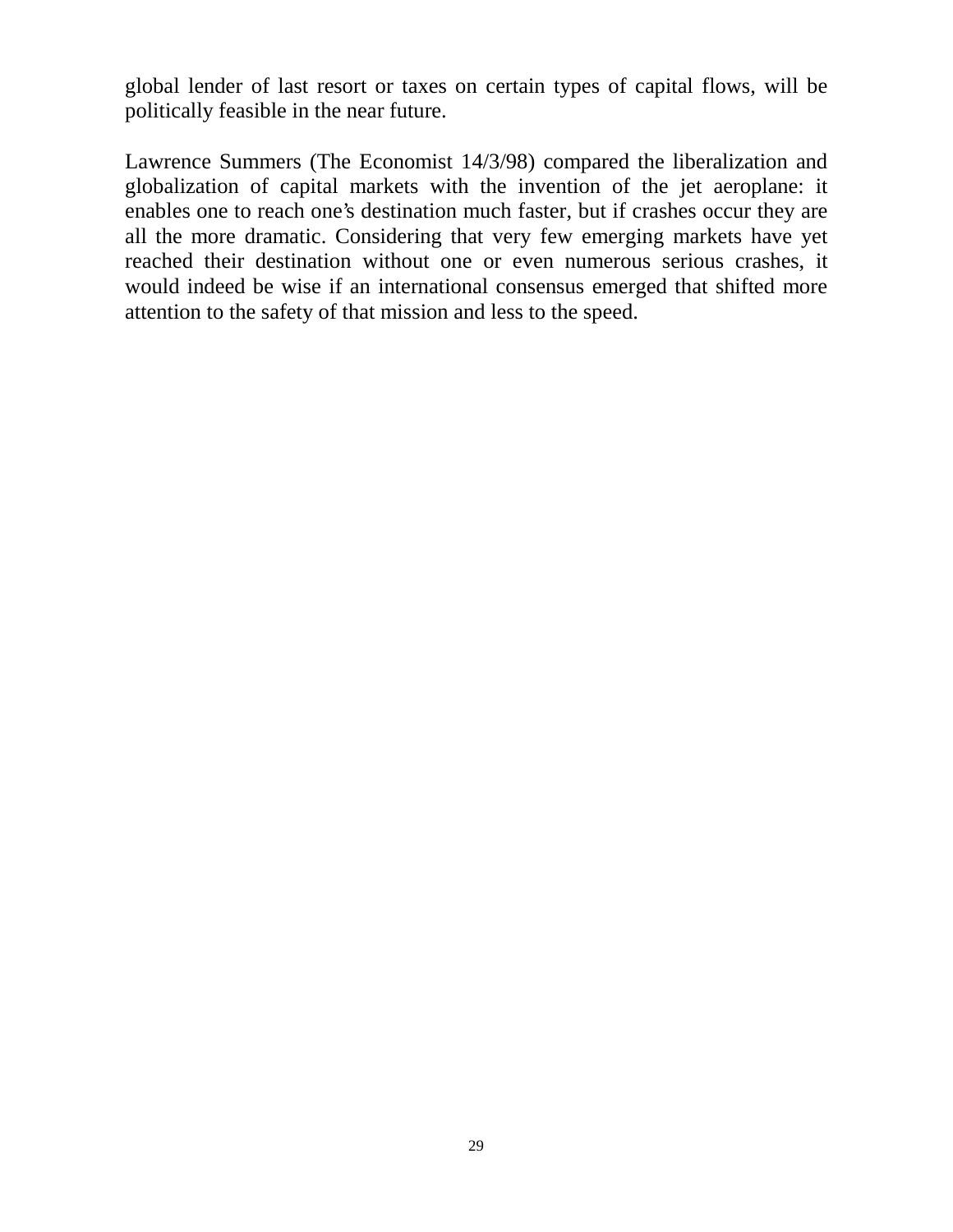### **References**

- Baig, Taimur, and Ilan Goldfajn. (1998). Financial Market Contagion in the Asian Crisis. International Monetary Fund Working Paper No. 155.
- Banerjee, Abhijit V. (1992). A Simple Model of Herd Behavior. *Quarterly Journal of Economics*. (107): 797-817.
- Bekaert, Geert, Campbell R. Harvey, and Robin L. Lumsdaine. (1998). Dating the Integration of World Equity Markets. NBER Working Paper No. 6724.
- Berg, Andrew, and Catherine Pattillo. (1998). Are Currency Crises Predictable? A Test. International Monetary Fund Working Paper No. 154.
- Bertola, Guiseppe, and Lars E.O. Svensson. (1993). Stochastic Devaluation Risk and the Empirical Fit of Target-Zone Models. *Review of Economic Studies*. (60): 689-712.
- Bhagwati, Jagdish N. (1998). The Capital Myth. *Foreign Affairs*, May/June 1998.
- Branson, William. (1994). Comments on ''European Exchange Rate Credibility Before the Fall'', by Andrew Rose and Lars Svensson. *European Economic Review*. (38): 1217-1220.
- Campa, Jose and Kevin Chang. (1996). Arbitrage-Based Tests of Target-Zone Credibility: Evidence from ERM Cross-Rate Options. *American Economic Review*. (86): 726-740.
- Calvo, Guillermo A. (1995). Varieties of Capital Market Crises. Center for International Economics Working Paper No. 15. University of Maryland, College Park.
- Calvo, Guillermo A., and Enrique Mendoza. (1996). Mexico's Balance-Of-Payments Crisis: A Chronicle of a Death Foretold. *Journal of International Economics*. (41): 235-83.
- Calvo, Guillermo A., and Enrique Mendoza. (1999). Rational Contagion and the Globalization of Securities Markets. NBER Working Paper No. 7153.
- Chang, Roberto, and Andres Velasco. (1998). The Asian Liquidity Crisis. NBER Working Paper No. 6796.
- Choueiri, Nada. (1998). A Model of Contagious Currency Crises with Application to Argentina. International Monetary Fund Working Paper No. 29.
- Cole, Harold L., and Timothy J. Kehoe. (1996). A Self-Fulfilling Model of Mexico's 1994-1995 Debt Crisis. *Journal of International Economics* (41, 3-4): p.309-30.
- Diamond, Douglas, and Phillip Dybvig. (1983). Bank Runs, Liquidity, and Deposit Insurance. *Journal of Political Economy*. (91): 401-19.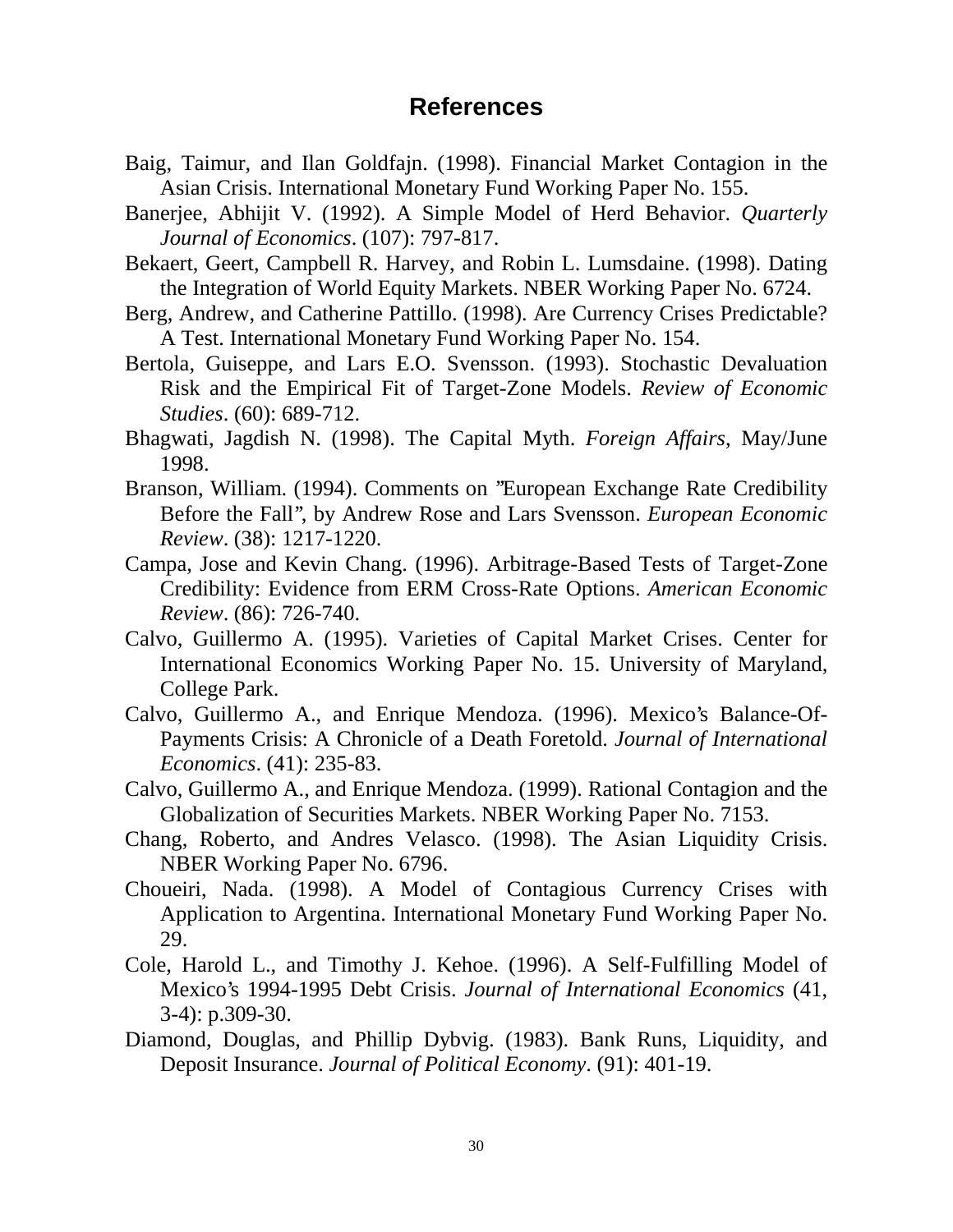- Drazen, Allan, and Paul Masson. (1994). Credibility of Policies versus Credibility of Policymakers. *Quarterly Journal of Economics*. (109): 735- 54.
- Eichengreen, Barry, Andrew Rose, and Charles Wyplosz. (1996). Contagious Currency Crises. EUI Working Paper EUF No. 96/2.
- Eichengreen, Barry, James Tobin, and Charles Wyplosz. (1995). Two Cases for Sand in the Wheels of International Finance. *Economic Journal*. 105: 162- 72.
- Engel, E., and C.S. Hakkio. (1994). The Distribution of Exchange Rates in the EMS. NBER Working Paper No. 4834.
- Flood, Robert P., Nancy P. Marion. (1996). Speculative Attacks: Fundamentals and Self-Fulfilling Prophecies. NBER Working Paper No. 5789.
- Flood, Robert P., Nancy P. Marion. (1998). Perspectives on the Recent Currency Crises Literature. NBER Working Paper No. 6380.
- Flood, Robert P., and Andrew K. Rose. (1999). Understanding Exchange Rate Volatility Without the Contrivance of Macroeconomics. *Economic Journal* (forthcoming).
- Frankel, Jeffrey A., and Andrew K. Rose. (1995). An Empirical Charaterization of Nominal Exchange Rates. In Gene Grossman and Kenneth Rogoff (eds.), *Handbook of International Economics* 3. pp. 1689-1729.
- Frankel, Jeffrey A., and Andrew K. Rose. (1996). Currency Crashes in Emerging Markets: An Empirical Treatment. *Journal of International Economics*. (41): 351-66.
- Frankel, Jeffrey, and Sergio Schmukler. (1998). Crisis, Contagion, and Country Funds: Effects on East Asia and Latin America. In Reuven Glick (ed.): *Managing Capital Flows and Exchange Rates: Perspectives from the Pacific Basin*. Chapter 8: 232-266.
- Fratzscher, Marcel. (1998a). Fixed Exchange Rate Regimes, Moral Hazard and Excessive Investment: An Alternative Explanation of the Asian Crisis. ASP Working Paper Series No. 328, Kiel Institute of World Economics, and Research Monograph 1998/9, Centre for European Studies, Chulalongkorn & Tuebingen Universities.
- Fratzscher, Marcel. (1998b). Why are Currency Crises Contagious? A Comparison of the Latin American Crisis of 1994-95 and the Asian Crisis of 1997. *Weltwirtschaftliches Archiv*. No. 134 (4): 664-91.
- Glick, Reuven, and Andrew Rose. (1999). Contagion and Trade: Why are Currency Crises Regional ? *Journal of International Money and Finance*. No. 18 (4): 603-18.
- Goldfajn, Ilan, and Rodrigo O. Valdes. (1997). Capital Flows and the Twin Crises: The Role of Liquidity. International Monetary Fund Working Paper No. 87.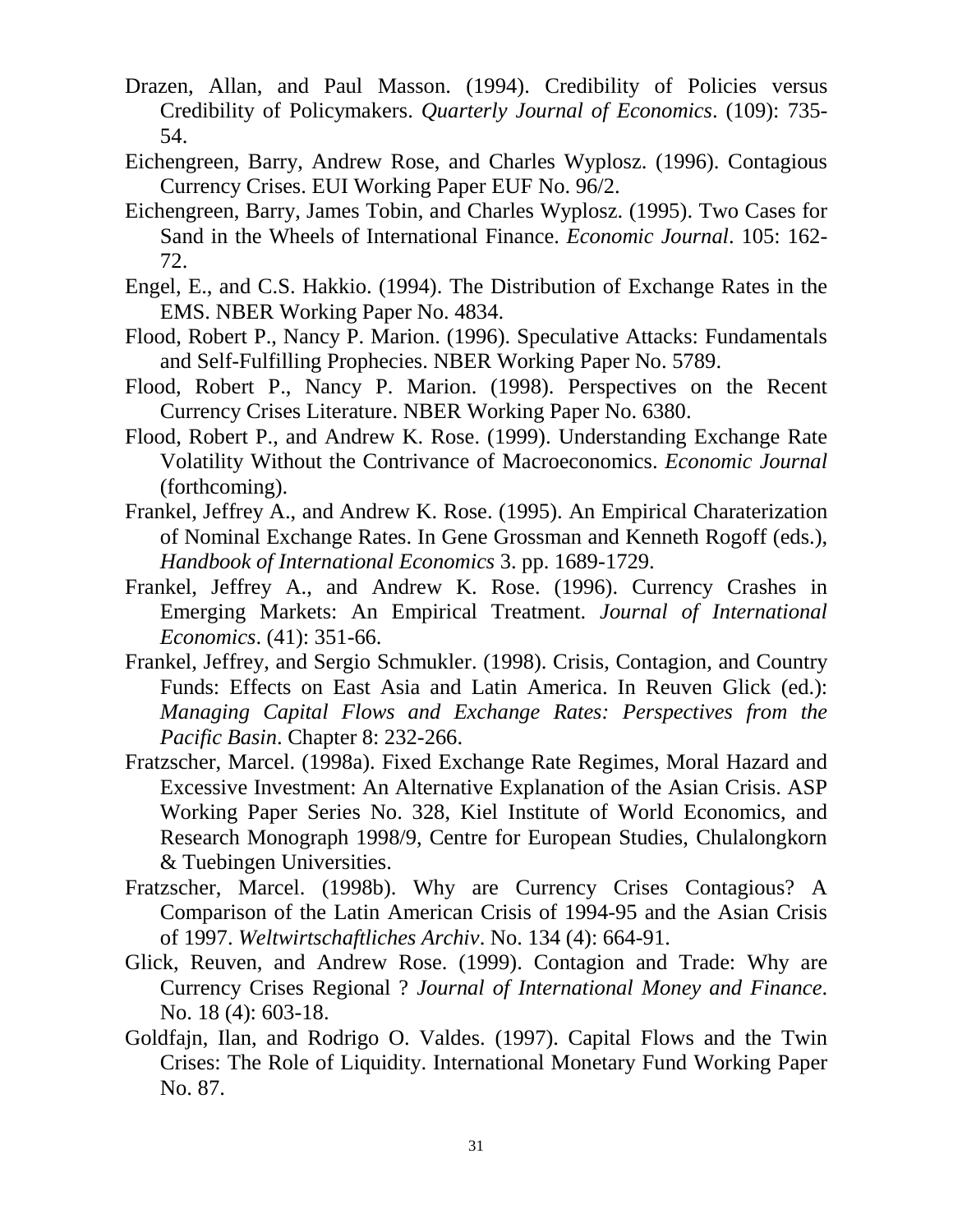- Goldstein, Morris. (1998). The Asian Financial Crisis: Causes, Cures, and Systematic Implications. Policy Analysis in International Economic No. 55. Institute for International Economics.
- Gomez-Puig, Marta, and Jose G. Montalvo. (1997). A New Indicator to Assess the Credibility of the EMS. *European Economic Review*. (41): 1511-35.
- Hamilton, James D. (1989). A New Approach to the Economic Analysis of Nonstationary Time Series and the Business Cycle. *Econometrica*. No. 57: 357-384.
- Hamilton, James D. (1990). Analysis of Time Series Subject to Changes in Regime. *Journal of Econometrics*. No. 45: pp. 39-70.
- Jeanne, Olivier. (1997). Are Currency Crises Self-fulfilling? A Test. *Journal of International Economics*. (43): 263-86.
- Jeanne, Olivier, and Paul Masson. (1998). Currency Crises, Sunspots and Markov-Switching Regimes. CEPR Discussion Paper No. 1990.
- Kaminsky, Graciela, and Carmen Reinhart. (1999). The Twin Crisis: The Causes of Banking and Balance-of-Payments Problems. *American Economic Review*. (89), No. 3: 473-500.
- Kaminsky, Graciela, Saul Lizondo, and Carmen M. Reinhart. (1997). Leading Indicators of Currency Crises. International Monetary Fund Working Paper No. 79.
- Krolzig, Hans-Martin. (1997). *Markov Switching Vector Autoregressions. Modelling, Statistical Inference and Application to Business Cycle Analysis*. Berlin: Springer.
- Krolzig, Hans-Martin. (1998). Econometric Modelling of Markov-Switching Vector Autoregressions using MSVAR for Ox. Manuscript, Institute of Economics and Statistics, Oxford University.
- Krugman, Paul. (1979). A Model of Balance of Payments Crises. *Journal of Money, Credit, and Banking*. (11): 311-25.
- Krugman, Paul. (1996). Are Currency Crises Self-fulfilling? NBER Macroeconomics Annual.
- Krugman, Paul. (1998). What Happened to Asia? Mimeo, MIT.
- Krugman, Paul. (1999). Balance Sheets, The Transfer Problem, and Financial Crises. Mimeo, MIT.
- Malz, Allan. (1996). Using Option Prices to Estimate Realignment Probabilities in the EMS: The Case of Sterling-Mark. *Journal of International Money and Finance*. (15): 717-748.
- Masson, Paul. (1998). Contagion: Macroeconomic Models with Multiple Equilibria. *Journal of International Money and Finance*. No. 18 (4): 587- 602.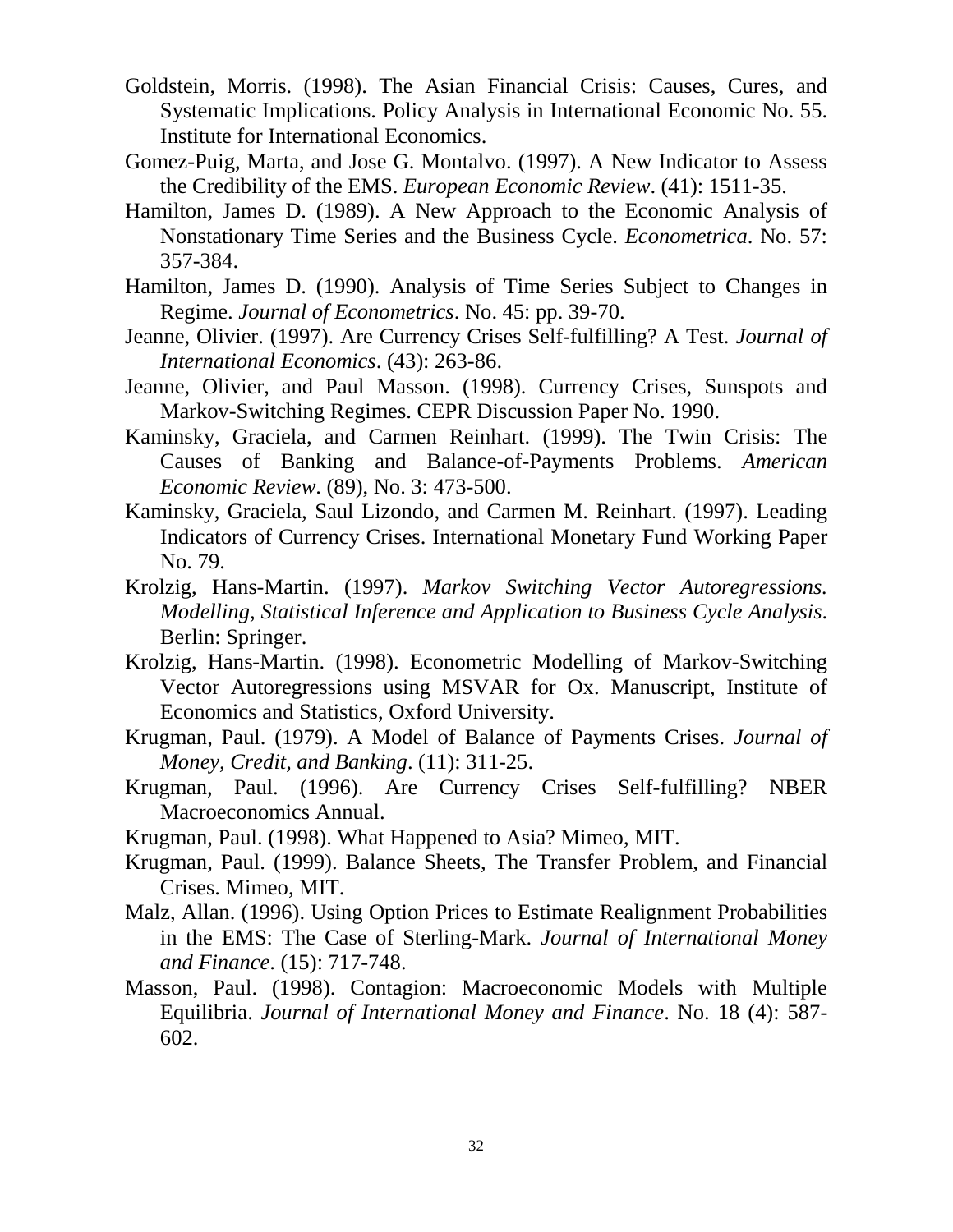- McKinnon, Ronald I., and Huw Pill. (1996). Credible Liberalizations and International Capital Flows: The 'Overborrowing Syndrome'. in T. Ito and A.O. Krueger (eds.), *Financial Deregulation and Integration in East Asia*.
- Morris, Stephen, and Hyun Song Shin. (1998). Unique Equilibrium in a Model of Self-Fulfilling Currency Attacks. *American Economic Review*. (88), No. 3: 587-97.
- Obstfeld, Maurice. (1986). Rational and Self-Fulfilling Balance of Payments Crises. *American Economic Review*. (76): 72-81.
- Obstfeld, Maurice. (1996). Models of Currency Crises With Self-Fulfilling Features. *European Economic Review*. (40): 1037-47.
- Phylaktis, Kate. (1999). Capital Market Integration in the Pacific Basin Region: An Impulse Response Analysis. *Journal of International Money and Finance*. (18): 267-87.
- Radelet, Steven, and Jeffrey Sachs. (1999). The East Asian Financial Crisis: Diagnosis, Remedies, Prospects. *Brookings Papers on Economic Activity* (forthcoming).
- Rigobon, Roberto. (1999). On the Measurement of the International Propagation of Shocks. mimeo, MIT. February 1999.
- Rodrik, Dani. (1998). Who Needs Capital-Account Convertibility? In: Should the IMF Pursue Capital-Account Convertibility. Essay in International Finance No. 207, Princeton University.
- Sachs, Jeffrey, Aaron Tornell, and Andres Velasco. (1996). Financial Crises in Emerging Markets: The Lessons from 1995. *Brookings Papers on Economic Activity.* No. 1, pp. 147-215.
- The Economist. (1998). Of Take-Offs and Tempests. 14 March 1998: 100.
- Valdes, Rodrigo. (1996). Emerging Markets Contagion: Evidence and Theory. MIT Working Paper.
- Wolf, Holger. (1998). Comovements Among Emerging Equity Markets. In Reuven Glick (ed.): *Managing Capital Flows and Exchange Rates: Perspectives from the Pacific Basin*. Chapter 9: 267-285.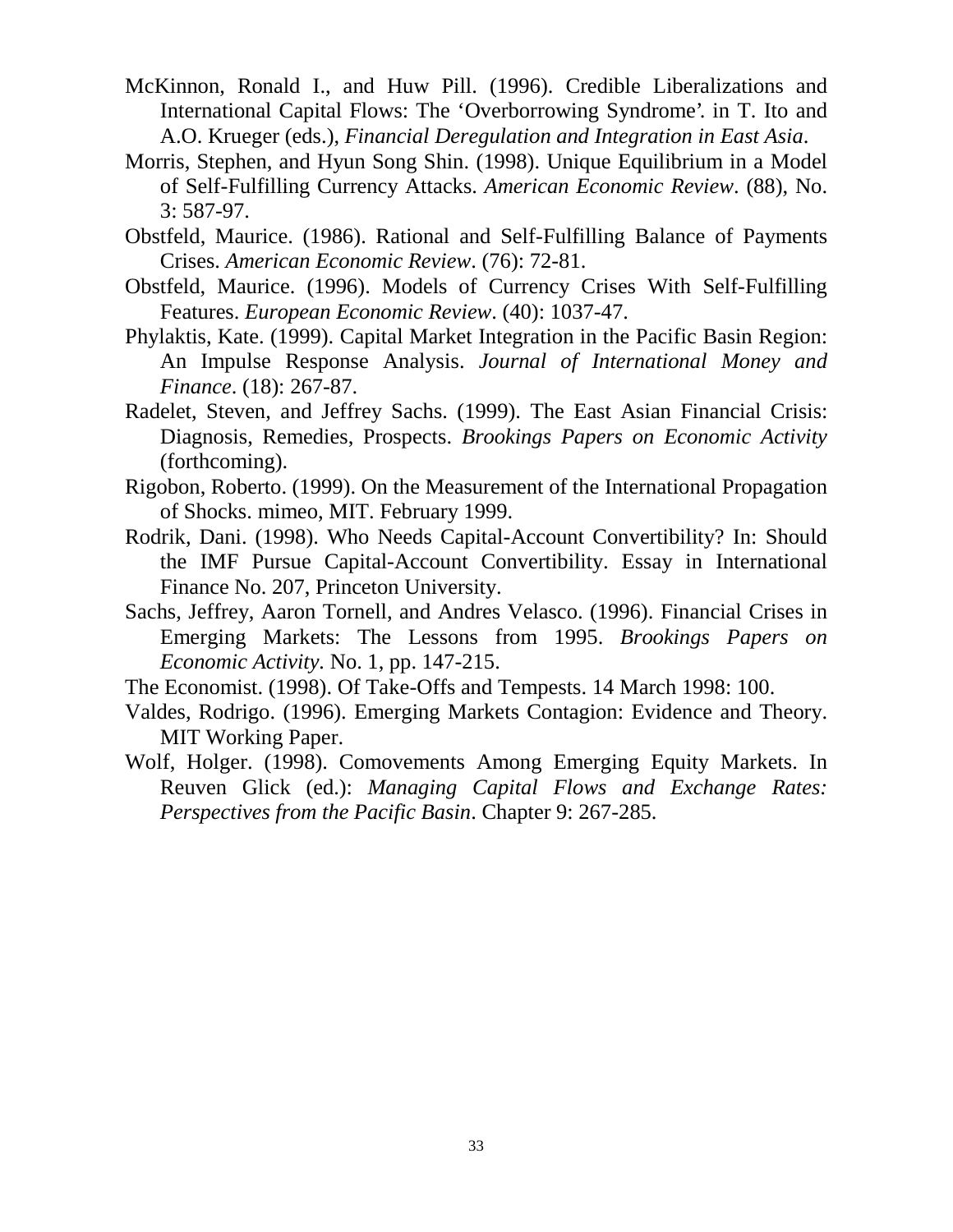# **Appendix: Data Definitions and Sources**

### *Country Sample*

The 24 countries included in the panel analysis are: Argentina, Bolivia, Brazil, Chile, Colombia, Mexico, Peru, Venezuela; China, India, Indonesia, Korea, Malaysia, Pakistan, Philippines, Sri Lanka, Thailand; Czech Republic, Hungary, Jordan, Poland, Russia, South Africa, Turkey.

### *Fundamentals*

The set of fundamentals covers a fairly wide range of variables, many of which have been mentioned in the academic literature as potential culprits for some currency crisis or another. Kaminsky, Lizondo, and Reinhart (1997) provide a comprehensive review of empirical work on currency crises and emphasize the lack of empirical consensus on what may cause crises. The empirical analysis above started from a broad approach to avoid ignoring potentially powerful factors in the analysis:

- foreign debt: total foreign debt/GDP, total short-term debt/GDP, and shortterm debt/total foreign debt. Source: *IMF/WB/OECD/BIS* joint publication.
- capital inflows: total capital inflows/GDP, short-capital inflows/GDP and short-term to total capital inflows. Source: *IMF*.
- trade balance: (exports+imports)/GDP and current account. Source: *IMF*.
- overvaluation of exchange rate: real effective exchange rate (REER) relative to 1990, and the change in REER during the prior one or two years. Source: *JP Morgan*.
- foreign exchange reserves: ratio of total foreign exchange reserves to either M2 or to imports. Source: *IMF*.
- lending boom: rate of credit expansion to the private sector relative to GDP. Source: *IMF*.
- government deficit/GDP and government debt/GDP. Source: *IMF*.
- changes in interest rates and growth rates in industrial countries. Source: *IMF*.
- US\$ exchange rate changes to Japanese yen and German mark. Source: *IMF*.

### *Exogenous Variables*

• Exchange Rate Credibility (CRED): definition in text. Source: *Financial Times Currency Forecaster* data of exchange rate predictions by traders and forecasting agencies; various issues of *IMF Annual Report on Exchange*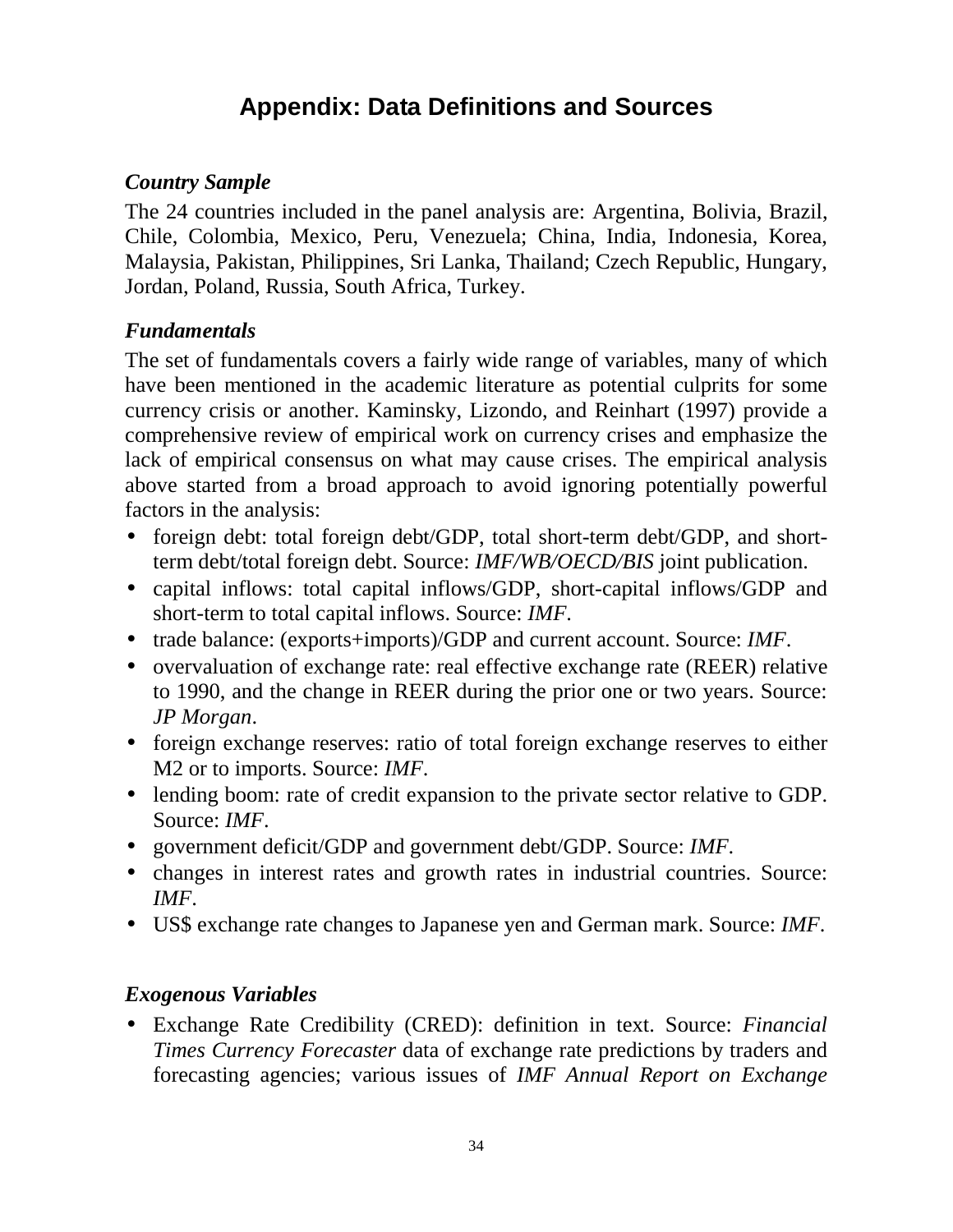*Arrangements and Exchange Restrictions* for exchange rate commitments. The FT prediction data is available for a sufficiently long time span only for the following 15 countries: Argentina, Brazil, Chile, Colombia, Mexico, Venezuela; India, Indonesia, Korea, Malaysia, Philippines, Thailand; Hungary, Poland, South Africa.

• Exchange Market Pressure (EMP): definition in text. Source: *IMF* and national central banks.

### *Contagion Variables*

- Real Integration Contagion: definition in text. Source: *World Trade Analyzer* (1989-97); commodities measured at the 3-digit SITC level, excluding agriculture and natural resources.
- Financial Integration Contagion: definition in text. Source: *Datastream/Reuters* and *IMF*.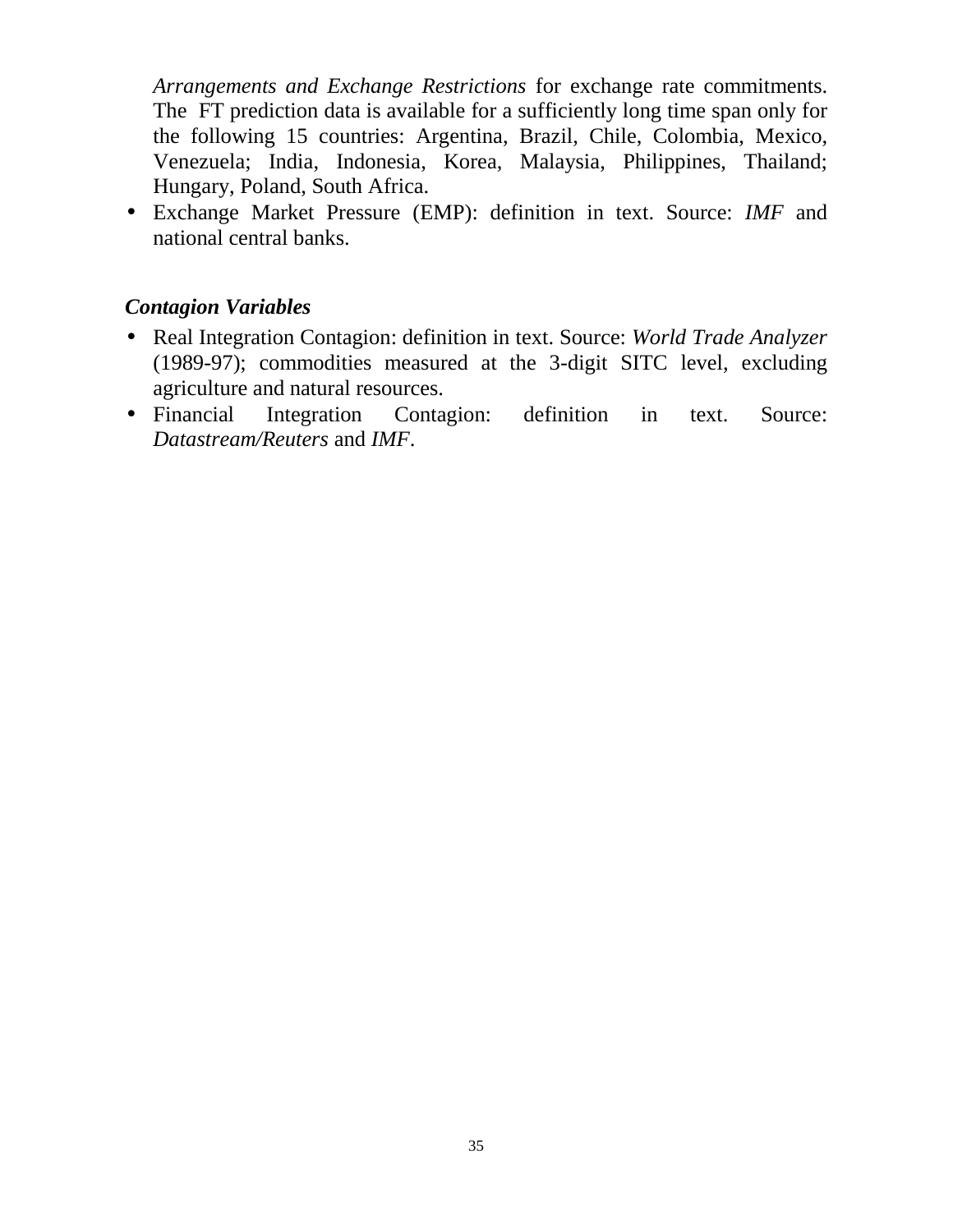#### **Table 3a: Markov-Switching Regimes Model (MSIH-VAR) for Exchange Market Pressure (EMP) of 5 Asian economies 1986-98**

|         | REGIMES: M=1                                                                                      |                                                 | $\ln L = -1819.14$                                    |                                                          |                                                    |                |                                           |                                                    |                                                          |                                                       |                                                |                                                              |
|---------|---------------------------------------------------------------------------------------------------|-------------------------------------------------|-------------------------------------------------------|----------------------------------------------------------|----------------------------------------------------|----------------|-------------------------------------------|----------------------------------------------------|----------------------------------------------------------|-------------------------------------------------------|------------------------------------------------|--------------------------------------------------------------|
| $a_1 =$ | $a_{\text{INO}}$<br>a <sub>kor</sub><br>${\mathsf a}_{\sf{MAL}}$<br>$a_{PHI}$<br>а <sub>тна</sub> | $=$                                             | 0.185<br>$-0.292$<br>$-0.293$<br>$-0.771$<br>$-0.487$ |                                                          |                                                    |                | A=                                        | 0.121<br>0.125<br>$*0.206$<br>0.073<br>$*0.395$    | $-0.038$<br>$*0.262$<br>$-0.119$<br>0.015<br>$*0.359$    | $-0.005$<br>0.014<br>0.158<br>$-0.015$<br>$-0.011$    | 0.197<br>0.110<br>$-0.079$<br>0.014            | $0.036 * 0.144$<br>$*0.100$<br>0.089<br>0.002<br>0.043       |
| $V_1 =$ | 11.195<br>$-1.405$<br>0.362<br>$-1.489$<br>0.466                                                  | $-1.405$<br>7.537<br>0.265<br>$-1.913$<br>0.631 | 0.362<br>0.265<br>5.444<br>2.853<br>0.908             | $-1.489$<br>$-1.913$<br>2.853<br>31.841<br>1.055         | 0.466<br>0.631<br>0.908<br>1.055<br>3.186          |                | $C_1 =$                                   | 1<br>$-0.153$<br>0.046<br>$-0.079$<br>0.078        | $-0.153$<br>1<br>0.041<br>$-0.123$<br>0.129              | 0.046<br>0.041<br>1<br>0.217<br>0.218                 | $-0.079$<br>$-0.123$<br>0.217<br>1<br>0.105    | 0.078<br>0.129<br>0.218<br>0.105<br>1                        |
|         | REGIMES: M=2                                                                                      |                                                 | $\ln L = -1693.85$                                    |                                                          |                                                    |                |                                           |                                                    |                                                          |                                                       |                                                |                                                              |
| $a_1 =$ | $-0.092$<br>$-0.137$<br>$-0.631$<br>$-1.358$<br>$-0.750$                                          | $a_2=$                                          | 0.588<br>1.380<br>0.417<br>1.292<br>0.017             | $P=$                                                     | 0.973<br>0.027                                     | 0.079<br>0.921 | A=                                        | 0.158<br>$-0.092$<br>$*0.120$<br>0.073<br>$*0.126$ | $-0.034$<br>$*0.172$<br>$-0.031$<br>$-0.021$<br>$*0.305$ | 0.026<br>$-0.060$<br>0.103<br>$-0.034$<br>$-0.091$    | 0.183<br>$-0.011$<br>$-0.078$<br>0.011         | $0.035 * 0.032$<br>$-0.026$<br>$-0.018$<br>$-0.023$<br>0.070 |
| $V_1 =$ | 3.750<br>0.029<br>$-0.670$<br>$-2.044$<br>$-0.218$                                                | 0.029<br>2.579<br>$-0.214$<br>$-1.685$<br>0.079 | $-0.670$<br>$-0.214$<br>4.682<br>1.787<br>$-0.080$    | $-2.044$<br>$-1.685$<br>1.787<br>35.160<br>0.036         | $-0.218$<br>0.079<br>$-0.080$<br>0.036<br>1.096    |                | $V_2 =$                                   | 44.990<br>$-6.184$<br>6.264<br>1.850<br>5.259      | $-6.184$<br>26.535<br>3.606<br>$-0.312$<br>4.078         | 6.264<br>3.606<br>8.268<br>5.154<br>5.122             | 1.850<br>$-0.312$<br>5.154<br>13.606<br>3.891  | 5.259<br>4.078<br>5.122<br>3.891<br>12.914                   |
| $C_1 =$ | 1<br>0.009<br>$-0.160$<br>$-0.178$<br>$-0.108$                                                    | 0.009<br>1<br>$-0.062$<br>$-0.177$<br>0.047     | $-0.160$<br>$-0.062$<br>1<br>0.139<br>$-0.035$        | $-0.178$<br>$-0.177$<br>0.139<br>1<br>0.006              | $-0.108$<br>0.047<br>$-0.035$<br>0.006<br>1        |                | $C_{2} =$                                 | 1<br>$-0.179$<br>0.325<br>0.075<br>0.218           | $-0.179$<br>1<br>0.243<br>$-0.016$<br>0.220              | 0.325<br>0.243<br>1<br>0.486<br>0.496                 | 0.075<br>$-0.016$<br>0.486<br>1<br>0.294       | 0.218<br>0.220<br>0.496<br>0.294<br>1                        |
|         | REGIMES: M=3                                                                                      |                                                 | $\ln L = -1631.82$                                    |                                                          |                                                    |                |                                           |                                                    |                                                          |                                                       |                                                |                                                              |
| $a_1 =$ | $-0.510$<br>$-1.456$<br>$-1.732$<br>$-3.883$<br>$-0.994$                                          |                                                 | $a_2 =$                                               | $-0.073$<br>$-0.222$<br>$-0.225$<br>$-0.085$<br>$-0.625$ |                                                    | $a_3=$         | 1.248<br>0.200<br>0.870<br>1.397<br>0.060 |                                                    | $P =$                                                    | 0.753<br>0.188<br>0.060                               | 0.095<br>0.891<br>0.014                        | 0.043<br>0.089<br>0.868                                      |
| A=      | $*0.162$<br>$0.087$ * 0.244<br>$0.087$ * -0.049<br>$*0.114$<br>$*0.189 * 0.304$                   | $-0.035$<br>$-0.008$                            | 0.071<br>$-0.080$<br>0.035<br>$-0.016$<br>$-0.040$    | 0.035<br>$0.069 - 0.041$<br>$-0.176$<br>0.088<br>0.114   | $*0.027$<br>0.001<br>$-0.022$<br>$*0.052$          |                |                                           |                                                    |                                                          |                                                       |                                                |                                                              |
| $V_1 =$ | 19.377<br>1.312<br>0.648<br>$-6.802$<br>$-0.200$                                                  | 1.312<br>4.968<br>$-0.712$<br>$-3.113$<br>0.177 | 0.648<br>$-0.712$<br>5.992<br>1.225<br>$-1.398$       | $-6.802$<br>$-3.113$<br>1.225<br>90.744<br>$-1.416$      | $-0.200$<br>0.177<br>$-1.398$<br>$-1.416$<br>0.709 |                | $C_1 =$                                   | 1<br>0.134<br>0.060<br>$-0.162$<br>$-0.054$        | 0.134<br>1<br>$-0.131$<br>$-0.147$<br>0.094              | 0.060<br>$-0.131$<br>$\mathbf 1$<br>0.053<br>$-0.678$ | $-0.162$<br>$-0.147$<br>0.053<br>1<br>$-0.177$ | $-0.054$<br>0.094<br>$-0.678$<br>$-0.177$<br>1               |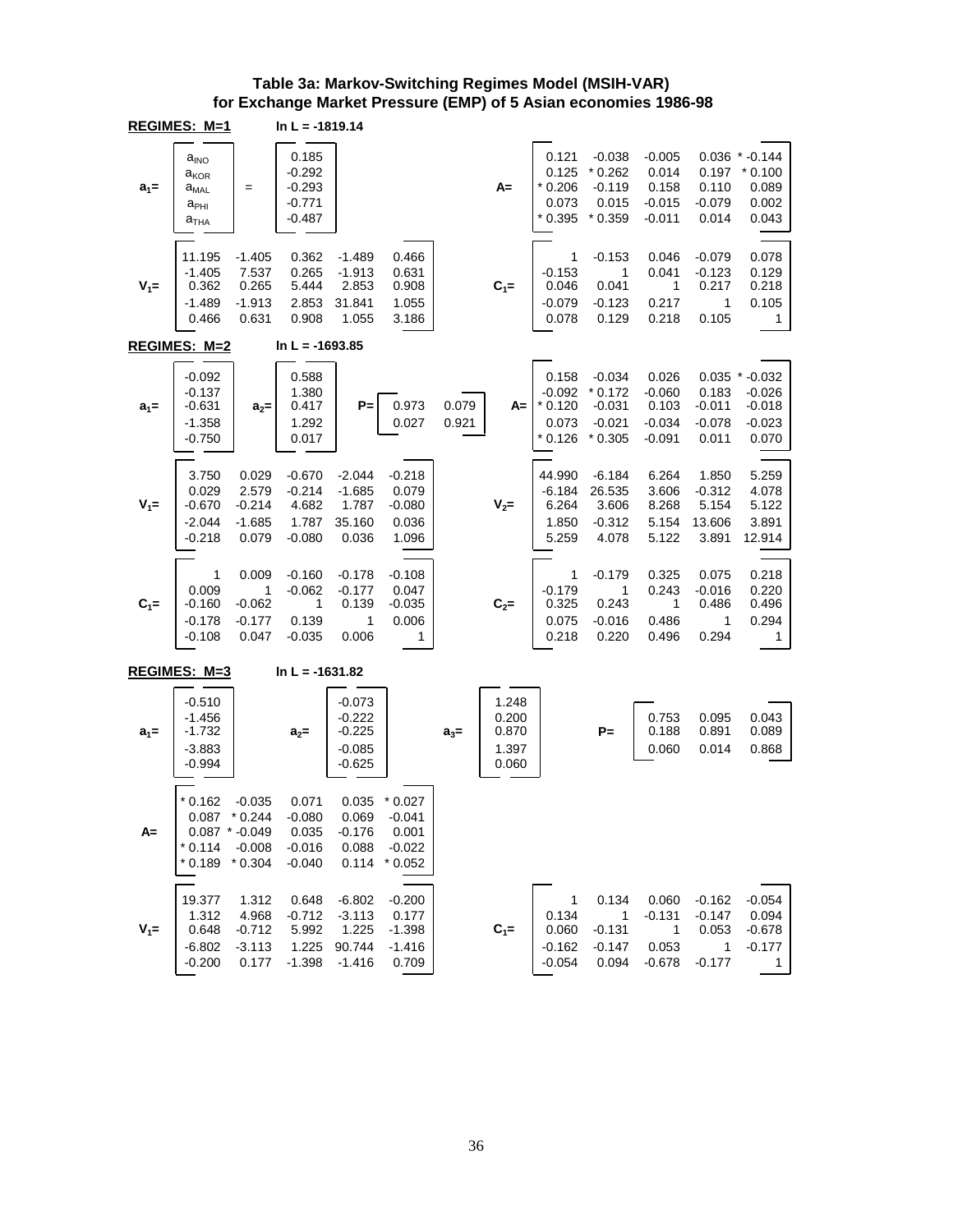|         | <u> REGIMES: M=3 (continued):</u>                        |                                                                        |                                                    |                                                       |                                                       |         |                                                          |                                                   |                                                   |                                                   |                                                        |                                                        |
|---------|----------------------------------------------------------|------------------------------------------------------------------------|----------------------------------------------------|-------------------------------------------------------|-------------------------------------------------------|---------|----------------------------------------------------------|---------------------------------------------------|---------------------------------------------------|---------------------------------------------------|--------------------------------------------------------|--------------------------------------------------------|
| $V_2=$  | 1.561<br>$-0.236$<br>$-0.200$<br>$-0.248$<br>$-0.310$    | $-0.236$<br>1.561<br>0.202<br>$-0.358$<br>0.120                        | $-0.200$<br>0.202<br>3.692<br>0.392<br>0.233       | $-0.248$<br>$-0.358$<br>0.392<br>8.392<br>0.156       | $-0.310$<br>0.120<br>0.233<br>0.156<br>1.204          |         | $C_2=$                                                   | 1<br>$-0.151$<br>$-0.083$<br>$-0.068$<br>$-0.226$ | $-0.151$<br>1<br>0.084<br>$-0.099$<br>0.088       | $-0.083$<br>0.084<br>1<br>0.070<br>0.110          | $-0.068$<br>$-0.099$<br>0.070<br>$\mathbf{1}$<br>0.049 | $-0.226$<br>0.088<br>0.110<br>0.049<br>1               |
| $V_3 =$ | 32.527<br>$-7.471$<br>0.535<br>$-1.065$<br>4.022         | $-7.471$<br>30.099<br>4.181<br>$-2.012$<br>4.217                       | 0.535<br>4.181<br>7.922<br>5.878<br>7.001          | $-1.065$<br>$-2.012$<br>5.878<br>16.706<br>5.314      | 4.022<br>4.217<br>7.001<br>5.314<br>16.457            |         | $C_{3} =$                                                | 1<br>$-0.239$<br>0.033<br>$-0.046$<br>0.174       | $-0.239$<br>1<br>0.271<br>$-0.090$<br>0.189       | 0.033<br>0.271<br>1<br>0.511<br>0.613             | $-0.046$<br>$-0.090$<br>0.511<br>1<br>0.320            | 0.174<br>0.189<br>0.613<br>0.320<br>$\mathbf{1}$       |
|         | REGIMES: M=4                                             |                                                                        | $\ln L = -1513.86$                                 |                                                       |                                                       |         |                                                          |                                                   |                                                   |                                                   |                                                        |                                                        |
| $a_1 =$ | $-4.393$<br>$-3.332$<br>$-3.789$<br>$-2.848$<br>$-2.365$ |                                                                        | $a_2 =$                                            | 0.208<br>$-0.307$<br>$-0.312$<br>$-2.305$<br>$-1.150$ |                                                       | $a_3 =$ | $-0.160$<br>$-0.264$<br>$-0.324$<br>$-0.328$<br>$-0.639$ |                                                   | $a_4=$                                            | 1.480<br>0.368<br>1.301<br>1.868<br>1.527         |                                                        |                                                        |
| $A=$    | 0.121<br>0.024<br>$*0.080$<br>$*0.105$                   | 0.000<br>$*0.185$<br>$0.076$ * $-0.101$<br>0.024<br>$*0.308$           | $-0.023$<br>$-0.056$<br>0.179<br>$-0.027$<br>0.060 | 0.072<br>0.052<br>$-0.130$<br>0.094<br>0.098          | $-0.079$<br>$-0.015$<br>0.054<br>$-0.030$<br>$-0.010$ |         | $P =$                                                    | 0.485<br>0.179<br>0.179<br>0.156                  | 0.000<br>0.888<br>0.086<br>0.025                  | 0.024<br>0.035<br>0.930<br>0.012                  | 0.125<br>0.001<br>0.064<br>0.809                       |                                                        |
| $V_1 =$ | $-21.515$<br>-10.896<br>-12.468<br>$-8.386$              | 65.860 -21.515 -10.896 -12.468<br>11.044<br>$-1.986$<br>6.690<br>6.453 | $-1.986$<br>12.287<br>$-1.057$<br>$-5.449$         | 6.690<br>$-1.057$<br>5.114<br>3.605                   | $-8.386$<br>6.453<br>$-5.449$<br>3.605<br>5.546       |         | $C_1 =$                                                  | 1<br>$-0.798$<br>$-0.383$<br>$-0.679$<br>$-0.439$ | $-0.798$<br>1<br>$-0.170$<br>0.890<br>0.825       | $-0.383$<br>$-0.170$<br>1<br>$-0.133$<br>$-0.660$ | $-0.679$<br>0.890<br>$-0.133$<br>1<br>0.677            | $-0.439$<br>0.825<br>$-0.660$<br>0.677<br>$\mathbf{1}$ |
| $V_2=$  | 8.719<br>$-0.218$<br>$-0.886$<br>$-3.026$<br>$-0.077$    | $-0.218$<br>12.027<br>$-1.433$<br>$-8.736$<br>$-0.055$                 | $-0.886$<br>$-1.433$<br>2.055<br>4.058<br>$-0.258$ | $-3.026$<br>$-8.736$<br>4.058<br>98.003<br>$-0.513$   | $-0.077$<br>$-0.055$<br>$-0.258$<br>$-0.513$<br>1.104 |         | $C_2=$                                                   | 1<br>$-0.021$<br>$-0.209$<br>$-0.104$<br>$-0.025$ | $-0.021$<br>1<br>$-0.288$<br>$-0.254$<br>$-0.015$ | $-0.209$<br>$-0.288$<br>1<br>0.286<br>$-0.171$    | $-0.104$<br>$-0.254$<br>0.286<br>1<br>$-0.049$         | $-0.025$<br>$-0.015$<br>$-0.171$<br>$-0.049$<br>1      |
| $V_3 =$ | 1.590<br>$-0.260$<br>$-0.315$<br>$-0.354$<br>$-0.265$    | $-0.260$<br>1.722<br>$-0.062$<br>$-0.718$<br>0.152                     | $-0.315$<br>$-0.062$<br>4.651<br>1.054<br>0.222    | $-0.354$<br>$-0.718$<br>1.054<br>7.925<br>$-0.136$    | $-0.265$<br>0.152<br>0.222<br>$-0.136$<br>1.139       |         | $C_{3} =$                                                | 1<br>$-0.157$<br>$-0.116$<br>$-0.100$<br>$-0.197$ | $-0.157$<br>1<br>$-0.022$<br>$-0.194$<br>0.108    | $-0.116$<br>$-0.022$<br>1<br>0.174<br>0.096       | $-0.100$<br>$-0.194$<br>0.174<br>1<br>$-0.045$         | $-0.197$<br>0.108<br>0.096<br>$-0.045$<br>1            |
| $V_4=$  | 39.251<br>-7.143<br>2.751<br>$-3.361$                    | $-7.143$<br>22.178<br>1.764<br>1.678                                   | 2.751<br>1.764<br>7.673<br>4.087                   | $-3.361$<br>1.678<br>4.087<br>3.183                   | 5.601<br>$-0.333$<br>4.539<br>1.419                   |         | $C_4=$                                                   | 1<br>$-0.242$<br>0.159<br>$-0.301$                | $-0.242$<br>1<br>0.135<br>0.200                   | 0.159<br>0.135<br>1<br>0.827                      | $-0.301$<br>0.200<br>0.827<br>1                        | 0.240<br>$-0.019$<br>0.440<br>0.214                    |

**REGIMES: M=3 (continued): Table 3a (cont.): Markov-Switching Regimes Model (MSIH-VAR) for Exchange Market Pressure (EMP) of 5 Asian economies 1986-98**

Note: a denotes the intercepts, A the matrix of coefficients, C the cross-country correlations, V the variances, P the transition probabilities and the subscript the regime. For A, the lagged (independent) variables are on the vertical and the contemporaneous (dependent) ones on the horizontal axis. \* indicates significance at the 95% level.

5.601 -0.333 4.539 1.419 13.860 0.240 -0.019 0.440 0.214 1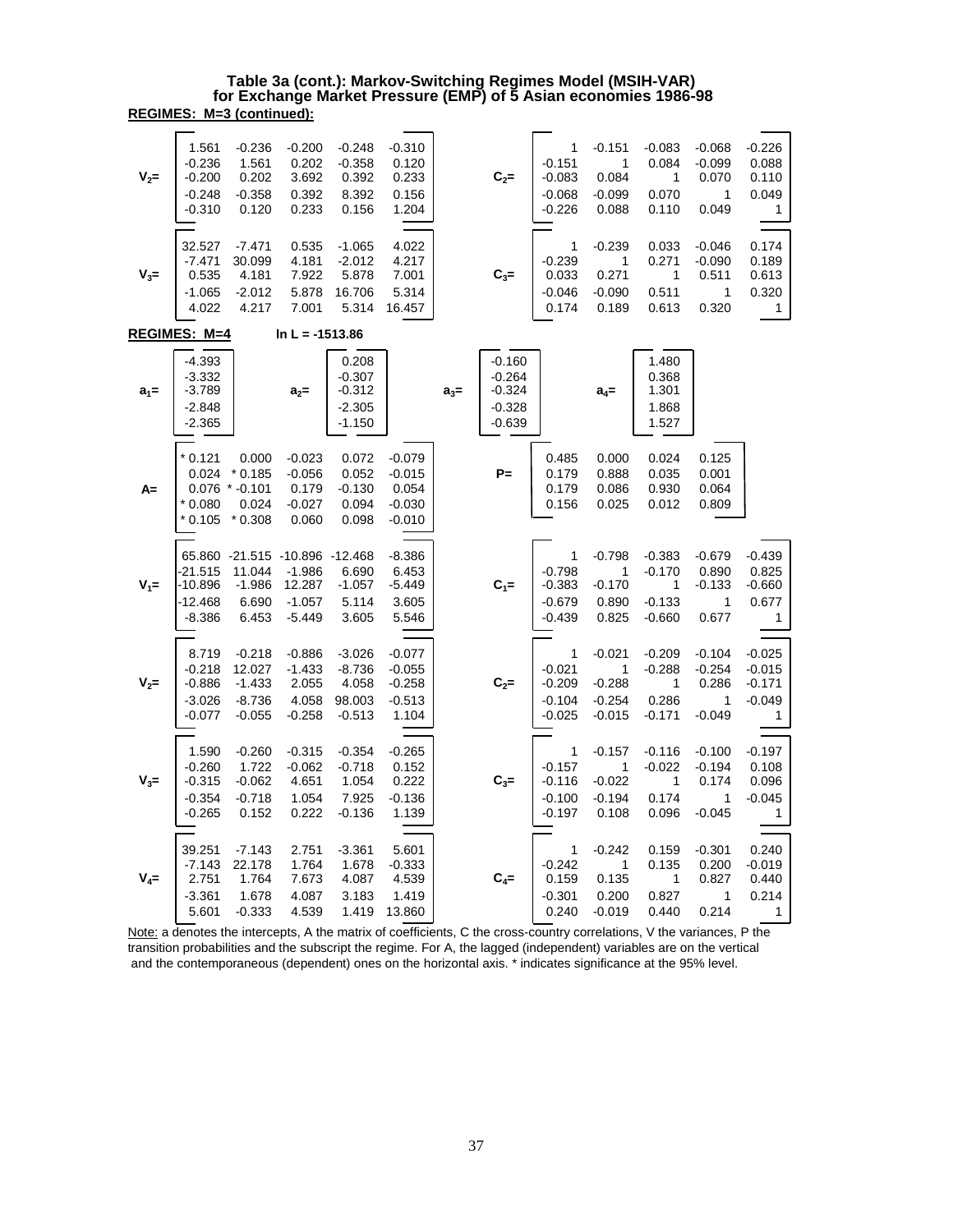|         | REGIMES: M=1                                                                                                                   |                                                    | In $L = -406.87$                                   |                                                    |                                                       |                |                                           |                                                       |                                           |                                                                           |                                                       |                                                       |
|---------|--------------------------------------------------------------------------------------------------------------------------------|----------------------------------------------------|----------------------------------------------------|----------------------------------------------------|-------------------------------------------------------|----------------|-------------------------------------------|-------------------------------------------------------|-------------------------------------------|---------------------------------------------------------------------------|-------------------------------------------------------|-------------------------------------------------------|
| $a_1 =$ | $a_{\scriptscriptstyle \sf{INO}}$<br>$a_{\mathsf{KOR}}$<br>$\mathsf{a}_{\textsf{MAL}}$<br>а <sub>рні</sub><br>а <sub>тна</sub> | $=$                                                | $-1.245$<br>$-0.185$<br>$-0.281$<br>0.810<br>0.720 |                                                    |                                                       |                | $A=$                                      | $*0.372$<br>$-0.226$<br>0.593<br>$-0.040$<br>$*0.534$ | 0.316<br>0.408<br>0.026<br>0.238          | $-0.098$ * $-0.407$<br>0.201<br>$*0.475$<br>0.017<br>$*0.461$             | 0.009<br>$-0.346$<br>0.200<br>$*0.676$<br>-0.045      | 0.199<br>$-0.534$<br>$*0.363$<br>$-0.102$<br>$*0.640$ |
| $V_1 =$ | 8.153<br>4.779<br>3.243<br>3.759<br>3.520                                                                                      | 4.779<br>4.243<br>2.432<br>2.440<br>2.404          | 3.243<br>2.432<br>2.453<br>2.132<br>1.944          | 3.759<br>2.440<br>2.132<br>3.360<br>2.386          | 3.520<br>2.404<br>1.944<br>2.386<br>2.726             |                | $C_1 =$                                   | 1<br>0.813<br>0.725<br>0.718<br>0.747                 | 0.813<br>1<br>0.754<br>0.646<br>0.707     | 0.725<br>0.754<br>1<br>0.743<br>0.752                                     | 0.718<br>0.646<br>0.743<br>1<br>0.788                 | 0.747<br>0.707<br>0.752<br>0.788<br>1                 |
|         | REGIMES: M=2                                                                                                                   |                                                    | $\ln L = -328.36$                                  |                                                    |                                                       |                |                                           |                                                       |                                           |                                                                           |                                                       |                                                       |
| $a_1 =$ | $-1.211$<br>$-0.334$<br>$-0.728$<br>0.467<br>$-0.021$                                                                          | $a_2=$                                             | 1.151<br>2.472<br>2.603<br>4.416<br>2.688          | $P=$                                               | 0.931<br>0.069                                        | 0.105<br>0.895 | A=                                        | $*0.772$<br>$*0.280$<br>0.160<br>$-0.233$<br>$-0.040$ | $*0.725$<br>0.106<br>$-0.258$             | $0.086$ * $-0.424$<br>$*0.465$<br>0.297<br>$-0.243$ $*$ 0.232<br>$-0.018$ | 0.103<br>$-0.095$<br>$-0.087$<br>$*0.312$<br>$*0.493$ | 0.117<br>$-0.140$<br>0.098<br>$-0.213$<br>$*0.366$    |
| $V_1 =$ | 12.836<br>6.553<br>1.746<br>2.772<br>2.863                                                                                     | 6.553<br>3.847<br>0.902<br>1.433<br>1.582          | 1.746<br>0.902<br>0.320<br>0.302<br>0.370          | 2.772<br>1.433<br>0.302<br>0.960<br>0.742          | 2.863<br>1.582<br>0.370<br>0.742<br>0.894             |                | $V_{2}$ =                                 | 2.420<br>1.414<br>2.412<br>1.966<br>2.154             | 1.414<br>3.456<br>2.382<br>1.009<br>1.314 | 2.412<br>2.382<br>3.763<br>1.850<br>1.775                                 | 1.966<br>1.009<br>1.850<br>2.813<br>1.364             | 2.154<br>1.314<br>1.775<br>1.364<br>2.990             |
| $C_1 =$ | 1<br>0.933<br>0.862<br>0.790<br>0.845                                                                                          | 0.933<br>1<br>0.813<br>0.746<br>0.853              | 0.862<br>0.813<br>1<br>0.545<br>0.692              | 0.790<br>0.746<br>0.545<br>1<br>0.801              | 0.845<br>0.853<br>0.692<br>0.801<br>1                 |                | $C_2=$                                    | 1<br>0.489<br>0.799<br>0.753<br>0.801                 | 0.489<br>1<br>0.661<br>0.324<br>0.409     | 0.799<br>0.661<br>1<br>0.569<br>0.529                                     | 0.753<br>0.324<br>0.569<br>1<br>0.470                 | 0.801<br>0.409<br>0.529<br>0.470<br>1                 |
|         | REGIMES: M=3                                                                                                                   |                                                    | $\ln L = -231.31$                                  |                                                    |                                                       |                |                                           |                                                       |                                           |                                                                           |                                                       |                                                       |
| $a_1 =$ | $-6.235$<br>$-2.574$<br>-1.416<br>$-1.172$<br>$-1.437$                                                                         |                                                    | $a_2 =$                                            | $-0.234$<br>0.110<br>$-0.455$<br>1.078<br>0.541    |                                                       | $a_3=$         | 0.009<br>1.564<br>2.466<br>4.095<br>2.108 |                                                       | $P =$                                     | 0.692<br>0.308<br>0.000                                                   | 0.035<br>0.895<br>0.070                               | 0.061<br>0.066<br>0.873                               |
| A=      | $*0.806$<br>0.061<br>0.031<br>-0.042<br>0.441                                                                                  | $-0.012$<br>0.739<br>$-0.066$<br>$-0.234$<br>0.354 | $-0.461$<br>0.441<br>0.166<br>$-0.263$<br>0.414    | 0.130<br>$-0.231$<br>$-0.390$<br>0.454<br>$-0.094$ | 0.166<br>$-0.305$<br>$-0.079$<br>$-0.144$<br>$*0.811$ |                |                                           |                                                       |                                           |                                                                           |                                                       |                                                       |
| $V_1 =$ | 54.173<br>34.661<br>11.294<br>10.681<br>15.353                                                                                 | 34.661<br>22.793<br>7.223<br>6.4179<br>9.5444      | 11.294<br>7.223<br>2.3701<br>2.2344<br>3.2308      | 10.681<br>6.4179<br>2.2344<br>2.4087<br>3.2414     | 15.353<br>9.5444<br>3.2308<br>3.2414<br>4.5437        |                | $C_1 =$                                   | 1<br>0.986<br>0.997<br>0.935<br>0.979                 | 0.986<br>1<br>0.983<br>0.866<br>0.938     | 0.997<br>0.983<br>1<br>0.935<br>0.985                                     | 0.935<br>0.866<br>0.935<br>1<br>0.980                 | 0.979<br>0.938<br>0.985<br>0.980<br>1                 |

#### **Table 3b: Markov-Switching Regimes Model (MSIH-VAR) for Exchange Rate Credibility (CRED) of 5 Asian economies 1994-98**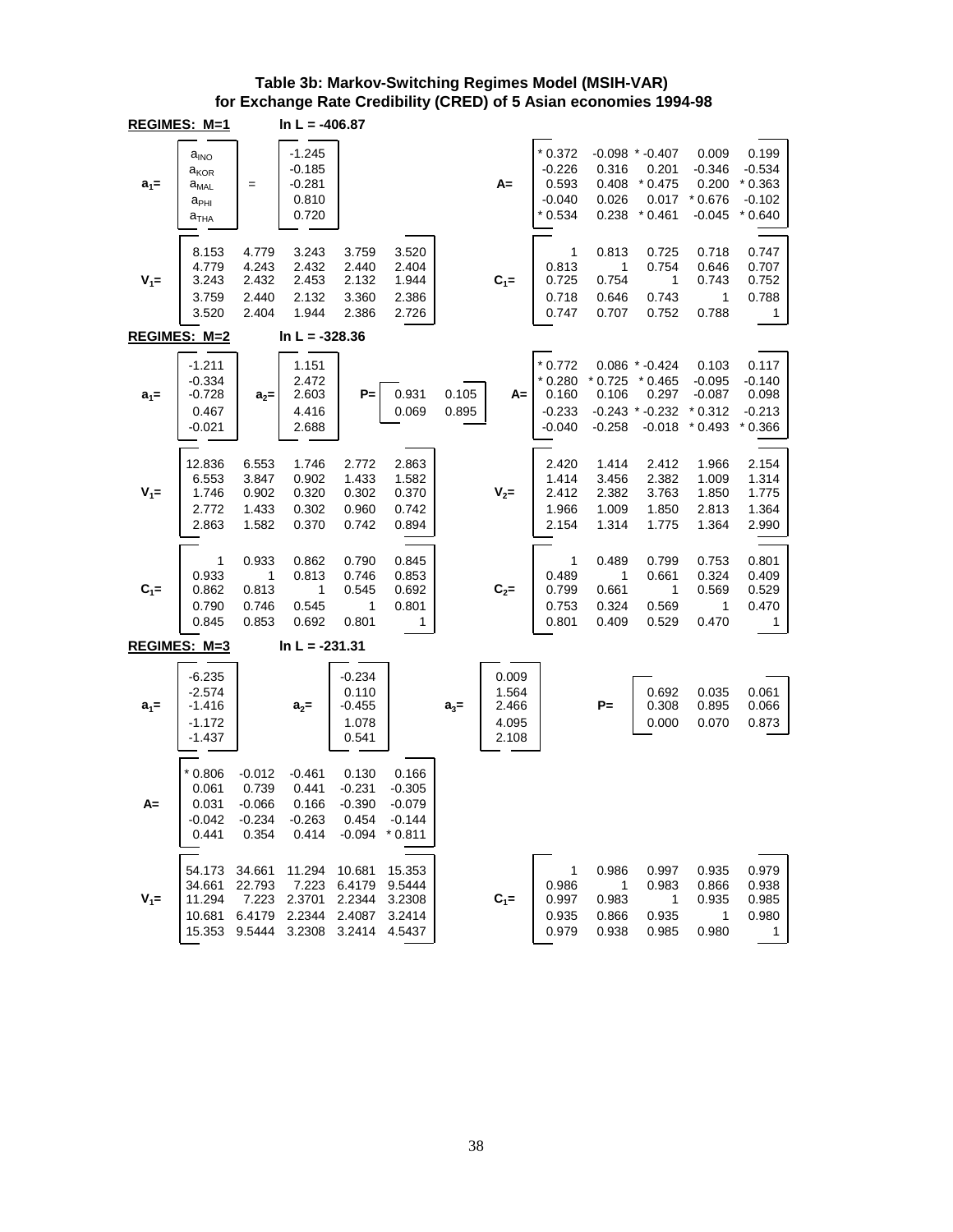#### **REGIMES: M=3 (continued) Table 3b (cont.): Markov-Switching Regimes Model (MSIH-VAR) for Exchange Rate Credibility (CRED) of 5 Asian economies 1994-98**

| $V_{2}$ = | 0.396<br>$-0.090$<br>$-0.049$<br>$-0.172$<br>$-0.253$   | $-0.090$<br>0.190<br>0.025<br>0.185<br>0.094       | $-0.049$<br>0.025<br>0.199<br>0.101<br>0.058             | $-0.172$<br>0.185<br>0.101<br>0.439<br>0.163       | $-0.253$<br>0.094<br>0.058<br>0.163<br>0.245          |         | $C_2=$                                    | 1<br>$-0.328$<br>$-0.174$<br>$-0.413$<br>$-0.811$ | $-0.328$<br>1<br>0.131<br>0.641<br>0.434       | $-0.174$<br>0.131<br>1<br>0.343<br>0.264    | $-0.413$<br>0.641<br>0.343<br>1<br>0.496          | $-0.811$<br>0.434<br>0.264<br>0.496<br>1          |
|-----------|---------------------------------------------------------|----------------------------------------------------|----------------------------------------------------------|----------------------------------------------------|-------------------------------------------------------|---------|-------------------------------------------|---------------------------------------------------|------------------------------------------------|---------------------------------------------|---------------------------------------------------|---------------------------------------------------|
| $V_3 =$   | 3.211<br>1.497<br>1.950<br>2.668<br>3.065               | 1.497<br>4.144<br>1.856<br>1.055<br>1.771          | 1.950<br>1.856<br>2.574<br>1.108<br>1.345                | 2.668<br>1.055<br>1.108<br>3.757<br>1.989          | 3.065<br>1.771<br>1.345<br>1.989<br>4.038             |         | $C_{3} =$                                 | 1<br>0.410<br>0.678<br>0.768<br>0.851             | 0.410<br>1<br>0.568<br>0.267<br>0.433          | 0.678<br>0.568<br>1<br>0.356<br>0.417       | 0.768<br>0.267<br>0.356<br>1<br>0.511             | 0.851<br>0.433<br>0.417<br>0.511<br>1             |
|           | REGIMES: M=4                                            |                                                    | In $L = -95.49$                                          |                                                    |                                                       |         |                                           |                                                   |                                                |                                             |                                                   |                                                   |
| $a_1 =$   | -14.147<br>$-7.673$<br>$-2.795$<br>$-2.883$<br>$-3.137$ |                                                    | $a_2 =$                                                  | 0.167<br>$-0.106$<br>$-0.696$<br>0.517<br>$-0.171$ |                                                       | $a_3 =$ | 0.276<br>0.627<br>0.088<br>2.499<br>0.893 |                                                   | $a_4=$                                         | 1.576<br>2.296<br>3.938<br>4.102<br>4.053   |                                                   |                                                   |
| A=        | $*1.033$<br>$-0.229$<br>0.169<br>$-0.079$<br>0.138      | 0.072<br>$*0.681$<br>0.185<br>$-0.046$<br>$-0.102$ | $*0.331$<br>$*0.339$<br>$*0.515$<br>$*0.041$<br>$-0.206$ | 0.161<br>$-0.253$<br>0.097<br>$*0.446$<br>$*0.350$ | 0.016<br>$-0.051$<br>$-0.009$<br>$-0.088$<br>* 0.481  |         | $P =$                                     | 0.904<br>0.000<br>0.096<br>0.000                  | 0.000<br>0.952<br>0.001<br>0.046               | 0.000<br>0.052<br>0.948<br>0.000            | 0.143<br>0.000<br>0.001<br>0.857                  |                                                   |
| $V_1 =$   | 8.929<br>8.559<br>6.741<br>7.961<br>2.083               | 8.559<br>8.205<br>6.462<br>7.632<br>1.997          | 6.741<br>6.462<br>5.089<br>6.010<br>1.573                | 7.961<br>7.632<br>6.010<br>7.099<br>1.858          | 2.083<br>1.997<br>1.573<br>1.858<br>0.486             |         | $C_1 =$                                   | 1<br>0.986<br>0.997<br>0.935<br>0.979             | 0.986<br>1<br>0.983<br>0.866<br>0.938          | 0.997<br>0.983<br>1<br>0.935<br>0.985       | 0.935<br>0.866<br>0.935<br>1<br>0.980             | 0.979<br>0.938<br>0.985<br>0.980<br>1             |
| $V_2 =$   | 0.433<br>$-0.023$<br>0.077<br>0.012<br>-0.119           | $-0.023$<br>0.537<br>0.076<br>$-0.098$<br>$-0.050$ | 0.077<br>0.076<br>0.147<br>$-0.096$<br>$-0.015$          | 0.012<br>$-0.098$<br>$-0.096$<br>0.261<br>$-0.023$ | $-0.119$<br>$-0.050$<br>$-0.015$<br>$-0.023$<br>0.125 |         | $C_2=$                                    | 1<br>$-0.048$<br>0.304<br>0.035<br>$-0.512$       | $-0.048$<br>1<br>0.272<br>$-0.262$<br>$-0.192$ | 0.304<br>0.272<br>1<br>$-0.493$<br>$-0.112$ | 0.035<br>$-0.262$<br>$-0.493$<br>1<br>$-0.128$    | $-0.512$<br>$-0.192$<br>$-0.112$<br>$-0.128$<br>1 |
| $V_3=$    | 0.041<br>$-0.022$<br>$-0.009$<br>0.013<br>$-0.047$      | $-0.022$<br>0.062<br>0.085<br>0.064<br>0.059       | $-0.009$<br>0.085<br>0.508<br>0.713<br>0.176             | 0.013<br>0.064<br>0.713<br>1.635<br>0.279          | $-0.047$<br>0.059<br>0.176<br>0.279<br>0.130          |         | $C_3=$                                    | 1<br>$-0.435$<br>$-0.064$<br>0.050<br>$-0.652$    | $-0.435$<br>1<br>0.478<br>0.200<br>0.658       | $-0.064$<br>0.478<br>1<br>0.783<br>0.685    | 0.050<br>0.200<br>0.783<br>1<br>0.607             | $-0.652$<br>0.658<br>0.685<br>0.607<br>1          |
| $V_4=$    | 5.809<br>0.581<br>1.504<br>3.402<br>2.631               | 0.581<br>6.746<br>1.667<br>0.029<br>1.540          | 1.504<br>1.667<br>3.030<br>$-0.142$<br>$-0.979$          | 3.402<br>0.029<br>-0.142<br>2.753<br>1.593         | 2.631<br>1.540<br>-0.979<br>1.593<br>4.978            |         | $C_4=$                                    | 1<br>0.093<br>0.358<br>0.851<br>0.489             | 0.093<br>1<br>0.369<br>0.007<br>0.266          | 0.358<br>0.369<br>1<br>$-0.049$<br>$-0.252$ | 0.851<br>0.007<br>-0.049<br>$\mathbf{1}$<br>0.430 | 0.489<br>0.266<br>$-0.252$<br>0.430<br>1          |

Note: a denotes the intercepts, A the matrix of coefficients, C the cross-country correlations, V the variances, P the transition probabilities and the subscript the regime. For A, the lagged (independent) variables are on the vertical and the contemporaneous (dependent) ones on the horizontal axis. \* indicates significance at the 95% level.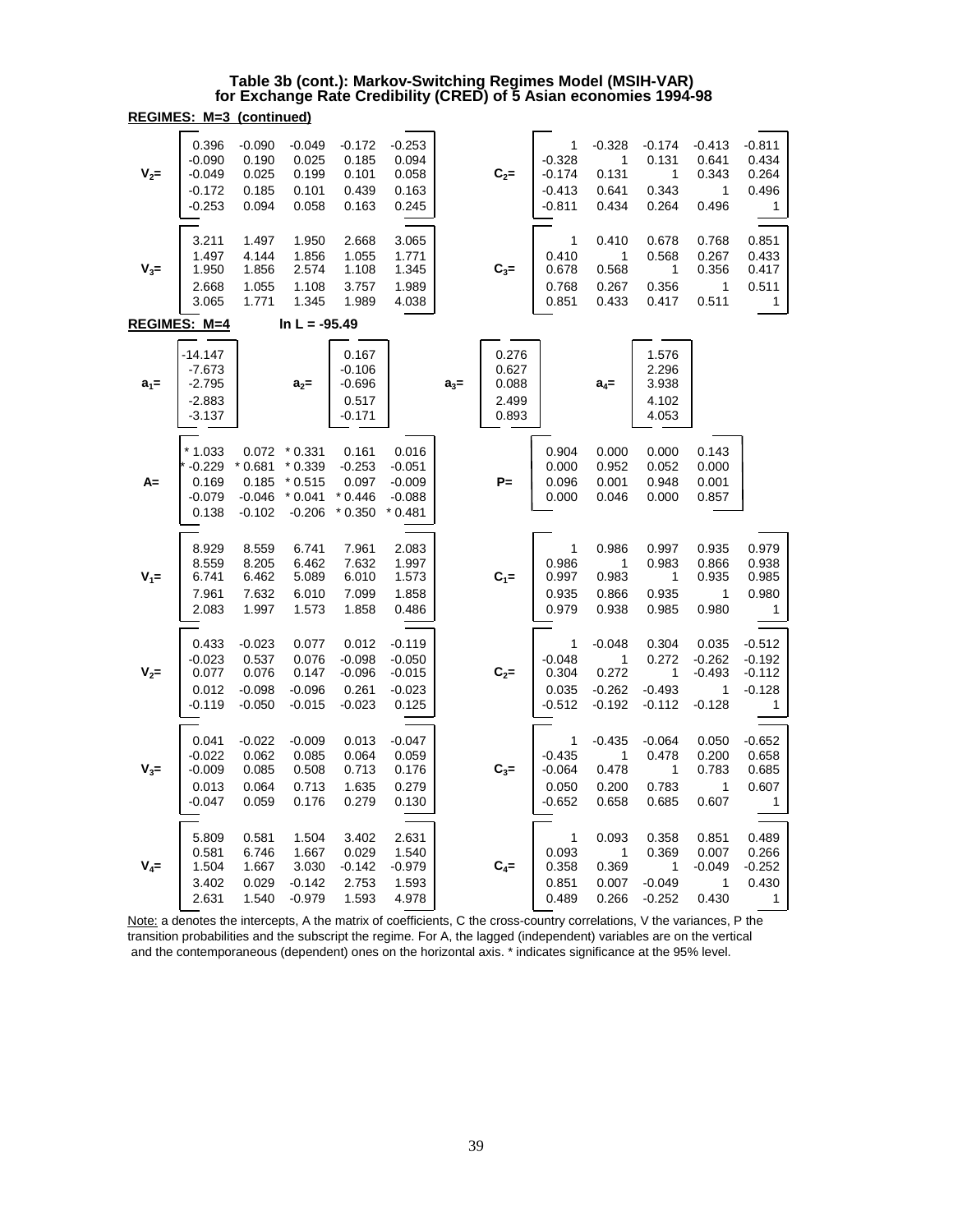#### **Table 3c: Markov-Switching Regimes Model (MSIH-VAR) for Exchange Market Pressure (EMP) of 13 Emerging Markets, 1990-98**

|         | REGIMES: M=3                                                                                                                                                                                                                                                 |     | $\ln L = -2082.25$                                                                                                                               |         |                                                                                                                                                       |         |                                                                                                                            |
|---------|--------------------------------------------------------------------------------------------------------------------------------------------------------------------------------------------------------------------------------------------------------------|-----|--------------------------------------------------------------------------------------------------------------------------------------------------|---------|-------------------------------------------------------------------------------------------------------------------------------------------------------|---------|----------------------------------------------------------------------------------------------------------------------------|
| $a_1 =$ | $a_{\text{ino}}$<br>$a_{\rm kor}$<br>$a_{\text{mal}}$<br>a <sub>phi</sub><br>$a_{\text{tha}}$<br>$a_{\rm ini}$<br>$a_{\text{pak}}$<br>$\mathsf{a}_{\mathsf{arg}}$<br>$a_{\text{col}}$<br>$a_{\sf max}$<br>$a_{\rm bol}$<br>$a_{\rm chl}$<br>a <sub>per</sub> | $=$ | 0.151<br>$-0.627$<br>$-2.253$<br>$-5.305$<br>$-1.439$<br>3.138<br>$-10.606$<br>$-1.766$<br>$-1.420$<br>$-3.027$<br>$-5.108$<br>$-0.346$<br>0.357 | $a_2 =$ | $-0.027$<br>$-0.109$<br>$-0.251$<br>$-0.652$<br>$-0.632$<br>$-0.518$<br>$-0.470$<br>$-1.074$<br>$-0.318$<br>0.040<br>$-0.915$<br>$-0.345$<br>$-0.064$ | $a_3 =$ | 1.645<br>$-0.457$<br>2.328<br>2.121<br>1.369<br>0.900<br>2.488<br>1.994<br>0.766<br>$-2.446$<br>4.274<br>$-0.507$<br>0.774 |
|         |                                                                                                                                                                                                                                                              |     |                                                                                                                                                  |         |                                                                                                                                                       |         |                                                                                                                            |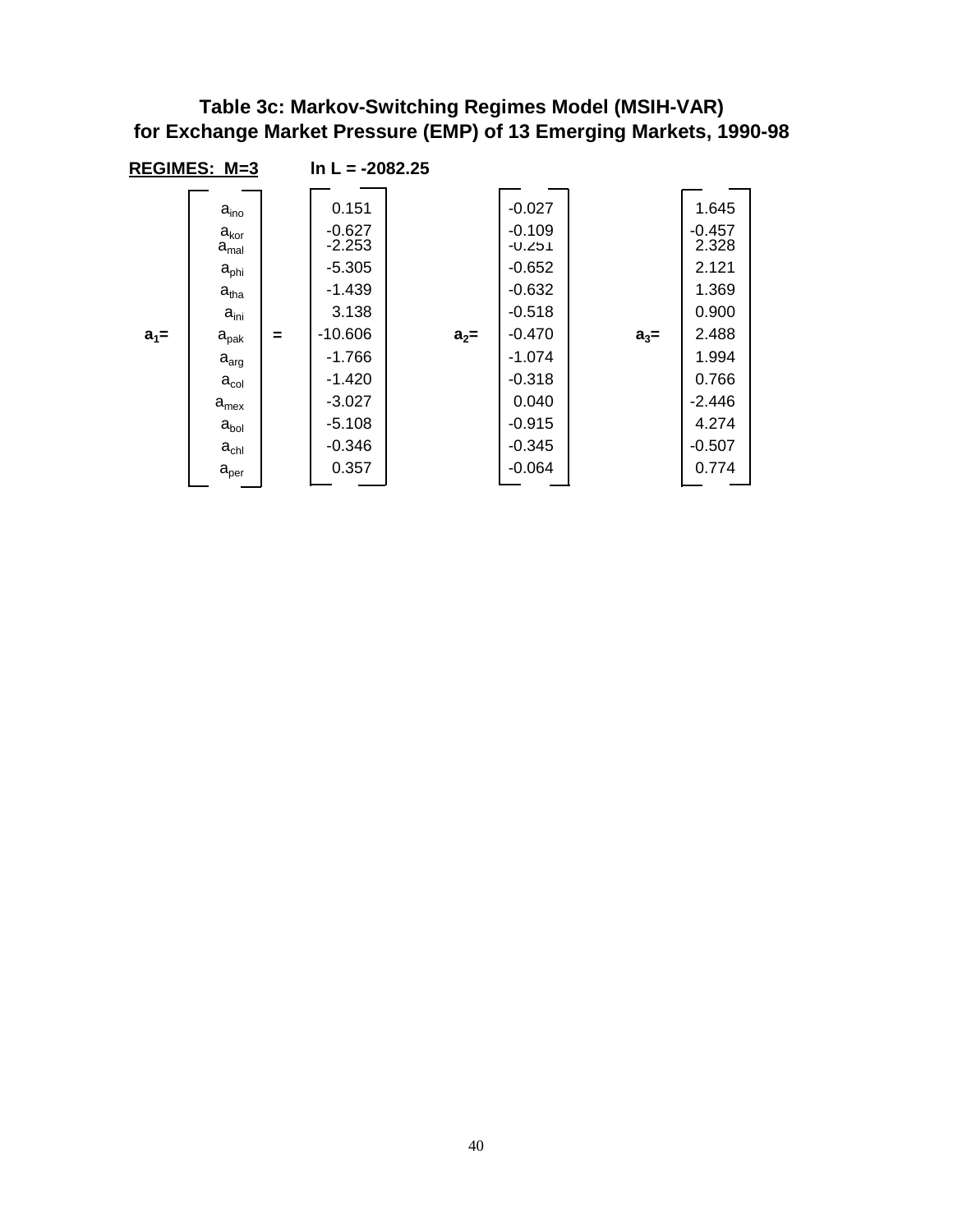# **Table 4: Markov-Switching Regimes Models (MSI-VAR): Exchange Market Pressure (EMP) and Exchange Rate Credibility (CRED)**

|                                |             |            |                  | <b>MEXICO</b>          |          |                     |               |                  | <b>THAILAND</b> |                  |            |                  |               |             |           |          |
|--------------------------------|-------------|------------|------------------|------------------------|----------|---------------------|---------------|------------------|-----------------|------------------|------------|------------------|---------------|-------------|-----------|----------|
|                                |             | <b>EMP</b> |                  |                        |          | <b>CRED</b>         |               |                  |                 | <b>EMP</b>       |            |                  |               | <b>CRED</b> |           |          |
|                                | (1)         | (2)        | (3)              | (4)                    | (1)      | (2)                 | (3)           | (4)              | (1)             | (2)              | (3)        | (4)              | (1)           | (2)         | (3)       | (4)      |
| Const.(Regime 1                | $*-66.05$   | $* -52.00$ | $-66.91$         | $* -64.38$             | $-5.604$ | 3.382               | $-5.790$      | 3.632            | 4.346           | 3.695<br>$\star$ | 14.30      | 14.70            | 13.83         | 13.83       | 14.62     | 14.61    |
| Const.(Regime 2)               |             | $* -51.98$ |                  | $* -33.15$             |          | 5.571<br>$\star$    |               | 5.757            |                 | $-0.26$          |            | $* 14.76$        |               | 13.82       |           | 14.60    |
| Const.(Regime 3)               |             | $* -26.87$ |                  |                        |          | $*10.72$            |               | $*10.94$         |                 | $*17.37$         |            | $*14.98$         |               | 13.86       |           | 14.64    |
| <b>Capital Flows</b>           | 0.136       | 0.095      | 0.058            | 0.049                  | 0.048    | 0.044               | 0.048         | 0.044            | $-0.214$        | 0.708            | $-0.641$   | $-0.686$         | $-1.584$      | $-1.534$    | $-1.135$  | $-1.135$ |
| Lending Boom                   | $-12.49$    | $-8.959$   | $-37.17$         | 5.221                  |          | $-3.961$ * $-7.353$ | $-8.908$      | 10.83<br>$\star$ |                 | $0.108 * -17.32$ | $-3.578$   | $-3.579$         | $-0.428$      | $-0.483$    | 1.519     | 1.519    |
| Foreign Debt                   | $*24.98$    | 19.21      | 26.86            | 22.39                  | 4.676    | 5.727               | 4.372         | $-1.416$         | 6.725           | 6.081            | 9.962      | 9.964            | 20.28         | 21.78       | 18.53     | 18.53    |
| Overvaluation                  | $*0.716$    | 0.482      | 0.819            | 0.549                  | 0.100    | $-0.013$            | 0.983         | 0.912            | 48.66           | 40.95            | 54.99      | 54.99            | 34.74         | 14.74       | 39.02     | 39.02    |
| <b>Reserves</b>                | $-3.248$    | 2.544      | $-18.33$         | 15.94                  | $-3.071$ | $-3.159$            | $-3.463$      | $-4.417$         | 0.208           | $\star$<br>5.871 | $-2.663$   | $-2.663$         | $-7.993$      | $-7.993$    | $-8.737$  | $-8.737$ |
| <b>Trade Balance</b>           | 131.6       | 57.95      | 116.9            | 122.1                  | 43.21    | 25.22               | 22.04         | 16.93            | 75.36           | 22.20            | 92.16      | 92.16            | 0.354         | 0.354       | 5.701     | 5.701    |
| <b>Real Contagion</b>          |             |            | $\star$<br>4.514 | 6.558<br>$\pmb{\star}$ |          |                     |               | $1.431 * 1.244$  |                 |                  | 1.178      | 1.178            |               |             | 0.567     | 0.567    |
| Financial Cont.                |             |            | 0.465            | 0.450                  |          |                     | 2.757         | $*2.511$         |                 |                  | $*12.79$   | 12.83            |               |             | $* 4.003$ | 4.013    |
| Log-likelihood                 | $-132.4$    | $-114.2$   | $-101.2$         | $-82.44$               | $-66.71$ | $-51.09$            | $-57.45$      | $-43.05$         | $-104.7$        | $-77.40$         | $-72.95$   | $-72.95$         | -27.75        | $-22.31$    | $-26.46$  | $-26.46$ |
| Variance                       | 43.95       | 10.84      | 49.73            | 9.597                  | 3.339    | 0.741               | 3.078         | 0.654            | 11.00           | 1.141            | 7.582      | 7.581            | 1.880         | 0.531       | 1.599     | 1.599    |
|                                |             | 0.673      |                  | 0.964                  |          | 0.424               |               | 0.592            |                 | 0.686            |            | 0.686            |               | 0.490       |           | 0.480    |
| $P_{11}$<br>$P_{22}$           |             | 0.716      |                  | 0.382                  |          | 0.959               |               | 0.955            |                 | 0.912            |            | 0.912            |               | 0.540       |           | 0.529    |
| $P_{33}$                       |             | 0.299      |                  |                        |          | 0.644               |               | 0.697            |                 | 0.499            |            | 0.499            |               | 0.531       |           | 0.518    |
|                                |             |            |                  | <b>ARGENTINA</b>       |          |                     |               |                  |                 |                  |            | <b>INDONESIA</b> |               |             |           |          |
|                                |             | <b>EMP</b> |                  |                        |          | <b>CRED</b>         |               |                  |                 | <b>EMP</b>       |            |                  |               | <b>CRED</b> |           |          |
|                                | (1)         | (2)        | (3)              | (4)                    | (1)      | (2)                 | (3)           | (4)              | (1)             | (2)              | (3)        | (4)              | (1)           | (2)         | (3)       | (4)      |
| Const.(Regime 1                | $* -9.497$  | $* -18.28$ | $-2.298$         | $* -7.041$             | 3.221    | 1.066               | $-3.711$      | $* -9.815$       | $* -47.62$      | $* -71.57$       | $* -43.39$ | $-43.53$         | $* -41.76$    | $* -52.77$  | $-21.99$  | $-22.06$ |
| Const.(Regime 2)               |             | $* -16.72$ |                  | $-5.739$               |          | 1.052               |               | $* -9.545$       |                 | $* -66.38$       |            | $* -43.44$       |               | $* -47.13$  |           | $-21.98$ |
| Const. (Regime 3)              |             | $* -13.61$ |                  | $-2.654$               |          | $*5.060$            |               | $* -6.399$       |                 | $-60.32$         |            | $* -43.26$       |               | $* -42.13$  |           | $-21.93$ |
| <b>Capital Flows</b>           | $-0.015$    | $-0.091$   | $-0.110$         | $-0.080$               | $-0.062$ | $-0.002$            | $-0.285$      | $-0.146$         | 0.276           | $-0.612$         | 0.030      | 0.030            | $-0.503$      | $-0.808$    | $-0.239$  | $-0.239$ |
| Lending Boom                   | $*10.11$    | $*14.04$   | 63.41            | 9.358                  | 20.45    | 8.654               | 96.21         | $*90.96$         | 49.97           | 89.69            | 61.99      | 61.99            | 23.06         | 26.74       | 84.98     | 84.96    |
| <b>Foreign Debt</b>            | $-12.38$    | $-13.70$   | $-7.167$         | $-8.323$               | $-4.177$ | $* -5.227$          | 2.974         | 1.946            | 25.02           | 19.31<br>$\star$ | 15.37      |                  | 15.37 -11.825 | $-9.268$    | 4.234     | 4.237    |
| Overvaluation                  | $*12.61$    | 12.46      | 13.99            | 17.25                  | 1.897    | 4.039               | 0.585         | 6.741            | $-19.45$        | $* -8.342$       | $-22.78$   | $* -22.77$       | 53.76         | 64.52       | 84.13     | 84.13    |
| <b>Reserves</b>                | $-11.24$    | $-9.721$   | $-12.58$         | $-14.87$               | $-2.710$ | 0.378               | 4.482         | 11.51            | 59.89           | $\star$<br>90.00 | 54.86      | 54.85            | 36.39         | 40.38       | 14.15     | 14.15    |
| <b>Trade Balance</b>           | $* - 25.51$ | $-21.10$   | $* -25.61$       | $-29.31$<br>$\star$    | $-47.72$ | 26.21               | 68.90         | 152.9            |                 | $52.14$ * -88.64 | 52.99      | 53.08            | 178.1         | 281.4       | 243.4     | 243.4    |
| <b>Real Contagion</b>          |             |            |                  | $1.228 * 1.689$        |          |                     | 0.984         | 0.393            |                 |                  | $*1.336$   | 1.333<br>$\ast$  |               |             | 1.101     | 1.100    |
| <b>Financial Cont.</b>         |             |            |                  | $*$ 10.11 $*$ 9.109    |          |                     | $*$ 21.32 $*$ | 11.39            |                 |                  | $*12.32$   | $*12.31$         |               |             | $*$ 2.799 | 2.801    |
| Log-likelihood                 | $-50.84$    | $-40.57$   | $-46.89$         | $-36.62$               | $-40.93$ | $-32.93$            | $-34.15$      | $-19.81$         | $-77.72$        | $-66.81$         | $-65.91$   | $-65.90$         | $-41.80$      | $-34.26$    | $-34.49$  | $-34.49$ |
| Variance                       | 2.926       | 0.317      | 2.719            | 0.261                  | 1.547    | 0.441               | 0.899         | 0.141            | 12.46           | 1.383            | 5.518      | 5.518            | 8.003         | 0.887       | 4.367     | 4.364    |
|                                |             | 0.531      |                  | 0.571                  |          | 0.769               |               | 0.941            |                 | 0.198            |            | 0.537            |               | 0.653       |           | 0.454    |
| $P_{22}^{11}$<br>$P_{33}^{22}$ |             | 0.442      |                  | 0.584                  |          | 0.742               |               | 0.059            |                 | 0.784            |            | 0.629            |               | 0.595       |           | 0.529    |
|                                |             | 0.150      |                  | 0.333                  |          | 0.413               |               | 0.303            |                 | 0.690            |            | 0.590            |               | 0.653       |           | 0.487    |

Note: Columns in bold indicate the best number of regimes for the specific model.  $P_{ij}$  denotes the regime switching probabilities.

\* indicates statistical significance at the 10% level.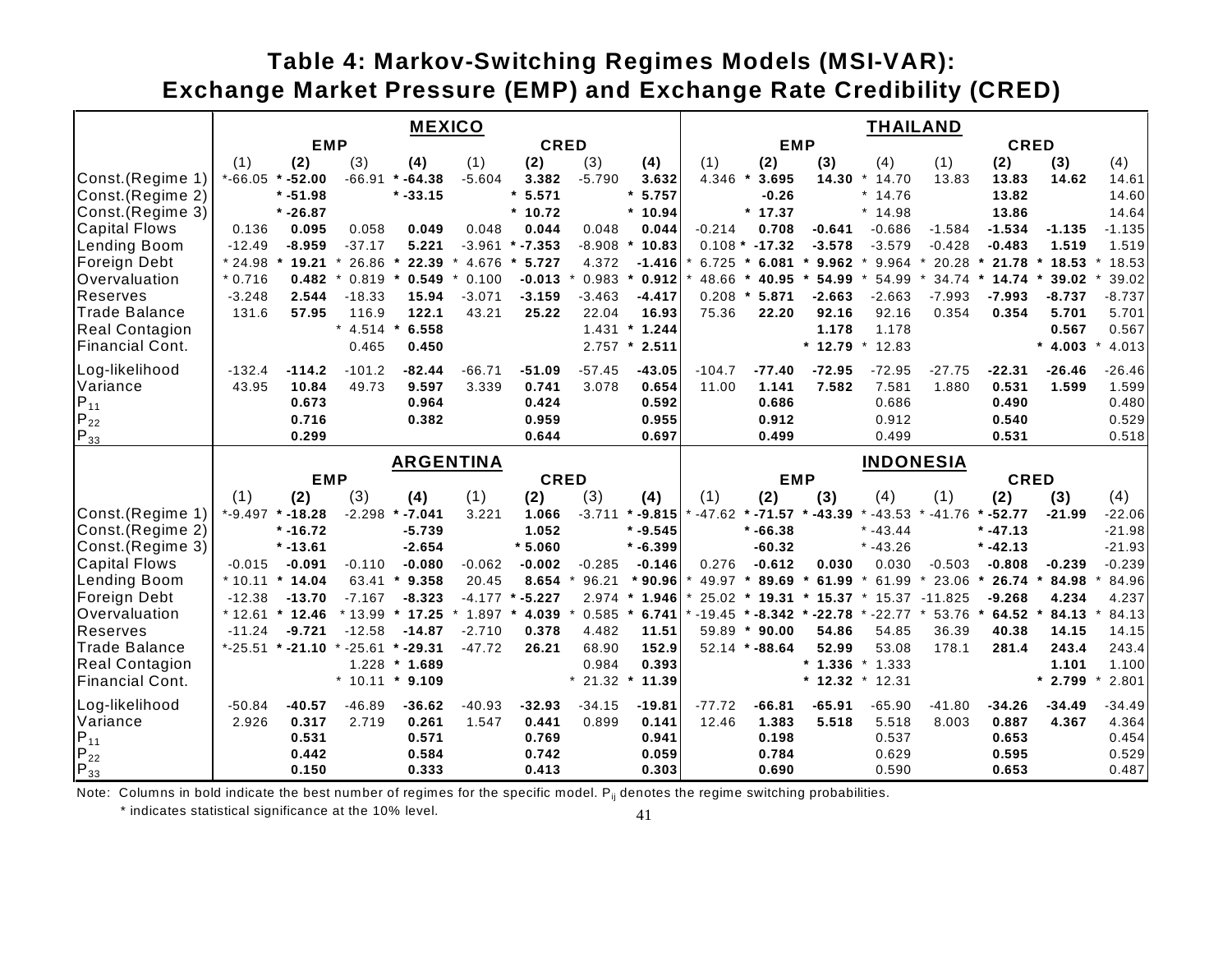### **Exchange Market Pressure (EMP) and Exchange Rate Credibility (CRED) Table 4 (cont.): Markov-Switching Regimes Models (MSI-VAR):**

|                                    | <b>PHILIPPINES</b>   |                         |                     |                     |                |                     |                   |                                  |            | <b>KOREA</b> |                     |                     |                     |                                  |           |                  |  |  |
|------------------------------------|----------------------|-------------------------|---------------------|---------------------|----------------|---------------------|-------------------|----------------------------------|------------|--------------|---------------------|---------------------|---------------------|----------------------------------|-----------|------------------|--|--|
|                                    | <b>EMP</b>           |                         |                     |                     | <b>CRED</b>    |                     |                   |                                  | <b>EMP</b> |              |                     |                     |                     | <b>CRED</b>                      |           |                  |  |  |
|                                    | (1)                  | (2)                     | (3)                 | (4)                 | (1)            | (2)                 | (3)               | (4)                              | (1)        | (2)          | (3)                 | (4)                 | (1)                 | (2)                              | (3)       | (4)              |  |  |
| Const.(Regime 1)                   | 3.512                | 2.079                   | 0.656               | 0.603               |                | $-10.822$ * -18.73  | $-7.644$          | $-7.673$                         | 2.573      | 4.992        | 15.237              |                     |                     | 15.16 * -13.82 * -12.10 * -17.12 |           | $* -17.24$       |  |  |
| Const.(Regime 2)                   |                      | $*13.30$                |                     | 0.695               |                | $* -16.62$          |                   | $-7.651$                         |            | 5.087        |                     | 15.20               |                     | $* -9.522$                       |           | $* -17.11$       |  |  |
| Const.(Regime 3)                   |                      |                         |                     |                     |                | $* -13.36$          |                   | $-7.601$                         |            | 5.235        |                     | 15.36               |                     | $* -3.916$                       |           | $* -17.02$       |  |  |
| <b>Capital Flows</b>               | 0.043                | 0.077                   | $-0.084$            | $-0.084$            |                | $0.085 * 0.062$     | 0.051             | 0.051                            | $-0.035$   | $-0.052$     | $-0.092$            | $-0.092$            | $-0.003$            | $-0.023$                         | 0.003     | 0.003            |  |  |
| Lending Boom                       | 12.06                | 16.68                   | $-52.60$            | $-52.61$            |                | $-8.488$ * 7.173    | 8.796             | 8.795                            | $69.64$ *  | 59.39        | 90.63               | 90.62               |                     | 43.63 * 13.38                    | 58.93     | 58.93            |  |  |
| Foreign Debt                       | $*4.412$             |                         | 8.796 * 14.67       | $*14.67$            |                | $-5.084$ * $-4.424$ | $-2.940$          | $-2.940$                         | 30.55      |              | $*$ 19.17 $*$ 48.69 | 48.69               | 20.89<br>$\cdot$    | $*$ 19.84 $*$ 17.79              |           | 17.79            |  |  |
| <b>Overvaluation</b>               | $*14.42$             |                         | $2.800 * 13.79$     | $*13.79$            |                | $0.120 * 0.178$     | 0.091             | 0.091                            | $18.81$ *  | $23.91$ *    | 25.92               |                     |                     | 25.32 * 0.271 * 0.193 * 0.316    |           | 0.316            |  |  |
| Reserves                           |                      | $7.023$ * 14.67 * 14.46 |                     | $* 14.46$           |                | 1.126 * 1.629       | 1.579             | 1.579                            | $-8.618$   | $-11.33$     | $-23.24$            |                     | $-23.24$ * $-17.68$ | $-11.23$                         | $-17.28$  | $-17.27$         |  |  |
| <b>Trade Balance</b>               | 88.99                | 155.5                   | 81.71               | 81.71               | $-5.916$       | 3.911               | $-11.13$          | $-11.13$                         | $-255.7$   | $-184.8$     | $-245.2$            | $-245.2$            | 84.45               | 114.7                            | 107.8     | 107.8            |  |  |
| <b>Real Contagion</b>              |                      |                         |                     | $*$ 8.889 $*$ 8.889 |                |                     | 4.802             | 4.802                            |            |              |                     | * 10.04 * 10.04     |                     |                                  | 2.032     | 2.032            |  |  |
| <b>Financial Cont.</b>             |                      |                         | $*14.29$            | $*14.29$            |                |                     | $* 6.359$         | 6.358                            |            |              |                     | $*$ 10.21 $*$ 10.52 |                     |                                  | $* 4.974$ | 4.976<br>$\star$ |  |  |
| Log-likelihood                     | $-111.9$             | $-105.7$                | $-69.49$            | $-69.49$            | $-67.35$       | $-57.91$            | $-54.67$          | $-54.67$                         | $-121.2$   | $-101.7$     | $-90.44$            | $-90.44$            | $-66.91$            | $-51.83$                         | $-55.98$  | $-55.98$         |  |  |
| Variance                           | 24.83                | 6.869                   | 7.063               | 7.063               | 3.479          | 0.359               | 2.542             | 2.541                            | 25.16      | 22.19        | 24.32               | 24.32               | 3.379               | 0.531                            | 2.781     | 2.774            |  |  |
|                                    |                      | 0.849                   |                     | 0.623               |                | 0.393               |                   | 0.505                            |            | 0.686        |                     | 0.688               |                     | 0.668                            |           | 0.447            |  |  |
| $P_{11}$<br>$P_{22}$               |                      | 0.588                   |                     | 0.744               |                | 0.635               |                   | 0.573                            |            | 0.786        |                     | 0.669               |                     | 0.686                            |           | 0.573            |  |  |
| $P_{33}^{-}$                       |                      |                         |                     |                     |                | 0.345               |                   | 0.475                            |            | 0.001        |                     | 0.615               |                     | 0.642                            |           | 0.462            |  |  |
|                                    |                      | <b>CHILE</b>            |                     |                     | <b>INDIA</b>   |                     |                   |                                  |            |              |                     |                     |                     |                                  |           |                  |  |  |
|                                    |                      | <b>EMP</b>              |                     |                     |                | <b>EMP</b>          |                   |                                  |            |              |                     |                     |                     |                                  |           |                  |  |  |
|                                    | (1)                  | (2)                     | (3)                 | (4)                 | (1)            | (2)                 | (3)               | (4)                              |            |              |                     |                     |                     |                                  |           |                  |  |  |
| Const.(Regime 1)                   | 3.513                |                         | $-1.722$ * $-23.26$ | $* -32.27$          | $-14.12$       | $-55.14$            | $-13.19$          | 74.84                            |            |              |                     |                     |                     |                                  |           |                  |  |  |
| Const.(Regime 2)                   |                      | 4.469                   |                     | $* -25.80$          |                | $-49.65$            |                   | $*80.29$                         |            |              |                     |                     |                     |                                  |           |                  |  |  |
| Const.(Regime 3)                   |                      | 2.449                   |                     | $* -22.62$          |                | $-42.78$            |                   | $*85.48$                         |            |              |                     |                     |                     |                                  |           |                  |  |  |
| <b>Capital Flows</b>               | $-0.509$             | $-0.776$                | $-0.417$            | $-1.126$            | $0.316$ *      | 0.496               | $\star$           | $0.324 * 0.309$                  |            |              |                     |                     |                     |                                  |           |                  |  |  |
| Lending Boom                       | $-13.04$             | $-17.52$                | $-62.12$            | $-52.87$            | $-98.71$       | $-21.62$            |                   | $-38.48$ * $-4.854$              |            |              |                     |                     |                     |                                  |           |                  |  |  |
| Foreign Debt<br>Overvaluation      | $*9.549$<br>$-2.160$ | 10.06<br>$0.743$ *      | 6.502<br>$37.02$ *  | 4.358<br>31.78      | 24.63<br>0.382 | 3.591<br>0.678      |                   | 19.94 * 17.00<br>$0.200 * 0.351$ |            |              |                     |                     |                     |                                  |           |                  |  |  |
| Reserves                           |                      | $-1.212$                |                     | 8.187               | 1.247          | 0.770               |                   |                                  |            |              |                     |                     |                     |                                  |           |                  |  |  |
| <b>Trade Balance</b>               | $-1.632$<br>$-16.38$ | $-16.98$                | 7.158<br>$-112.6$   | $-93.23$            | $30.68$ *      | 27.48               | 1.156<br>220.3    | $-0.275$<br>186.2                |            |              |                     |                     |                     |                                  |           |                  |  |  |
| <b>Real Contagion</b>              |                      |                         | 5.367               | 2.774               |                |                     |                   | $0.939 * 0.764$                  |            |              |                     |                     |                     |                                  |           |                  |  |  |
| Financial Cont.                    |                      |                         | 2.679               | 4.705               |                |                     | $* 7.942 * 16.79$ |                                  |            |              |                     |                     |                     |                                  |           |                  |  |  |
| Log-likelihood                     | $-108.6$             | $-101.4$                | $-72.32$            | $-52.71$            | $-64.35$       | $-50.37$            | $-62.86$          | $-52.95$                         |            |              |                     |                     |                     |                                  |           |                  |  |  |
| Variance                           | 7.321                | 1.832                   | 7.264               | 0.388               | 10.08          | 0.906               | 8.947             | 0.954                            |            |              |                     |                     |                     |                                  |           |                  |  |  |
|                                    |                      | 0.623                   |                     | 0.568               |                | 0.701               |                   | 0.701                            |            |              |                     |                     |                     |                                  |           |                  |  |  |
|                                    |                      |                         |                     | 0.703               |                | 0.916               |                   | 0.916                            |            |              |                     |                     |                     |                                  |           |                  |  |  |
|                                    |                      |                         |                     |                     |                |                     |                   |                                  |            |              |                     |                     |                     |                                  |           |                  |  |  |
| $P_{11}$<br>$P_{22}$<br>$P_{33}^-$ |                      | 0.407<br>0.075          |                     | 0.109               |                | 0.573               |                   | 0.573                            |            |              |                     |                     |                     |                                  |           |                  |  |  |

Note: Columns in bold indicate the best number of regimes for the specific model.  $P_{ij}$  denotes the regime switching probabilities.

\* indicates statistical significance at the 10% level.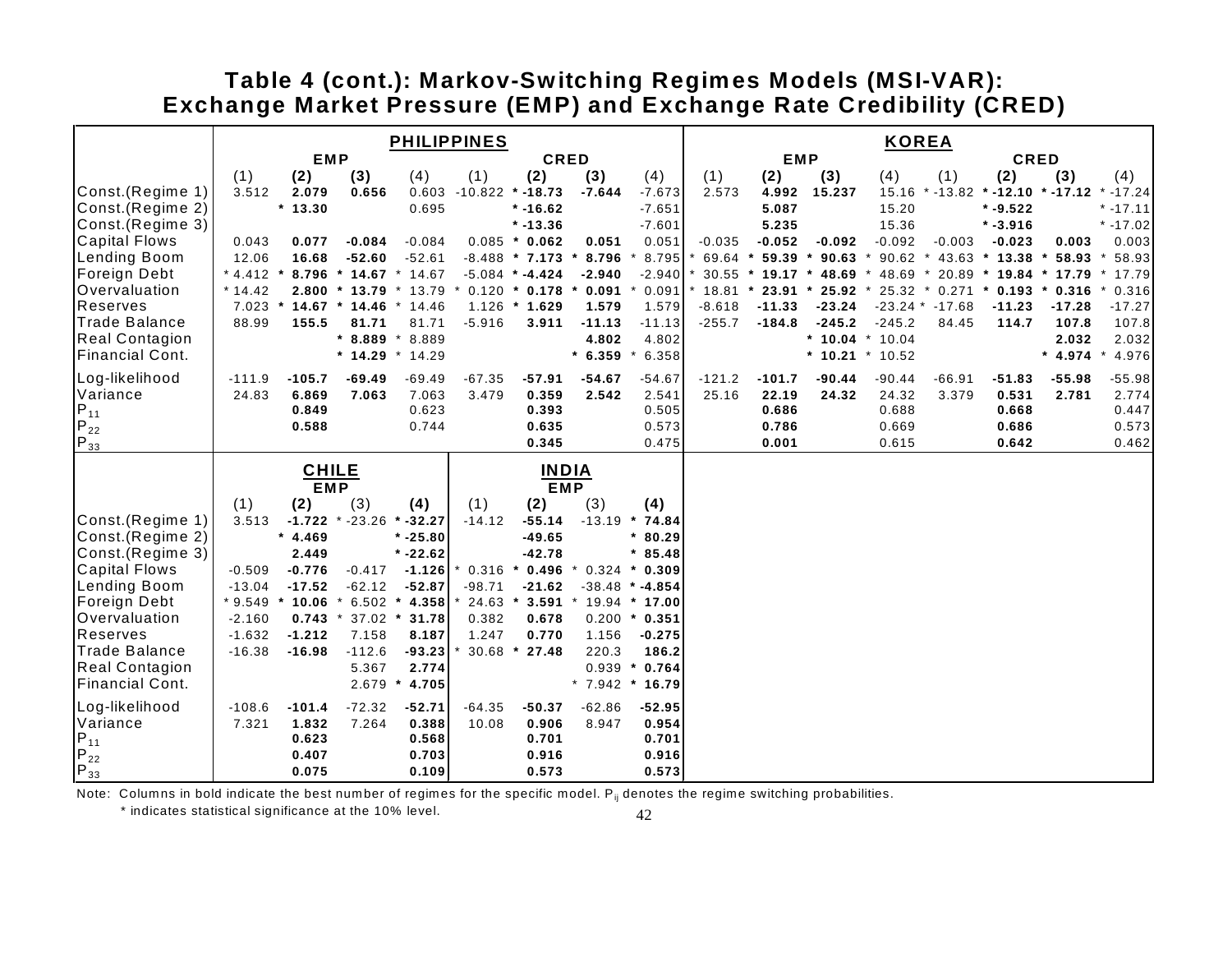| prediction: 1995/Q1-1995/Q2 |                                    |          |                | <b>Out-of-Sample Prediction</b> |                              |          | <b>In-Sample Prediction</b> |          |               |          |                              |          |                          |          |
|-----------------------------|------------------------------------|----------|----------------|---------------------------------|------------------------------|----------|-----------------------------|----------|---------------|----------|------------------------------|----------|--------------------------|----------|
|                             | <b>Actual Crisis</b><br><b>EMP</b> |          | Full<br>Model  |                                 | <b>Fundamentals</b><br>Model |          | Contagion<br>Model          |          | Full<br>Model |          | <b>Fundamentals</b><br>Model |          | Contagion<br>Model       |          |
| country:                    | rank                               | severity | rank           | severity                        | rank                         | severity | rank                        | severity | rank          | severity | rank                         | severity | rank                     | severity |
| Mexico                      |                                    | 26.1     | 2              | 8.7                             | 18                           | $-4.2$   | $\overline{2}$              | 5.2      | 2             | 9.5      |                              | $-0.4$   |                          | 7.0      |
| <b>Brazil</b>               | 2                                  | 17.5     |                | 9.3                             |                              | 9.4      | 3                           | 4.4      |               | 9.9      |                              | 5.4      | $\overline{2}$           | 6.9      |
| Philippines                 | 3                                  | 10.2     | 4              | 4.2                             | 16                           | $-2.0$   |                             | 0.4      | 4             | 3.7      | 11                           | $-1.0$   | 5                        | 3.0      |
| Argentina                   | 4                                  | 6.9      | 3              | 4.7                             | 10                           | $-0.5$   |                             | 6.4      | 3             | 4.9      | 12                           | $-1.2$   | 3                        | 6.4      |
| Jordan                      |                                    | 6.7      | 16             | $-0.4$                          | 21                           | $-11.4$  | 20                          | $-1.3$   | 20            | $-2.4$   | 10                           | $-0.8$   | 21                       | $-1.4$   |
| Peru                        | 6                                  | 4.7      | 5              | 3.6                             | $\overline{2}$               | 6.4      | 10                          | 0.1      | 8             | 1.8      | 15                           | $-2.2$   | 9                        | 1.8      |
| Sri Lanka                   |                                    | 4.7      | 12             | 0.6                             | 11                           | $-0.5$   | 14                          | $-0.6$   | 16            | $-0.7$   | 21                           | $-4.4$   | 8                        | 1.9      |
| Pakistan                    | 8                                  | 4.0      | 17             | $-0.5$                          | 14                           | $-1.7$   | 18                          | $-0.9$   | 18            | $-1.3$   | 16                           | $-2.4$   | 19                       | $-0.6$   |
| Chile                       | 9                                  | 3.5      | 9              | 2.6                             | 3                            | 4.4      | 11                          | $-0.3$   | 5             | 3.4      | 4                            | 1.1      | $\overline{\mathcal{A}}$ | 3.2      |
| Hungary                     | 10                                 | 3.4      | 20             | $-2.1$                          | 20                           | $-7.2$   | 21                          | $-1.4$   | 19            | $-2.4$   | 14                           | $-1.3$   | 18                       | $-0.2$   |
| Malaysia                    | 11                                 | 3.4      | 8              | 3.1                             | $\overline{7}$               | 0.3      | 4                           | 1.9      | 9             | 1.7      | 8                            | $-0.8$   | 12                       | 1.3      |
| South Africa                | 12                                 | 2.7      | 15             | 0.0                             | 17                           | $-2.7$   | 15                          | $-0.7$   | 12            | 1.3      | 13                           | $-1.3$   | $\overline{7}$           | 2.1      |
| Indonesia                   | 13                                 | 2.7      | 6              | 3.3                             | 6                            | 0.5      | 6                           | 1.0      | 7             | 2.0      | 3                            | 2.0      | 13                       | 1.2      |
| <b>Thailand</b>             | 14                                 | 2.6      | $\overline{7}$ | 3.2                             | $\boldsymbol{9}$             | $-0.5$   | 5                           | 1.4      | 6             | 2.9      | $\overline{2}$               | 4.9      | 10                       | 1.6      |
| Colombia                    | 15                                 | 1.5      | 10             | 1.9                             | 5                            | 0.7      | 13                          | $-0.5$   | 11            | 1.5      | 6                            | 0.5      | 16                       | $0.5\,$  |
| Korea                       | 16                                 | $0.9$    | 11             | 1.2                             | 15                           | $-1.7$   | 9                           | 0.2      | 10            | 1.6      | 9                            | $-0.8$   | 11                       | 1.5      |
| India                       | 17                                 | 0.7      | 14             | 0.4                             | 8                            | $-0.3$   | 8                           | 0.3      | 14            | 0.2      | 19                           | $-3.9$   | 6                        | 2.3      |
| China                       | 18                                 | 0.6      | 19             | $-1.6$                          | 19                           | $-4.8$   | 12                          | $-0.4$   | 17            | $-1.1$   | 18                           | $-2.7$   | 17                       | 0.3      |
| Poland                      | 19                                 | $-4.1$   | 13             | 0.4                             | 12                           | $-1.4$   | 16                          | $-0.7$   | 15            | $-0.4$   | 17                           | $-2.4$   | 15                       | 0.5      |
| Venezuela                   | 20                                 | $-6.8$   | 18             | $-0.6$                          | 4                            | 3.0      | 17                          | $-0.8$   | 13            | 0.5      | 5                            | 0.9      | 14                       | 0.6      |
| Turkey                      | 21                                 | $-7.1$   | 21             | $-3.1$                          | 13                           | $-1.6$   | 19                          | $-1.3$   | 21            | $-3.6$   | 20                           | $-4.0$   | 20                       | $-0.7$   |
| Spearman correlation        |                                    |          | 0.644          |                                 | 0.053                        |          | 0.401                       |          | 0.518         |          | 0.227                        |          | 0.530                    |          |
| P-value                     |                                    |          | 0.002          |                                 | 0.819                        |          | 0.071                       |          | 0.016         |          | 0.322                        |          | 0.014                    |          |
| R <sub>2</sub>              |                                    |          | 0.663          |                                 | 0.052                        |          | 0.464                       |          | 0.611         |          | 0.102                        |          | 0.544                    |          |

### **the Full Model, the Fundamentals Model and the Contagion Model** Table 9: The Latin American Crisis: Comparing the Predictive Power of

Note:  $\, {\sf R}^2$  is obtained from a regression of predicted on actual values of EMP.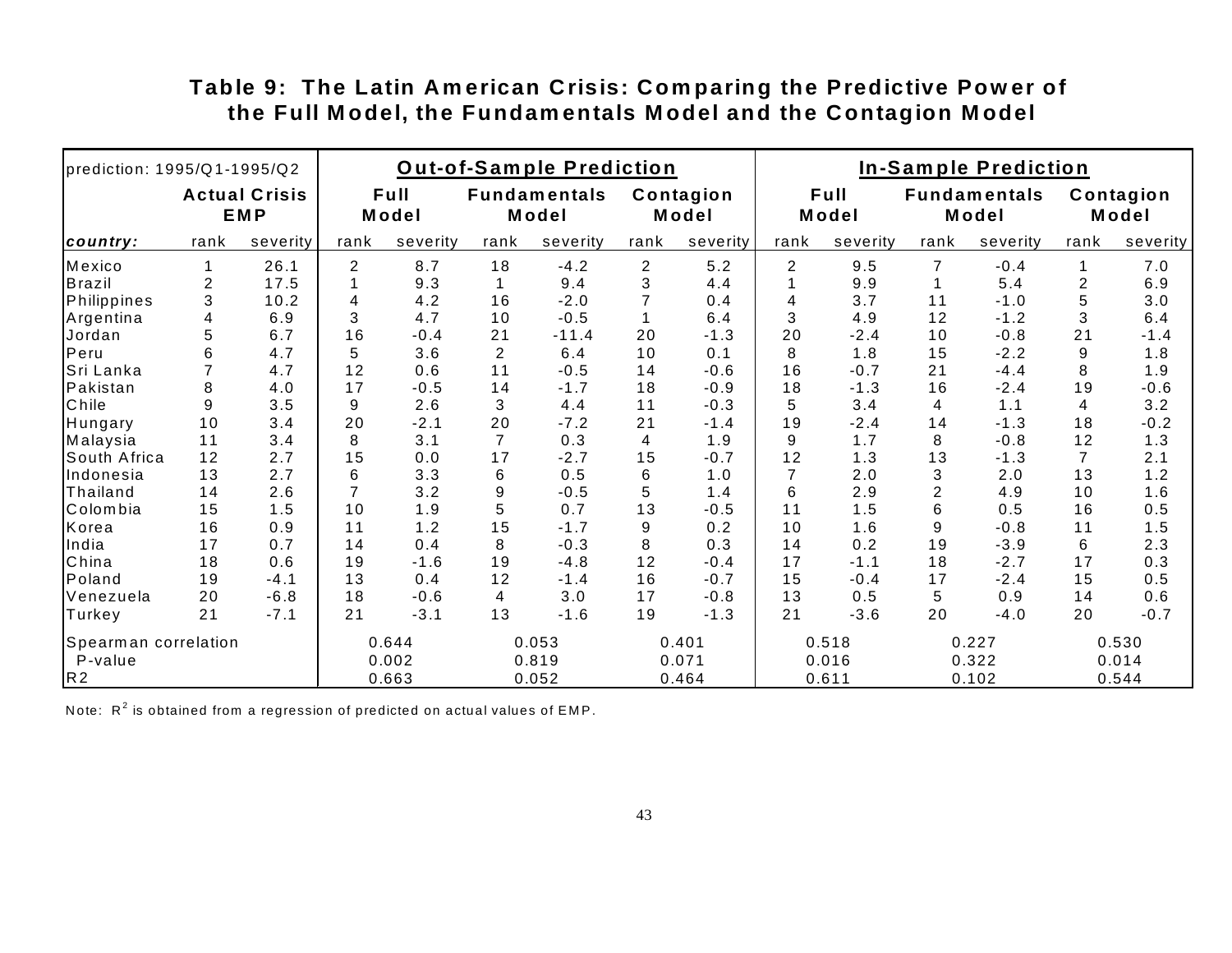**Fig. 4(a): Regime Switching Probabilities, MSIH(2)-VAR, EMP Asia 5**



**Fig. 4(c): Regime Switching Probabilities, MSIH(4)-VAR, EMP Asia 5**